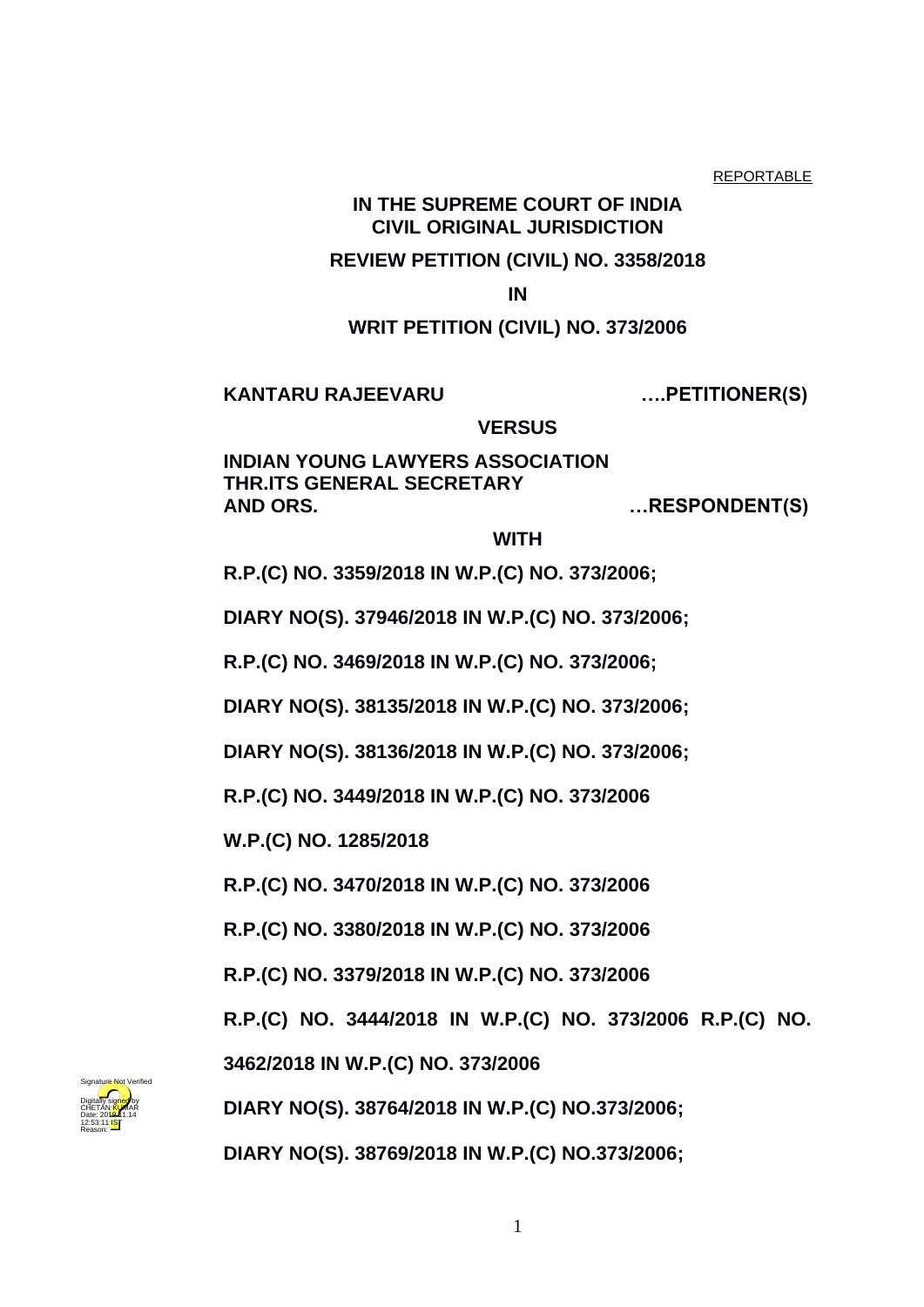**DIARY NO(S). 38907/2018 IN W.P.(C) NO.373/2006; R.P.(C) NO. 3377/2018 IN W.P.(C) NO. 373/2006 DIARY NO(S). 39023/2018 IN W.P.(C) NO.373/2006; DIARY NO(S). 39135/2018 IN W.P.(C) NO.373/2006; DIARY NO(S). 39248/2018 IN W.P.(C) NO.373/2006; DIARY NO(S). 39258/2018 IN W.P.(C) NO.373/2006; DIARY NO(S). 39317/2018 IN W.P.(C) NO.373/2006; W.P.(C) NO. 1323/2018**

**W.P.(C) NO. 1305/2018**

**DIARY NO(S). 39642/2018 IN W.P.(C) NO.373/2006; R.P.(C) NO. 3381/2018 IN W.P.(C) NO. 373/2006; DIARY NO(S). 40056/2018 IN W.P.(C) NO.373/2006; DIARY NO(S). 40191/2018 IN W.P.(C) NO.373/2006; DIARY NO(S). 40405/2018 IN W.P.(C) NO.373/2006; DIARY NO(S). 40570/2018 IN W.P.(C) NO.373/2006; DIARY NO(S). 40681/2018 IN W.P.(C) NO.373/2006; DIARY NO(S). 40713/2018 IN W.P.(C) NO.373/2006; DIARY NO(S). 40840/2018 IN W.P.(C) NO.373/2006; DIARY NO(S). 40885/2018 IN W.P.(C) NO.373/2006; DIARY NO(S). 40887/2018 IN W.P.(C) NO.373/2006; DIARY NO(S). 40888/2018 IN W.P.(C) NO.373/2006; DIARY NO(S). 40898/2018 IN W.P.(C) NO.373/2006; R.P.(C) NO. 3457/2018 IN W.P.(C) NO. 373/2006;**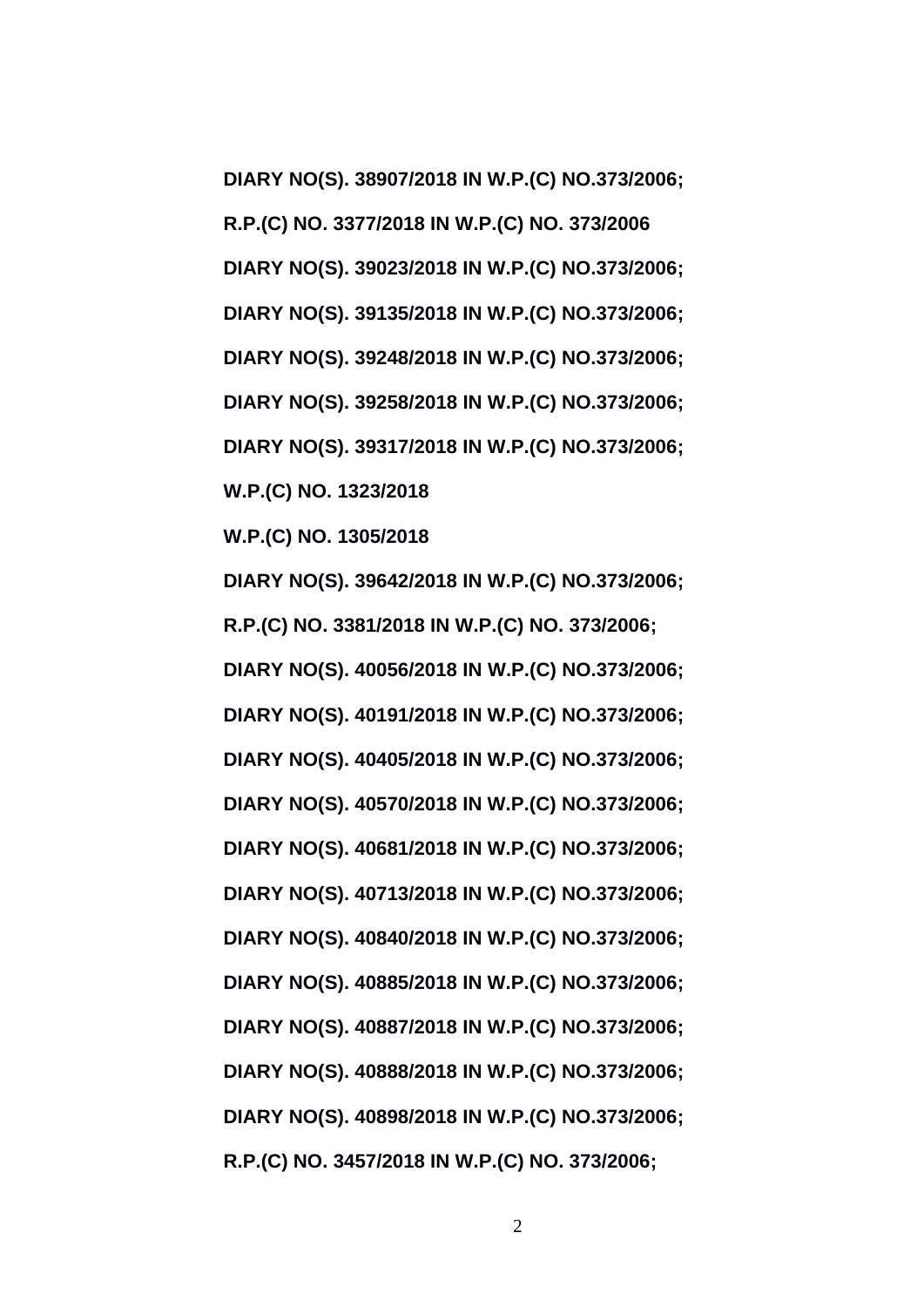**DIARY NO(S). 40910/2018 IN W.P.(C) NO.373/2006; DIARY NO(S). 40924/2018 IN W.P.(C) NO.373/2006; DIARY NO(S). 40929/2018 IN W.P.(C) NO.373/2006; DIARY NO(S). 41005/2018 IN W.P.(C) NO.373/2006; DIARY NO(S). 41091/2018 IN W.P.(C) NO.373/2006; W.P.(C) NO. 1339/2018;**

**DIARY NO(S). 41264/2018 IN W.P.(C) NO.373/2006; R.P.(C) NO. 3473/2018 IN W.P.(C) NO. 373/2006; DIARY NO(S). 41395/2018 IN W.P.(C) NO.373/2006; DIARY NO(S). 41586/2018 IN W.P.(C) NO.373/2006; R.P.(C) NO. 3480/2018 IN W.P.(C) NO. 373/2006; DIARY NO(S). 41896/2018 IN W.P.(C) NO.373/2006; DIARY NO(S). 42085/2018 IN W.P.(C) NO.373/2006; DIARY NO(S). 42264/2018 IN W.P.(C) NO.373/2006; DIARY NO(S). 42337/2018 IN W.P.(C) NO.373/2006; MA 3113/2018 IN W.P.(C) NO. 373/2006; DIARY NO(S). 44021/2018 IN W.P.(C) NO.373/2006; DIARY NO(S). 44991/2018 IN W.P.(C) NO.373/2006; DIARY NO(S). 46720/2018 IN W.P.(C) NO.373/2006; DIARY NO(S). 47720/2018 IN W.P.(C) NO.373/2006; DIARY NO(S). 2252/2019 IN W.P.(C) NO.373/2006;**

**R.P.(C) NO. 345/2019 IN W.P.(C) NO. 373/2006**

**DIARY NO(S). 2998/2019 IN W.P.(C) NO.373/2006;**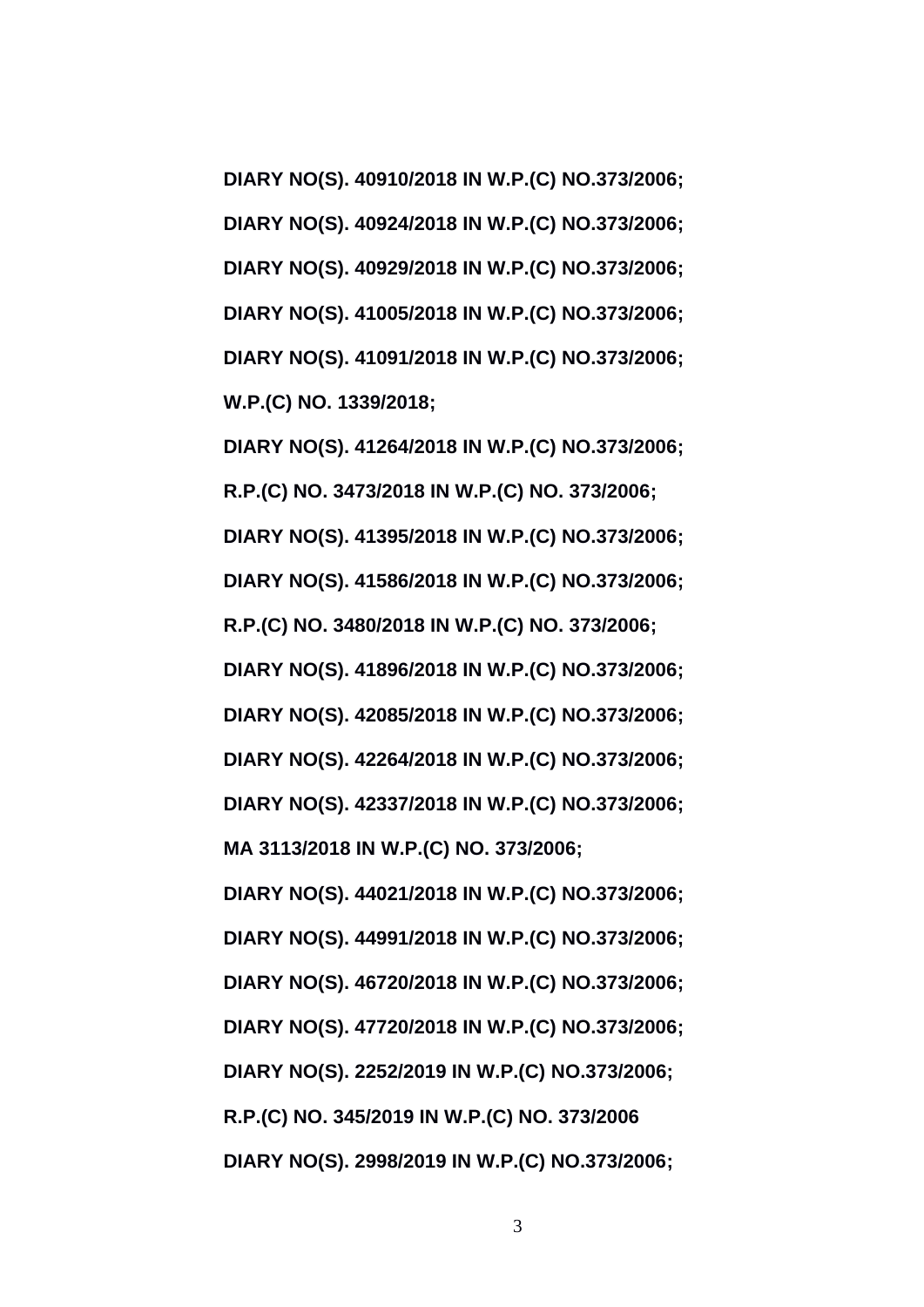#### **J U D G M E N T**

#### **RANJAN GOGOI, CJI.**

1. Ordinarily, review petitions ought to proceed on the principle predicated in Order XLVII in Part IV of the Supreme Court Rules, 2013. However, along with review petitions several fresh writ petitions have been filed as a fall out of the judgment under review. All these petitions were heard together in the open Court.

2. The endeavour of the petitioners is to resuscitate the debate about – what is essentially religious, essential to religion and integral part of the religion. They would urge that 'Religion' is a means to express ones 'Faith'. In the Indian context, given the plurality of religions, languages, cultures and traditions, what is perceived as faith and essential practices of the religion for a particular deity by a section of the religious group, may not be so perceived (as an integral part of the religion) by another section of the same religious group for the same deity in a temple at another location. Both sections of the same religious group have a right to freely profess, practise and propagate their religious beliefs as being integral part of their religion by virtue of Article 25 of the Constitution of India. It matters not that they do not constitute a separate religious denomination. Further, as long as the practice (ostensibly restriction) associated with the religious belief is not opposed to public order, morality and health or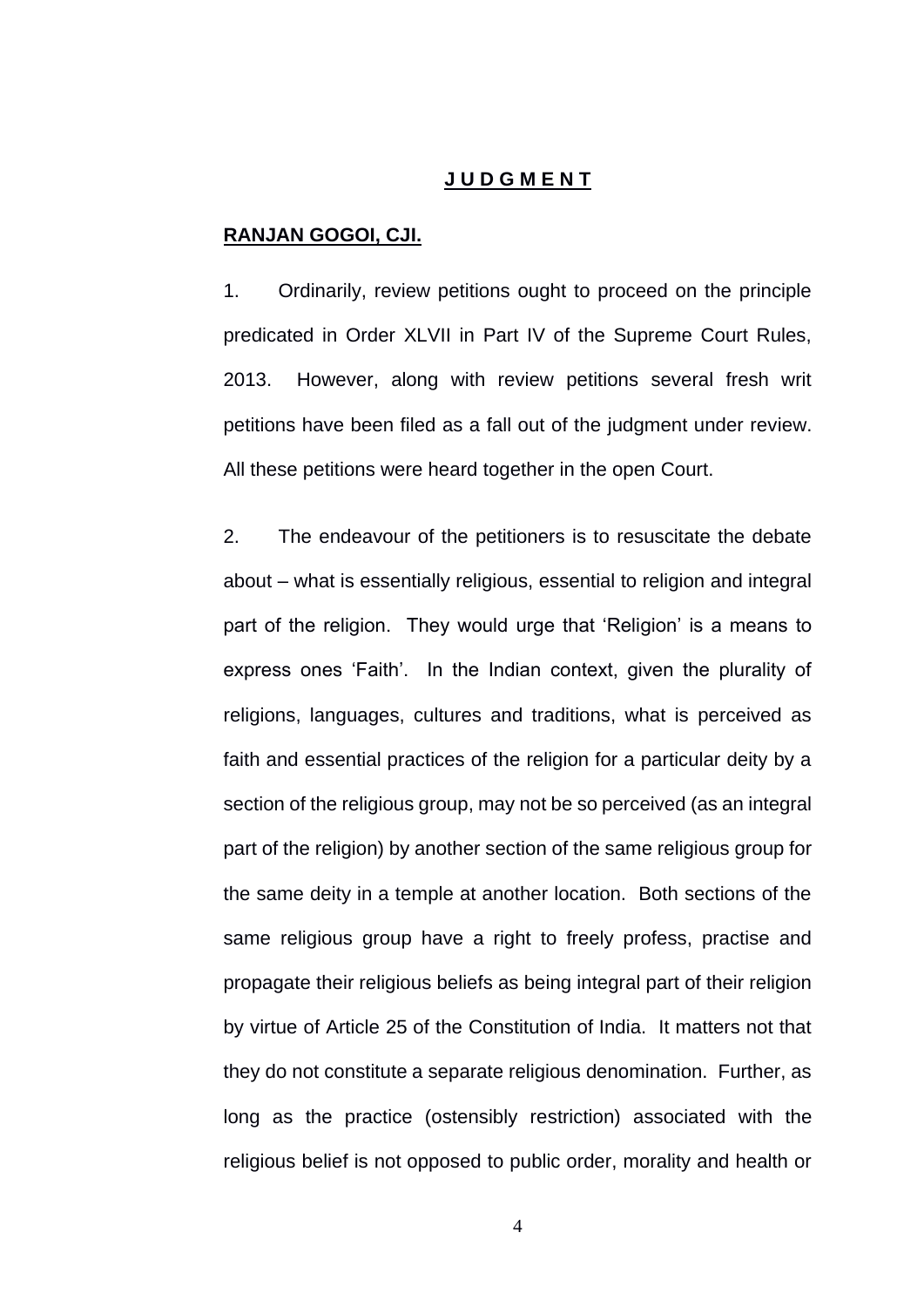the other provisions of Part III of the Constitution of India, the section of the religious group is free to profess, practise and propagate the same as being integral part of their religion. The individual right to worship in a temple cannot outweigh the rights of the section of the religious group to which one may belong, to manage its own affairs of religion. This is broadly what has been contended.

3. Concededly, the debate about the constitutional validity of practices entailing into restriction of entry of women generally in the place of worship is not limited to this case, but also arises in respect of entry of Muslim women in a Durgah/Mosque as also in relation to Parsi women married to a non-Parsi into the holy fire place of an Agyari. There is yet another seminal issue pending for consideration in this Court regarding the powers of the constitutional courts to tread on question as to whether a particular practice is essential to religion or is an integral of the religion, in respect of female genital mutilation in Dawoodi Bohra community.

4. It is time that this Court should evolve a judicial policy befitting to its plenary powers to do substantial and complete justice and for an authoritative enunciation of the constitutional principles by a larger bench of not less than seven judges. The decision of a larger bench would put at rest recurring issues touching upon the rights flowing from Articles 25 and 26 of the Constitution of India. It is essential to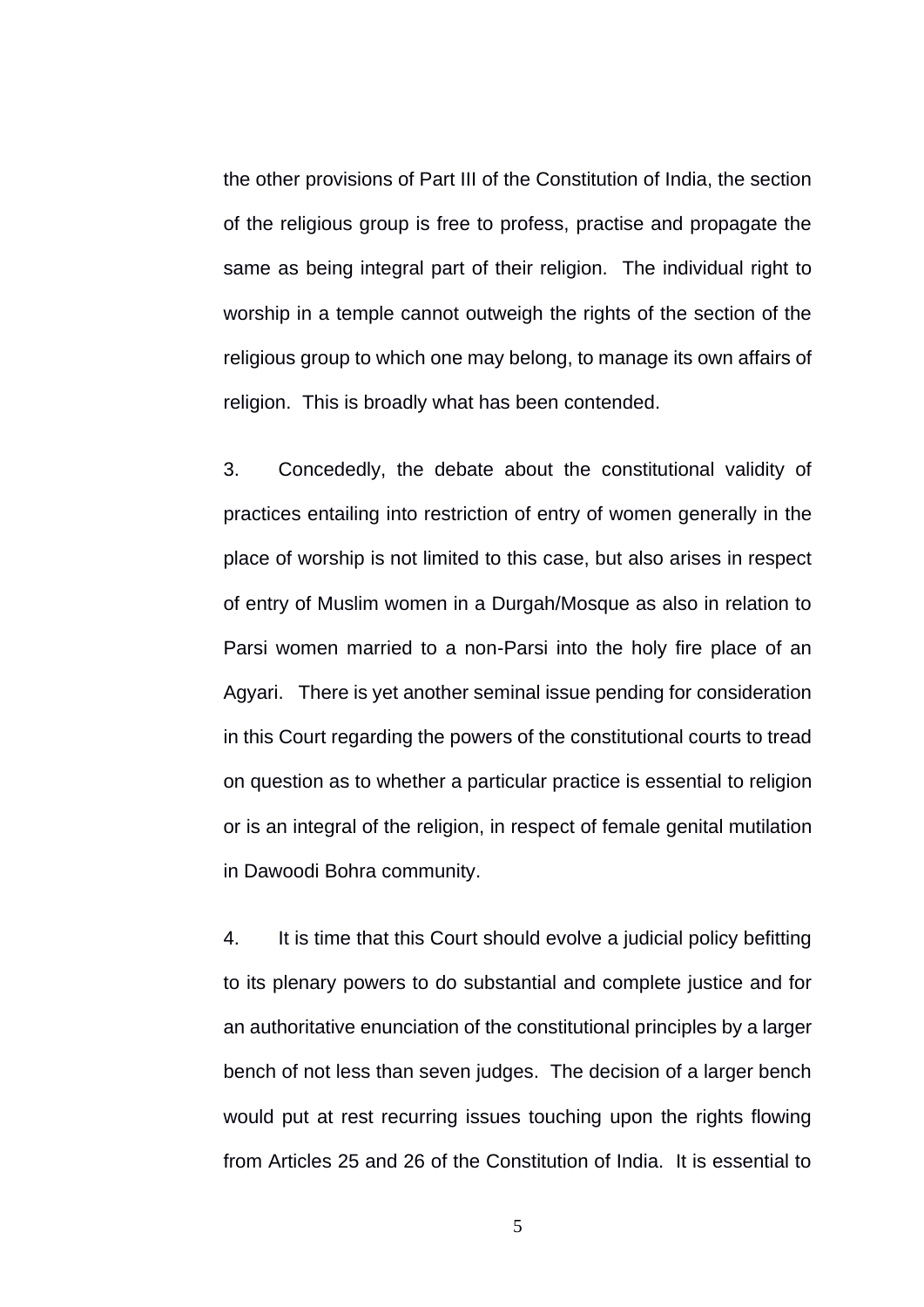adhere to judicial discipline and propriety when more than one petition is pending on the same, similar or overlapping issues in the same court for which all cases must proceed together. Indubitably, decision by a larger bench will also pave way to instil public confidence and effectuate the principle underlying Article 145(3) of the Constitution which predicates that cases involving a substantial question of law as to the interpretation of the Constitution should be heard by a bench of minimum five judges of this Court. Be it noted that this stipulation came when the strength of the Supreme Court Judges in 1950 was only seven Judges. The purpose underlying was, obviously, to ensure that the Supreme Court must rule authoritatively, if not as a full court (unlike the US Supreme Court). In the context of the present strength of Judges of the Supreme Court, it may not be inappropriate if matters involving seminal issues including the interpretation of the provisions of the Constitution touching upon the right to profess, practise and propagate its own religion, are heard by larger bench of commensurate number of Judges. That would ensure an authoritative pronouncement and also reflect the plurality of views of the Judges converging into one opinion. That may also ensure consistency in approach for the posterity.

5. It is our considered view that the issues arising in the pending cases regarding entry of Muslim Women in Durgah/Mosque (being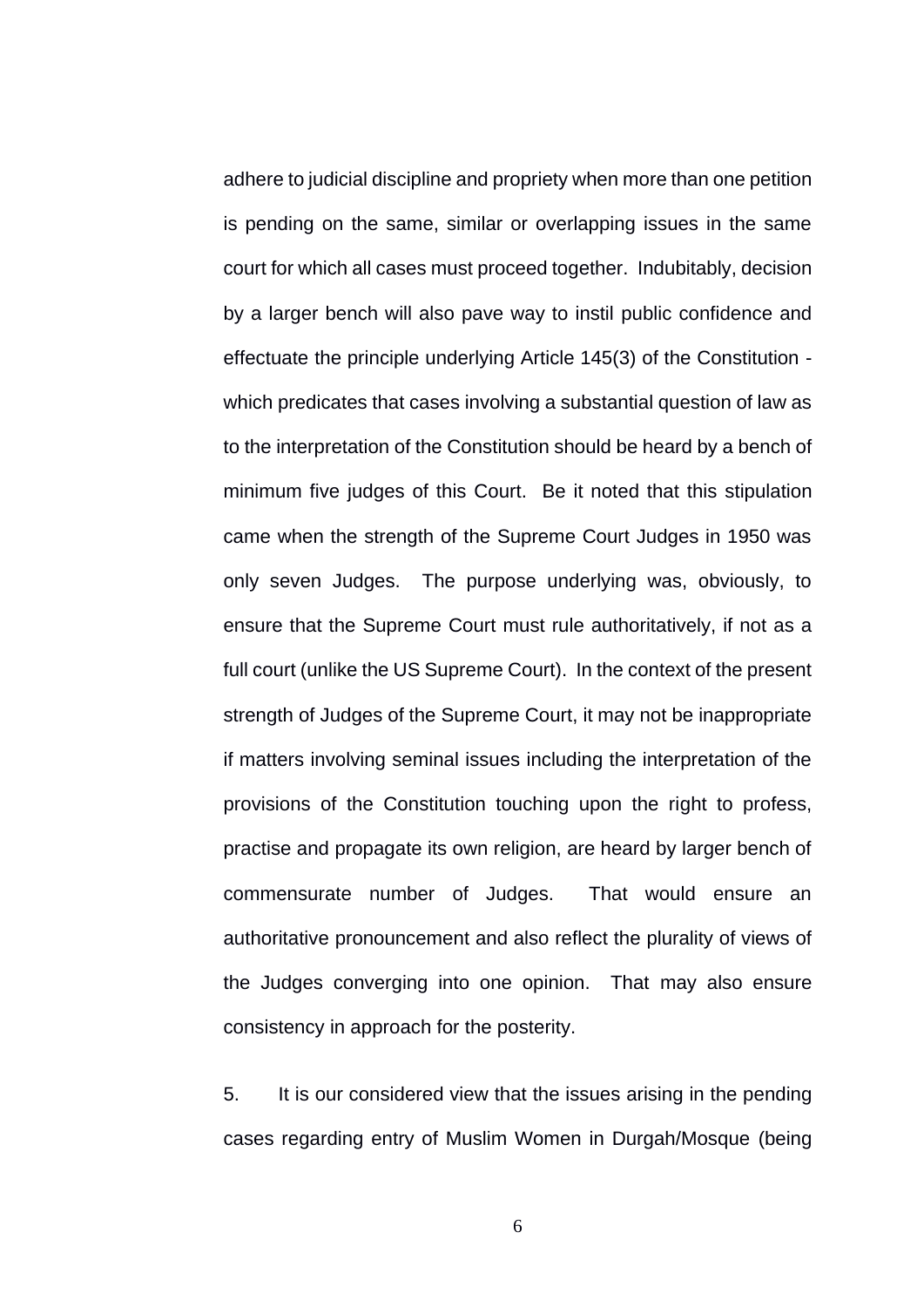Writ Petition (Civil) No.472 of 2019); of Parsi Women married to a non-Parsi in the Agyari (being Special Leave Petition (Civil) No. 18889/2012); and including the practice of female genital mutilation in Dawoodi Bohra community (being Writ Petition (Civil) No.286 of 2017) may be overlapping and covered by the judgment under review. The prospect of the issues arising in those cases being referred to larger bench cannot be ruled out. The said issues could be:

(i) Regarding the interplay between the freedom of religion under Articles 25 and 26 of the Constitution and other provisions in Part III, particularly Article 14.

(ii) What is the sweep of expression 'public order, morality and health' occurring in Article 25(1) of the Constitution.

(iii) The expression 'morality' or 'constitutional morality' has not been defined in the Constitution. Is it over arching morality in reference to preamble or limited to religious beliefs or faith. There is need to delineate the contours of that expression, lest it becomes subjective.

(iv) The extent to which the court can enquire into the issue of a particular practice is an integral part of the religion or religious practice of a particular religious denomination or should that be left exclusively to be determined by the head of the section of the religious group.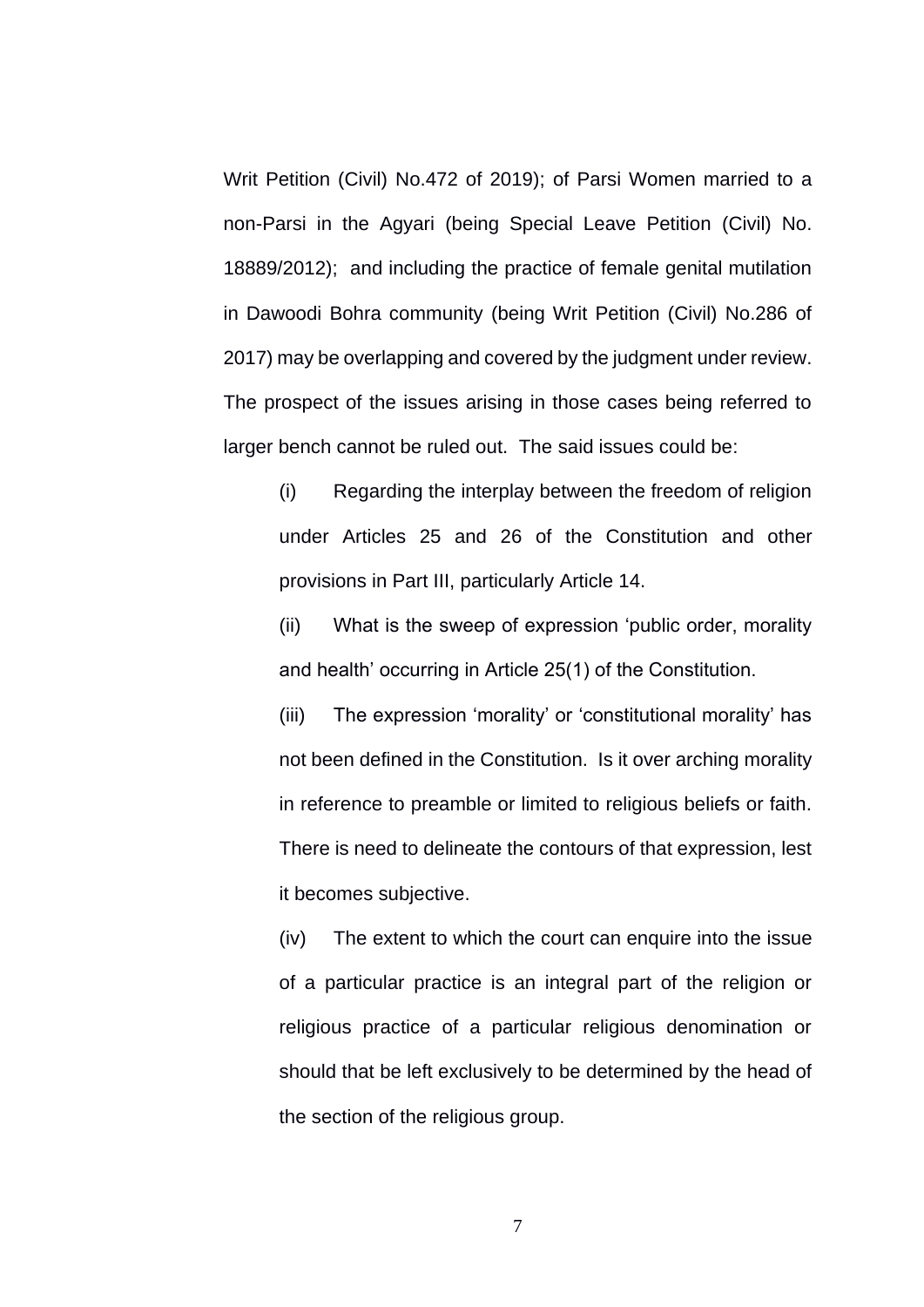(v) What is the meaning of the expression 'sections of Hindus' appearing in Article 25(2)(b) of the Constitution.

(vi) Whether the "essential religious practices" of a religious denomination, or even a section thereof are afforded constitutional protection under Article 26.

(vii) What would be the permissible extent of judicial recognition to PILs in matters calling into question religious practices of a denomination or a section thereof at the instance of persons who do not belong to such religious denomination?

6. In a legal framework where the courts do not have any epistolary jurisdiction and issues pertaining to religion including religious practices are decided in exercise of jurisdiction under Section 9 of the Civil Procedure Code or Article 226/32 of the Constitution the courts should tread cautiously. This is time honoured principle and practice.

7. In this context, the decision of the Seven Judges bench of this Court in **Commissioner, Hindu Religious Endowments, Madras**  vs. **Shri Lakshmindra Tirtha Swamiar of Shirur Mutt (Shirur Mutt)<sup>1</sup>** holding that what are essential religious practices of a particular religious denomination should be left to be determined by the

<sup>1</sup> (1954) SCR 1005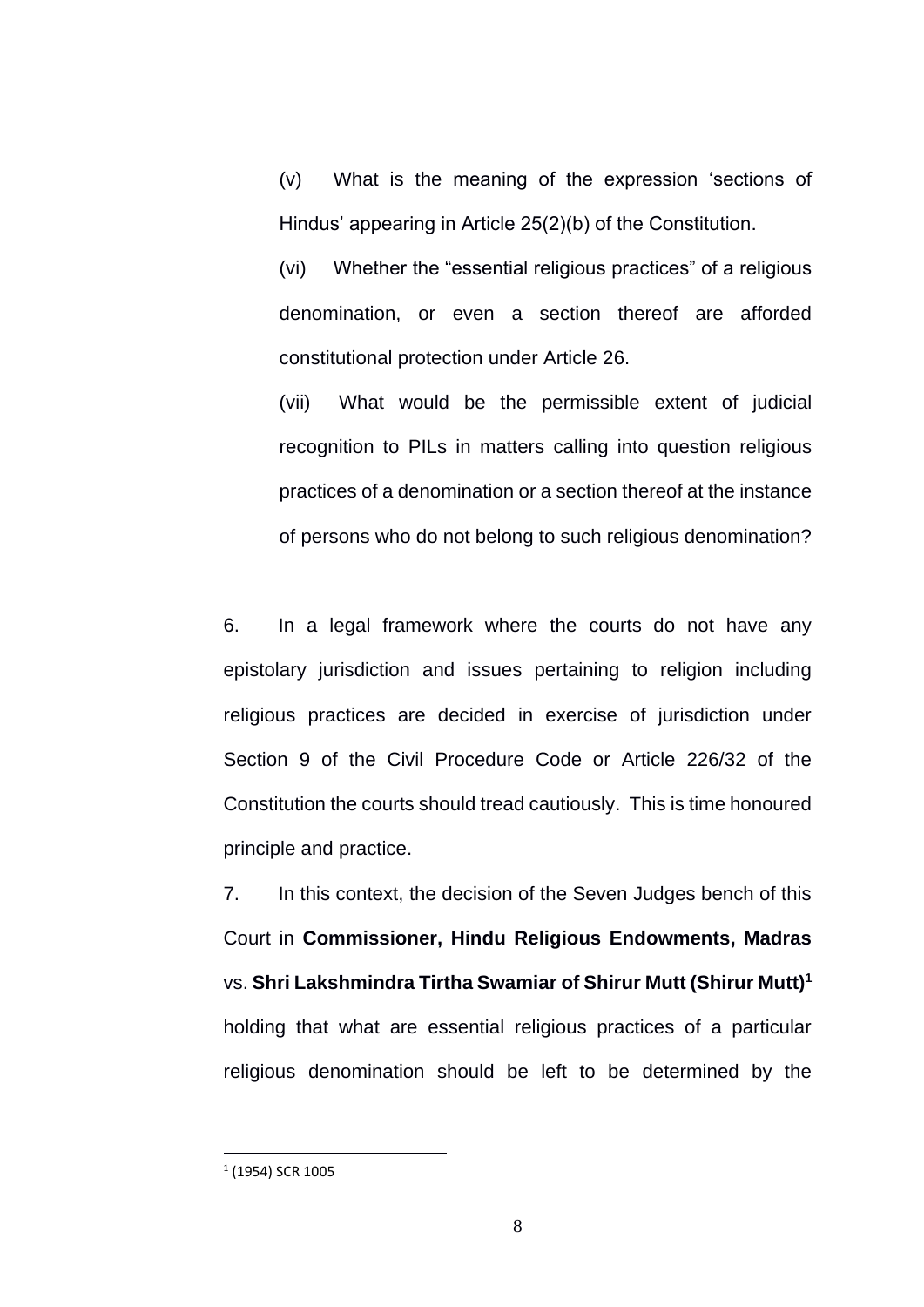denomination itself and the subsequent view of a Five Judges bench in **Durgah Committee, Ajmer** vs. **Syed Hussain Ali & Ors.<sup>2</sup>** carving out a role for the court in this regard to exclude what the courts determine to be secular practices or superstitious beliefs seem to be in apparent conflict requiring consideration by a larger Bench.

8. While deciding the questions delineated above, the larger bench may also consider it appropriate to decide all issues, including the question as to whether the Kerala Hindu Places of Public Worship (Authorisation of Entry) Rules, 1965 govern the temple in question at all. Whether the aforesaid consideration will require grant of a fresh opportunity to all interested parties may also have to be considered.

9. The subject review petitions as well as the writ petitions may, accordingly, remain pending until determination of the questions indicated above by a Larger Bench as may be constituted by the Hon'ble the Chief Justice of India.

> **….……......................CJI. [Ranjan Gogoi]**

**.…..…….......................J. [A.M. Khanwilkar]**

**...……….......................J. [Indu Malhotra]**

**New Delhi November 14, 2019**

<sup>2</sup> (1962) 1 SCR 383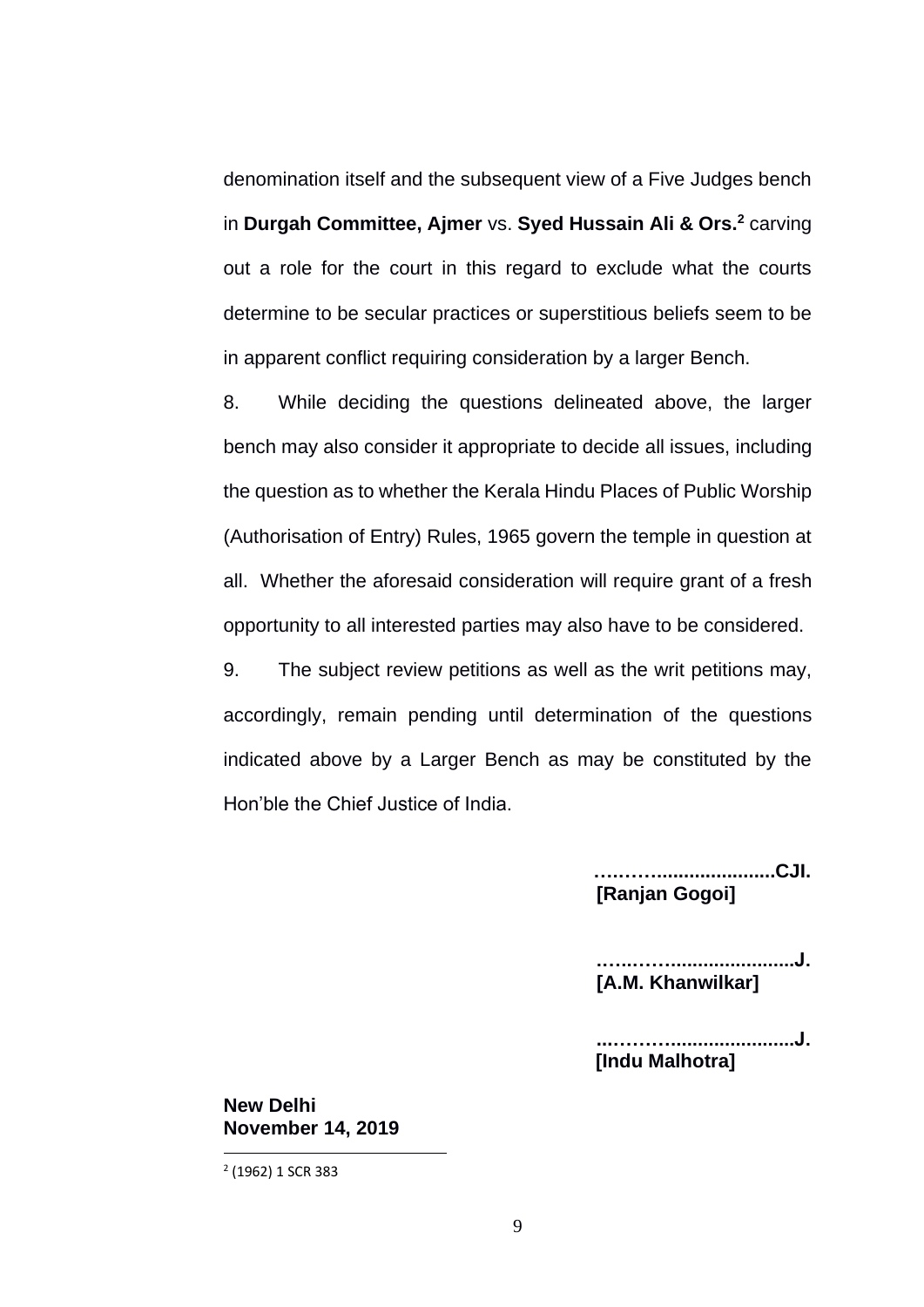**REPORTABLE**

## **IN THE SUPREME COURT OF INDIA**

## **CIVIL INHERENT/ORIGINAL JURISDICTION**

## **REVIEW PETITION (CIVIL) NO. 3358 OF 2018**

**IN** 

# **WRIT PETITION (CIVIL) NO. 373 OF 2006**

KANTARU RAJEEVARU ....PETITIONER

**VERSUS** 

INDIAN YOUNG LAWYERS ASSOCIATION THROUGH ITS GENERAL SECRETARY MS. BHAKTI PASRIJA & ORS. ….RESPONDENTS

**WITH**

**R. P. (C) NO. 3359 OF 2018 IN W. P.(C) NO. 373 OF 2006 DIARY NO. 37946 OF 2018 IN W. P.(C) NO. 373 OF 2006 R. P. (C) NO. 3469 OF 2018 IN W. P.(C) NO. 373 OF 2006 DIARY NO. 38135 OF 2018 IN W. P.(C) NO. 373 OF 2006 DIARY NO. 38136 OF 2018 IN W. P.(C) NO. 373 OF 2006 R. P. (C) NO. 3449 OF 2018 IN W. P.(C) NO. 373 OF 2006**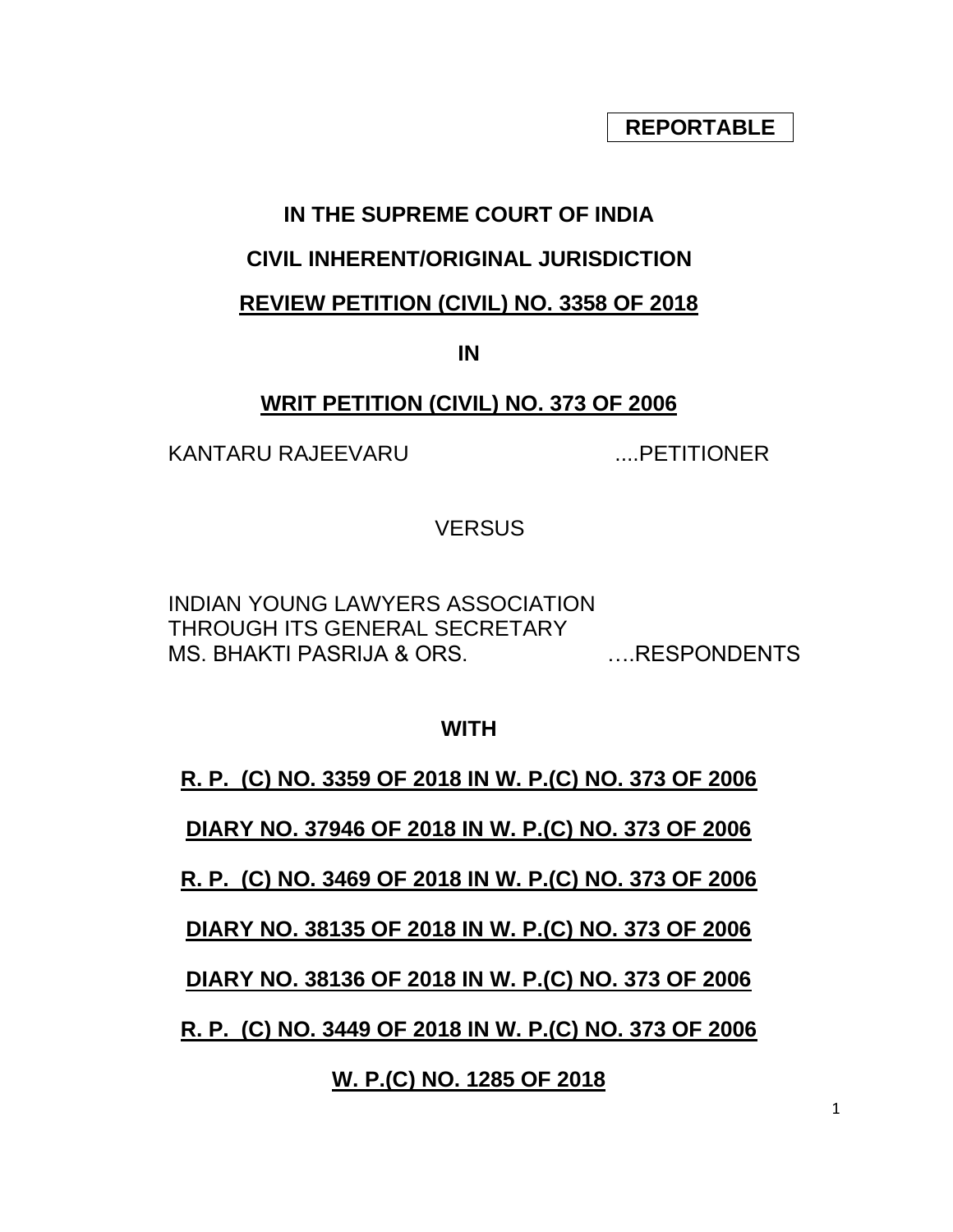**R. P. (C) NO. 3470 OF 2018 IN W. P.(C) NO. 373 OF 2006 R. P. (C) NO. 3380 OF 2018 IN W. P.(C) NO. 373 OF 2006 R. P. (C) NO. 3379 OF 2018 IN W. P.(C) NO. 373 OF 2006 R. P. (C) NO. 3444 OF 2018 IN W. P.(C) NO. 373 OF 2006 R. P. (C) NO. 3462 OF 2018 IN W. P.(C) NO. 373 OF 2006 DIARY NO. 38764 OF 2018 IN W. P.(C) NO. 373 OF 2006 DIARY NO. 38769 OF 2018 IN W. P.(C) NO. 373 OF 2006 DIARY NO. 38907 OF 2018 IN W. P.(C) NO. 373 OF 2006 R. P. (C) NO. 3377 OF 2018 IN W. P.(C) NO. 373 OF 2006 DIARY NO. 39023 OF 2018 IN W. P.(C) NO. 373 OF 2006 DIARY NO. 39135 OF 2018 IN W. P.(C) NO. 373 OF 2006 DIARY NO. 39248 OF 2018 IN W. P.(C) NO. 373 OF 2006 DIARY NO. 39258 OF 2018 IN W. P.(C) NO. 373 OF 2006 DIARY NO. 39317 OF 2018 IN W. P.(C) NO. 373 OF 2006**

### **W. P.(C) NO. 1323 OF 2018**

## **W. P.(C) NO. 1305 OF 2018**

**DIARY NO. 39642 OF 2018 IN W. P.(C) NO. 373 OF 2006 R. P. (C) NO. 3381 OF 2018 IN W. P.(C) NO. 373 OF 2006 DIARY NO. 40056 OF 2018 IN W. P.(C) NO. 373 OF 2006**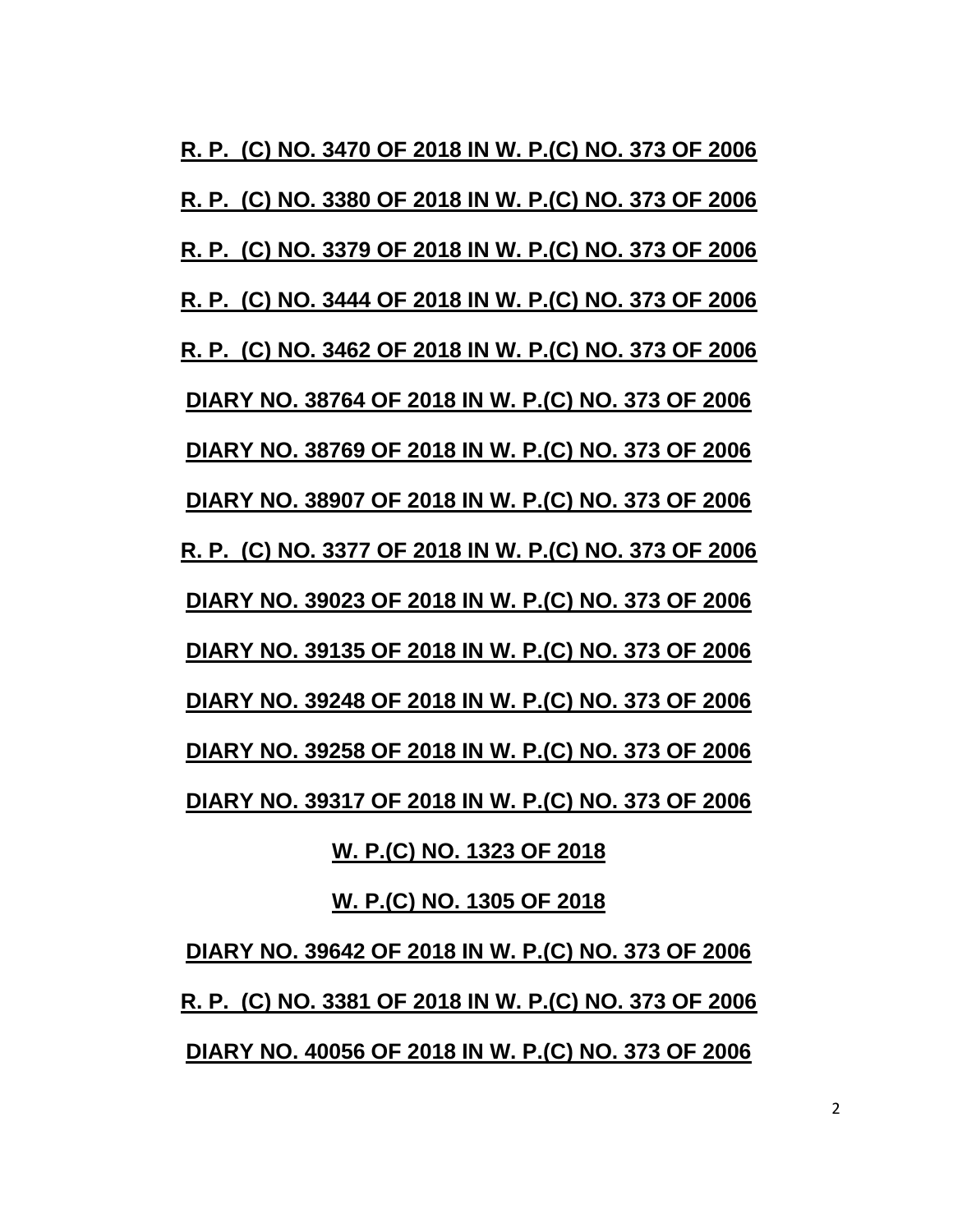**DIARY NO. 40191 OF 2018 IN W. P.(C) NO. 373 OF 2006 DIARY NO. 40405 OF 2018 IN W. P.(C) NO. 373 OF 2006 DIARY NO. 40570 OF 2018 IN W. P.(C) NO. 373 OF 2006 DIARY NO. 40681 OF 2018 IN W. P.(C) NO. 373 OF 2006 DIARY NO. 40713 OF 2018 IN W. P.(C) NO. 373 OF 2006 DIARY NO. 40840 OF 2018 IN W. P.(C) NO. 373 OF 2006 DIARY NO. 40885 OF 2018 IN W. P.(C) NO. 373 OF 2006 DIARY NO. 40887 OF 2018 IN W. P.(C) NO. 373 OF 2006 DIARY NO. 40888 OF 2018 IN W. P.(C) NO. 373 OF 2006 DIARY NO. 40898 OF 2018 IN W. P.(C) NO. 373 OF 2006 R. P. (C) NO. 3457 OF 2018 IN W. P.(C) NO. 373 OF 2006 DIARY NO. 40910 OF 2018 IN W. P.(C) NO. 373 OF 2006 DIARY NO. 40924 OF 2018 IN W. P.(C) NO. 373 OF 2006 DIARY NO. 40929 OF 2018 IN W. P.(C) NO. 373 OF 2006 DIARY NO. 41005 OF 2018 IN W. P.(C) NO. 373 OF 2006 DIARY NO. 41091 OF 2018 IN W. P.(C) NO. 373 OF 2006 W.P.(C) NO. 1339 OF 2018**

**DIARY NO. 41264 OF 2018 IN W. P.(C) NO. 373 OF 2006 R. P. (C) NO. 3473 OF 2018 IN W. P.(C) NO. 373 OF 2006 DIARY NO. 41395 OF 2018 IN W. P.(C) NO. 373 OF 2006**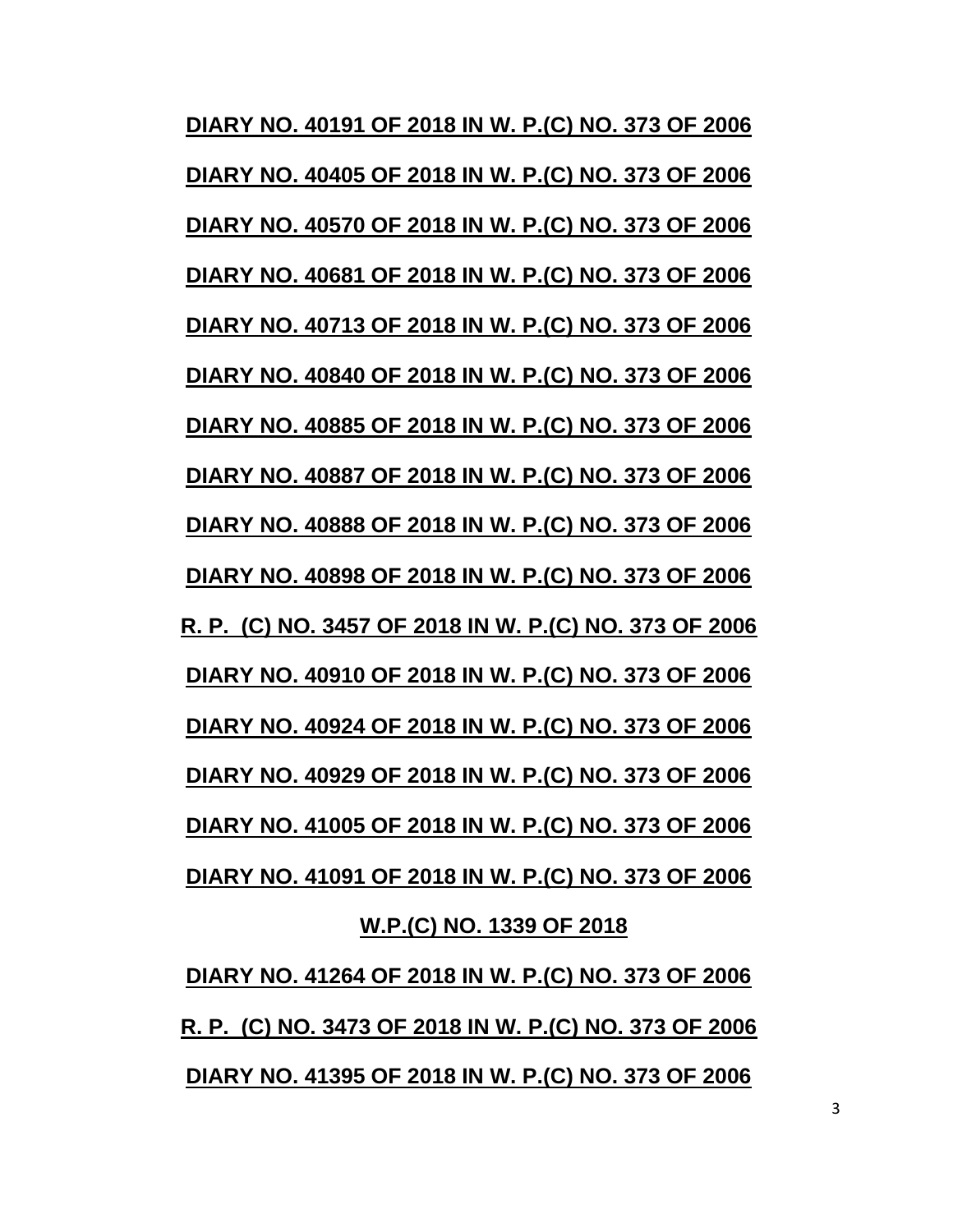**DIARY NO. 41586 OF 2018 IN W. P.(C) NO. 373 OF 2006 R. P. (C) NO. 3480 OF 2018 IN W. P.(C) NO. 373 OF 2006 DIARY NO. 41896 OF 2018 IN W. P.(C) NO. 373 OF 2006 DIARY NO. 42085 OF 2018 IN W. P.(C) NO. 373 OF 2006 DIARY NO. 42264 OF 2018 IN W. P.(C) NO. 373 OF 2006 DIARY NO. 42337 OF 2018 IN W. P.(C) NO. 373 OF 2006**

**M.A. NO. 3113 OF 2018 IN W. P.(C) NO. 373 OF 2006 DIARY NO. 44021 OF 2018 IN W. P.(C) NO. 373 OF 2006 DIARY NO. 44991 OF 2018 IN W. P.(C) NO. 373 OF 2006 DIARY NO. 46720 OF 2018 IN W. P.(C) NO. 373 OF 2006 DIARY NO. 47720 OF 2018 IN W. P.(C) NO. 373 OF 2006 DIARY NO. 2252 OF 2019 IN W. P.(C) NO. 373 OF 2006 R.P.(C) NO. 345 OF 2019 IN W. P.(C) NO. 373 OF 2006 DIARY NO. 2998 OF 2019 IN W. P.(C) NO. 373 OF 2006**

### **J U D G M E N T**

## **R.F. NARIMAN, J.**

1. Having read the judgment of the learned Chief Justice of India, I regret my inability to agree with the same. The learned Chief Justice has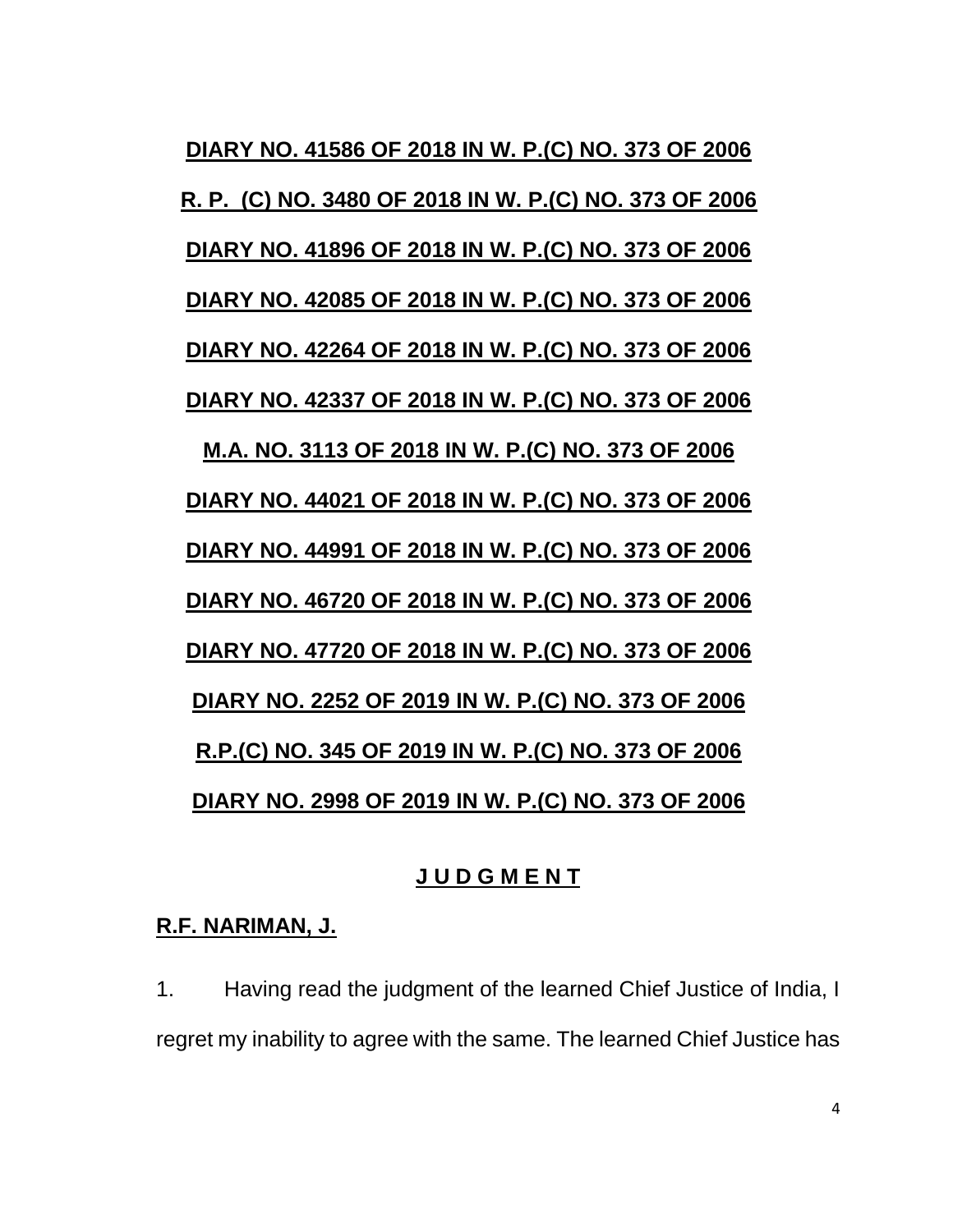spoken of various matters which are *sub judice* in this Court in relation to entry of Muslim women in a dargah/mosque; to Parsi women married to non-Parsis and their entry into a fire temple; and issues relating to female genital mutilation in the Dawoodi Bohra community. He has then outlined seven issues which may be referred to a larger 7-judge bench as also the apparent conflict between a 7-judge bench in the **Shirur Mutt case** 1954 SCR 1005 and the **Durgah Committee case**, (1962) 1 SCR 383. He then goes on to state, "the prospect of the issues arising in those cases being referred to a larger bench cannot be ruled out." The larger bench may then also consider it appropriate to decide all issues including the question as to whether the Kerala Hindu Places of Public Worship (Authorization of Entry) Rules, 1965 governs the temple in question at all. He then states, "whether the aforesaid consideration will require grant of a fresh opportunity to all interested parties may also have to be considered." Hence the conclusion is that the review petitions and the fresh writ petitions may remain pending until determination of the questions indicated above by a larger bench as may be constituted by the Chief Justice of India in any of the aforesaid pending matters.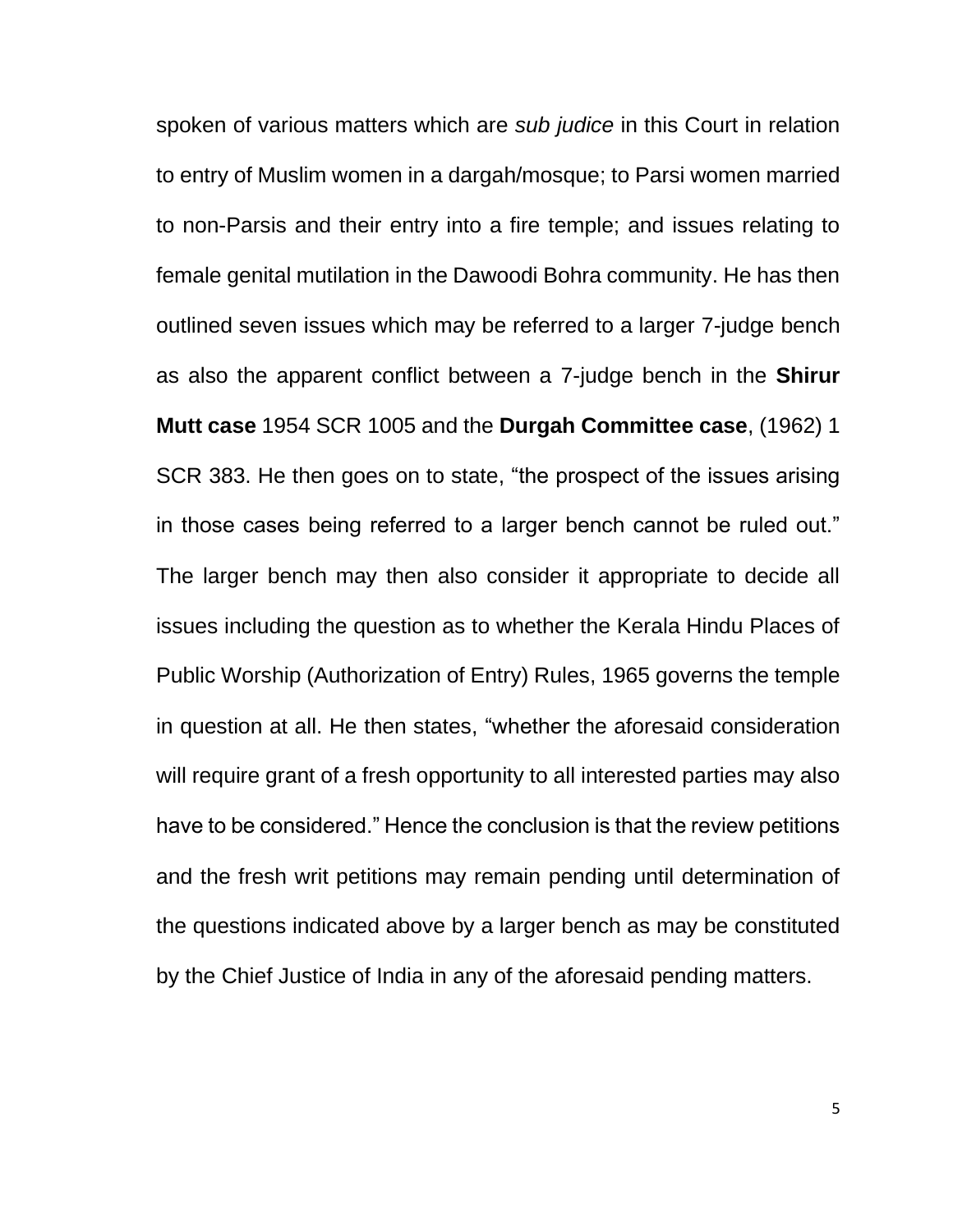2. What this Court has before it is review petitions arising out of this Court's judgment in **Indian Young Lawyers Association and Ors. v. State of Kerala** W.P. (C) No.373 of 2006, which was delivered on 28 September, 2018, with regard to the Sabarimala temple dedicated to Lord Ayyappa. What a future constitution bench or larger bench, if constituted by the learned Chief Justice of India, may or may not do when considering the other issues pending before this Court is, strictly speaking, not before this Court at all. The only thing that is before this Court is the review petitions and the writ petitions that have now been filed in relation to the judgment in **Indian Young Lawyers Association and Ors. v. State of Kerala**, dated 28 September, 2018. As and when the other matters are heard, the bench hearing those matters may well refer to our judgment in **Indian Young Lawyers Association and Ors. v. State of Kerala**, dated 28 September, 2018, and may either apply such judgment, distinguish such judgment, or refer an issue/issues which arise from the said judgment for determination by a larger bench. All this is for future Constitution benches or larger benches to do. Consequently, if and when the issues that have been set out in the learned Chief Justice's judgment arise in future, they can appropriately be dealt with by the bench/benches which hear the petitions concerning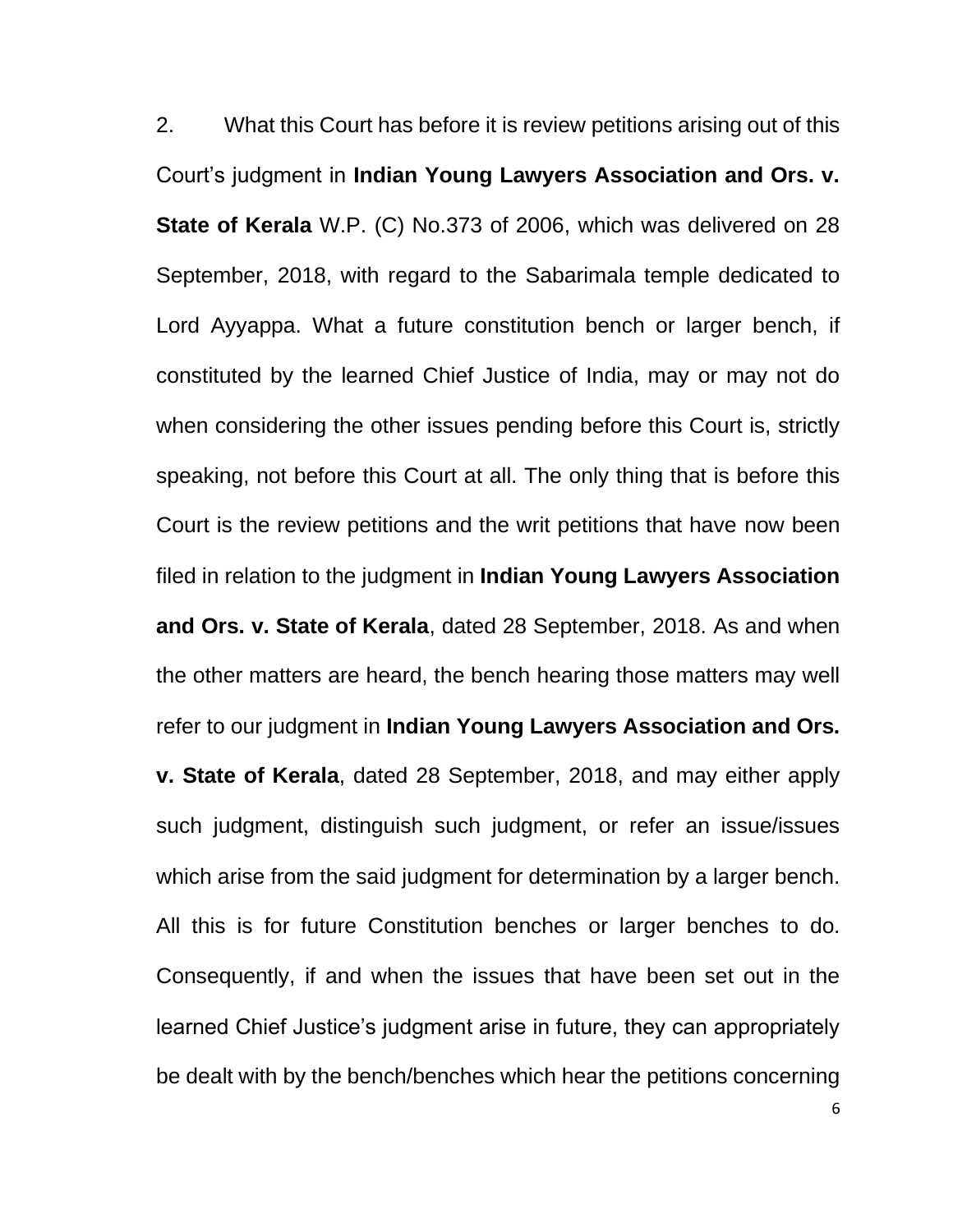Muslims, Parsis and Dawoodi Bohras. What is before us is only the narrow question as to whether grounds for review and grounds for filing of the writ petitions have been made out qua the judgment in **Indian Young Lawyers Association and Ors. v. State of Kerala**. Consequently, this judgment will dispose of the said review petitions and writ petitions keeping the parameters of judicial intervention in such cases in mind.

3. A number of points have been urged before us by a large number of counsel appearing on behalf of the review petitioners. A review petition that is filed under Article 137 of the Constitution of India, read with Order XLVII of the Supreme Court Rules, 2013, has to be within certain parameters of a limited jurisdiction which is to be exercised. In a pithy one-paragraph judgment by Krishna Iyer, J., reported as **Sow Chandra Kante and Ors. v. Sheikh Habib**, (1975) 1 SCC 674, this Court laid down:

"…… A review of a judgment is a serious step and reluctant resort to it is proper only where a glaring omission or patent mistake or like grave error has crept in earlier by judicial fallibility. A mere repetition, through different Counsel, of old and overruled arguments, a second trip over ineffectually covered ground or minor mistakes of inconsequential import are obviously insufficient. The very strict need for compliance with these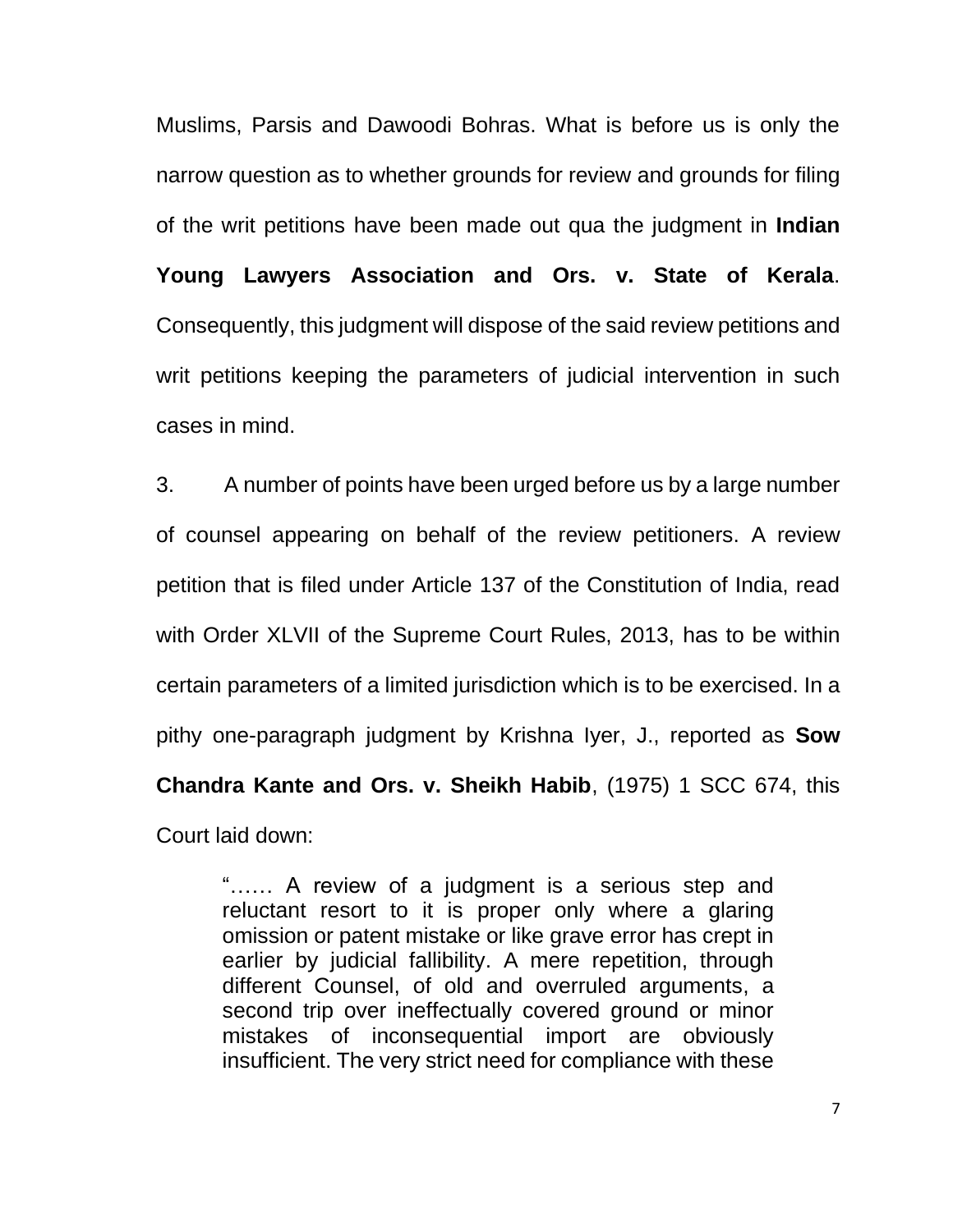factors is the rationale behind the insistence of Counsel's certificate which should not be a routine affair or a habitual step. It is neither fairness to the Court which decided nor awareness of the precious public time lost what with a huge backlog of dockets waiting in the queue for disposal, for Counsel to issue easy certificates for entertainment of review and fight over again the same battle which has been fought and lost. The Bench and the Bar, we are sure, are jointly concerned in the conservation of judicial time for maximum use. We regret to say that this case is typical of the unfortunate but frequent phenomenon of repeat performance with the review label as passport. Nothing which we did not hear *then* has been heard *now*, except a couple of rulings on points earlier put forward. May be, as Counsel now urges and then pressed, our order refusing special leave was capable of a different course. The present stage is not a virgin ground but review of an earlier order which has the normal feature of finality."

(at page 675)

## 4. In **Kamlesh Verma v. Mayawati** (2013) 8 SCC 320, this Court

undertook an exhaustive review of the case law on review petitions and

finally summarised the principles laid down by these judgments as

follows:

## *"Summary of the principles*

**20.** Thus, in view of the above, the following grounds of review are maintainable as stipulated by the statute: **20.1.** When the review will be maintainable:

(*i*) Discovery of new and important matter or evidence which, after the exercise of due diligence, was not within knowledge of the petitioner or could not be produced by him; (*ii*) Mistake or error apparent on the face of the record;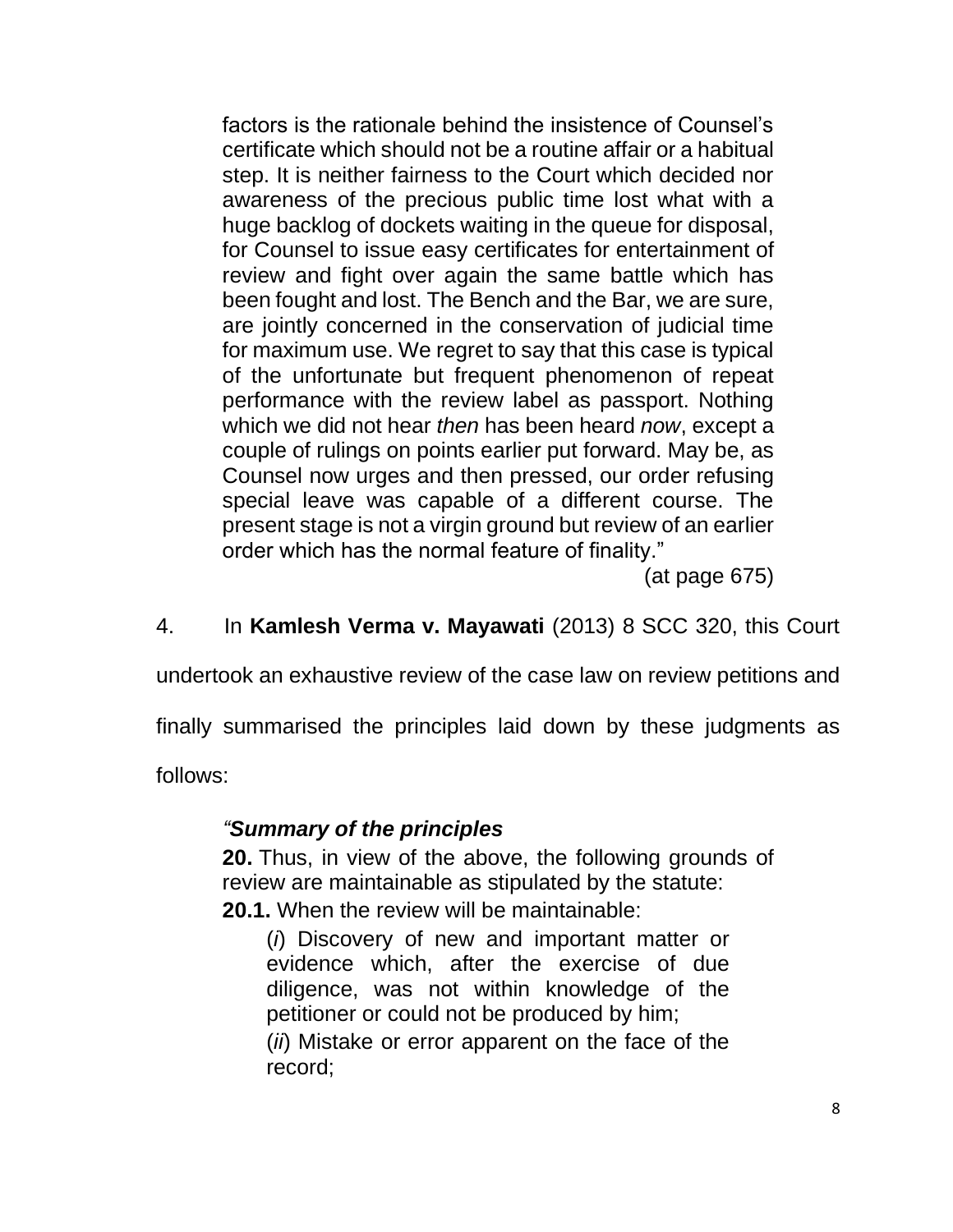(*iii*) Any other sufficient reason.

The words "any other sufficient reason" have been interpreted in *Chhajju Ram* v. *Neki* [(1921-22) 49 IA 144 : (1922) 16 LW 37 : AIR 1922 PC 112] and approved by this Court in *Moran Mar Basselios Catholicos* v. *Most Rev. Mar Poulose Athanasius* [AIR 1954 SC 526 : (1955) 1 SCR 520] to mean "a reason sufficient on grounds at least analogous to those specified in the rule". The same principles have been reiterated in *Union of India* v. *Sandur Manganese & Iron Ores Ltd.* [(2013) 8 SCC 337 : JT (2013) 8 SC 275]

**20.2.** When the review will not be maintainable:

(*i*) A repetition of old and overruled argument is not enough to reopen concluded adjudications.

(*ii*) Minor mistakes of inconsequential import.

(*iii*) Review proceedings cannot be equated with the original hearing of the case.

(*iv*) Review is not maintainable unless the material error, manifest on the face of the order, undermines its soundness or results in miscarriage of justice.

(*v*) A review is by no means an appeal in disguise whereby an erroneous decision is reheard and corrected but lies only for patent error.

(*vi*) The mere possibility of two views on the subject cannot be a ground for review.

(*vii*) The error apparent on the face of the record should not be an error which has to be fished out and searched.

(*viii*) The appreciation of evidence on record is fully within the domain of the appellate court, it cannot be permitted to be advanced in the review petition.

(*ix*) Review is not maintainable when the same relief sought at the time of arguing the main matter had been negatived."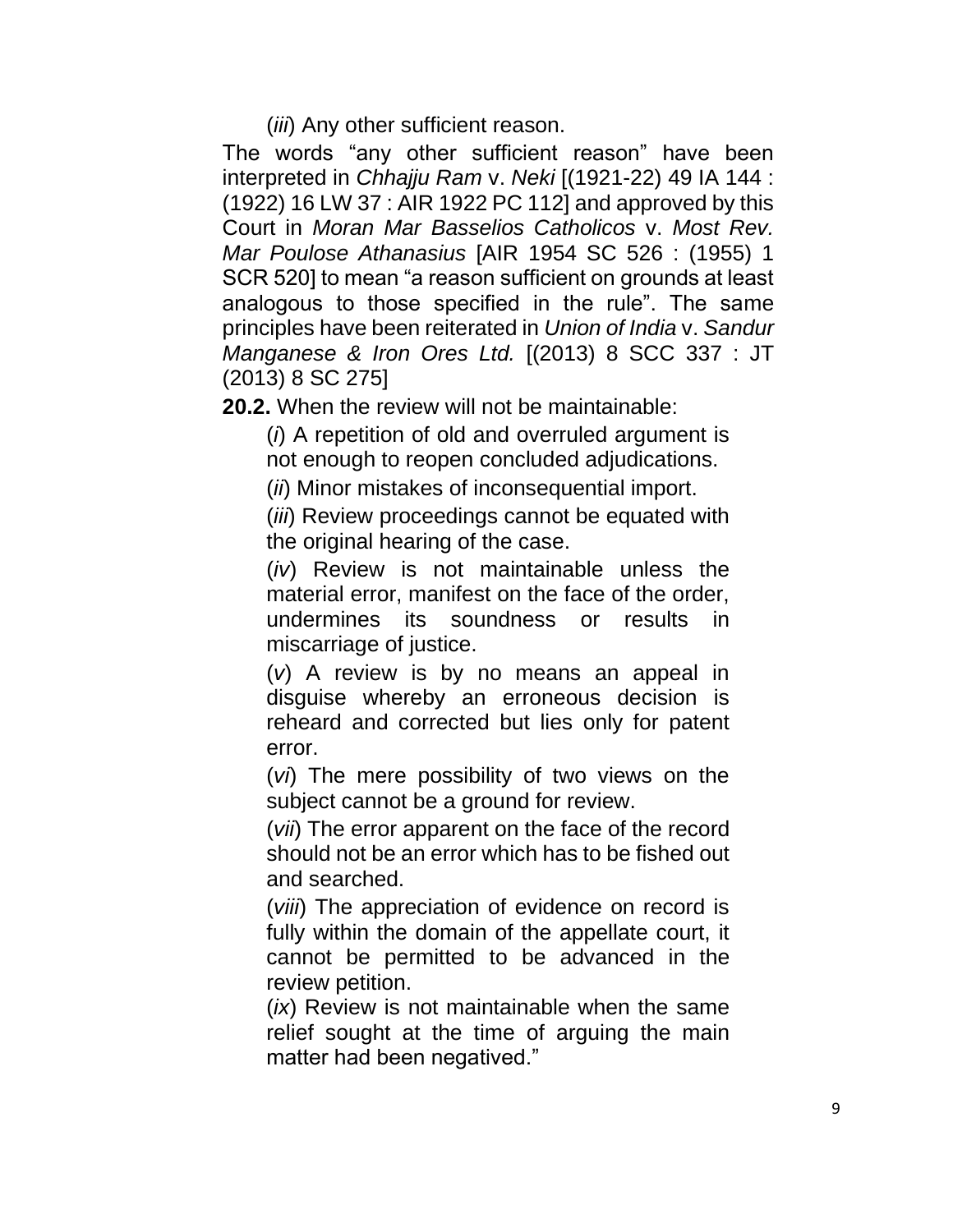5. It is strictly within these parameters that the arguments that have been made before us have to be judged. Before stating what these arguments are, it is important to first set down the summary of conclusions by all the Judges who formed the five-Judge Bench which delivered the judgment of 28.09.2018. Dipak Misra, C.J., speaking for himself and for Khanwilkar, J., formulated their conclusions in paragraph 144 of the judgment as follows:

"**144.** In view of our aforesaid analysis, we record our conclusions in seriatim:

(i) In view of the law laid down by this Court in *Shirur Mutt* [*The Commissioner Hindu Religious Endowments, Madras* v. *Shri Lakshmindra Thritha Swaminar of Sri Shirur Mutt,* [1954] SCR 1005] and *S.P. Mittal* [*S.P. Mittal* v. *Union of India,* (1983) 1 SCC 51], the devotees of Lord Ayyappa do not constitute a separate religious denomination. They do not have common religious tenets peculiar to themselves, which they regard as conducive to their spiritual well-being, other than those which are common to the Hindu religion. Therefore, the devotees of Lord Ayyappa are exclusively Hindus and do not constitute a separate religious denomination.

(ii) Article 25(1), by employing the expression 'all persons', demonstrates that the freedom of conscience and the right to freely profess, practise and propagate religion is available, though subject to the restrictions delineated in Article 25(1) itself, to every person including women. The right guaranteed under Article 25(1) has nothing to do with gender or, for that matter, certain physiological factors specifically attributable to women.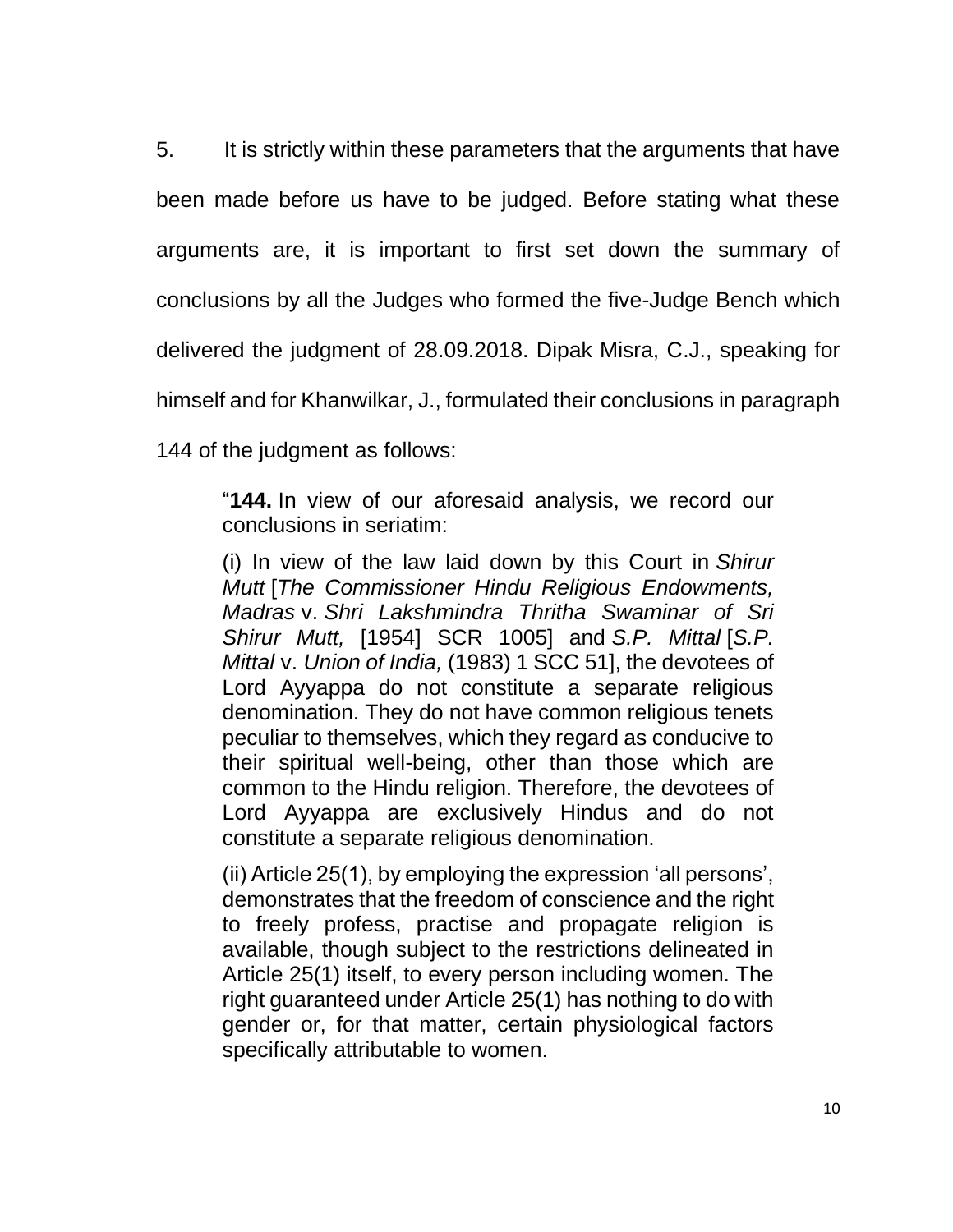(iii) The exclusionary practice being followed at the Sabrimala temple by virtue of Rule 3(b) of the 1965 Rules violates the right of Hindu women to freely practise their religion and exhibit their devotion towards Lord Ayyappa. This denial denudes them of their right to worship. The right to practise religion under Article 25(1) is equally available to both men and women of all age groups professing the same religion.

(iv) The impugned Rule 3(b) of the 1965 Rules, framed under the 1965 Act, that stipulates exclusion of entry of women of the age group of 10 to 50 years, is a clear violation of the right of Hindu women to practise their religious beliefs which, in consequence, makes their fundamental right of religion under Article 25(1) a dead letter.

(v) The term 'morality' occurring in Article 25(1) of the Constitution cannot be viewed with a narrow lens so as to confine the sphere of definition of morality to what an individual, a section or religious sect may perceive the term to mean. Since the Constitution has been adopted and given by the people of this country to themselves, the term public morality in Article 25 has to be appositely understood as being synonymous with constitutional morality.

(vi) The notions of public order, morality and health cannot be used as colourable device to restrict the freedom to freely practise religion and discriminate against women of the age group of 10 to 50 years by denying them their legal right to enter and offer their prayers at the Sabarimala temple.

(vii) The practice of exclusion of women of the age group of 10 to 50 years being followed at the Sabarimala Temple cannot be regarded as an essential part as claimed by the respondent Board.

(viii) In view of the law laid down by this Court in the second *Ananda Marga case*, the exclusionary practice being followed at the Sabarimala Temple cannot be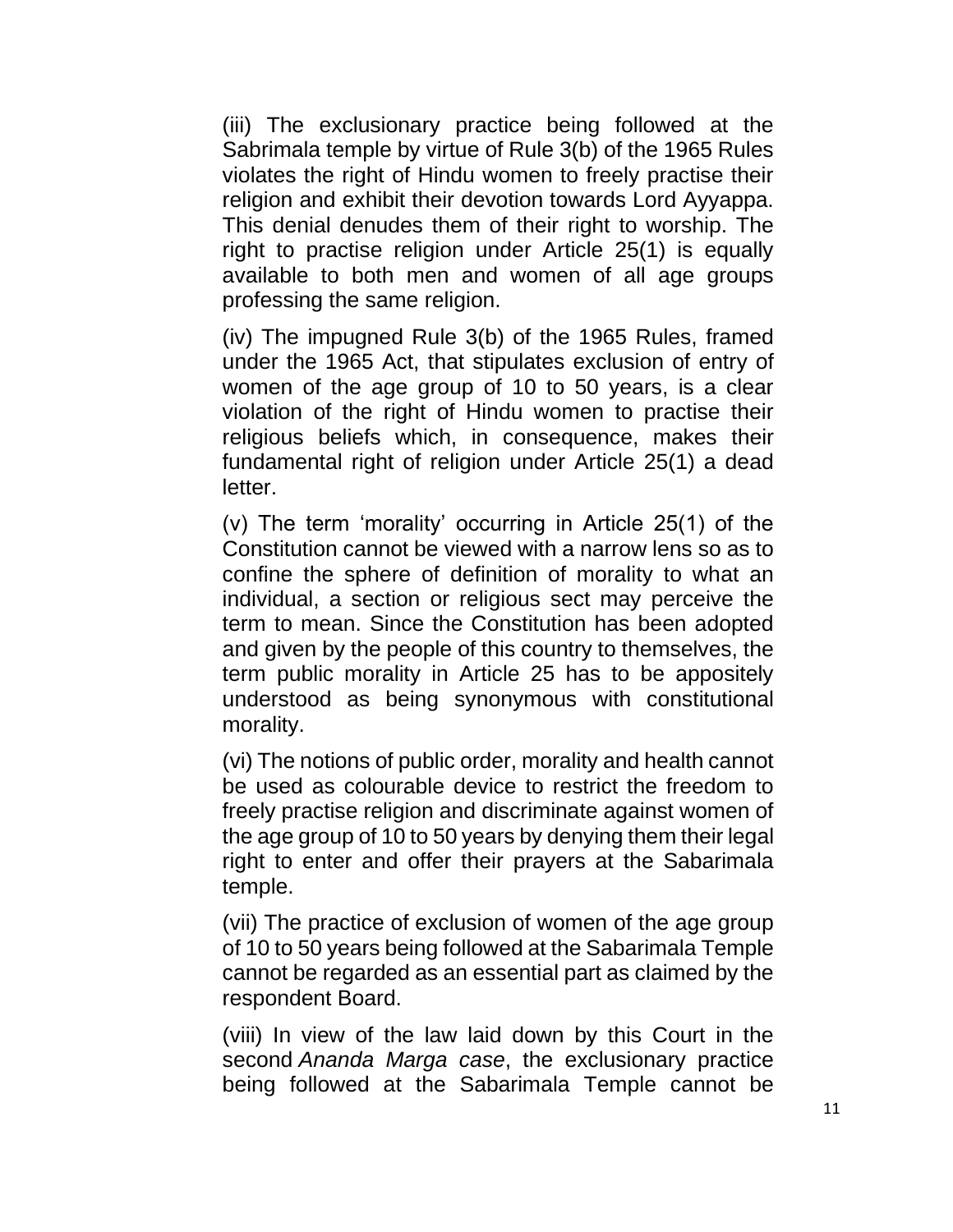designated as one, the non-observance of which will change or alter the nature of Hindu religion. Besides, the exclusionary practice has not been observed with unhindered continuity as the Devaswom Board had accepted before the High Court that female worshippers of the age group of 10 to 50 years used to visit the temple and conducted poojas in every month for five days for the first rice feeding ceremony of their children.

(ix) The exclusionary practice, which has been given the backing of a subordinate legislation in the form of Rule 3(b) of the 1965 Rules, framed by the virtue of the 1965 Act, is neither an essential nor an integral part of the religion.

(x) A careful reading of Rule 3(b) of the 1965 Rules makes it luculent that it is *ultra vires* both Section 3 as well as Section 4 of the 1965 Act, for the simon pure reason that Section 3 being a non-obstante provision clearly stipulates that every place of public worship shall be open to all classes and sections of Hindus, women being one of them, irrespective of any custom or usage to the contrary.

(xi) Rule 3(b) is also *ultra vires* Section 4 of the 1965 Act as the proviso to Section 4(1) creates an exception to the effect that the regulations/rules made under Section 4(1) shall not discriminate, in any manner whatsoever, against any Hindu on the ground that he/she belongs to a particular section or class.

(xii) The language of both the provisions, that is, Section 3 and the proviso to Section 4(1) of the 1965 Act clearly indicate that custom and usage must make space to the rights of all sections and classes of Hindus to offer prayers at places of public worship. Any interpretation to the contrary would annihilate the purpose of the 1965 Act and incrementally impair the fundamental right to practise religion guaranteed under Article 25(1). Therefore, we hold that Rule 3(b) of the 1965 Rules is *ultra vires* the 1965 Act."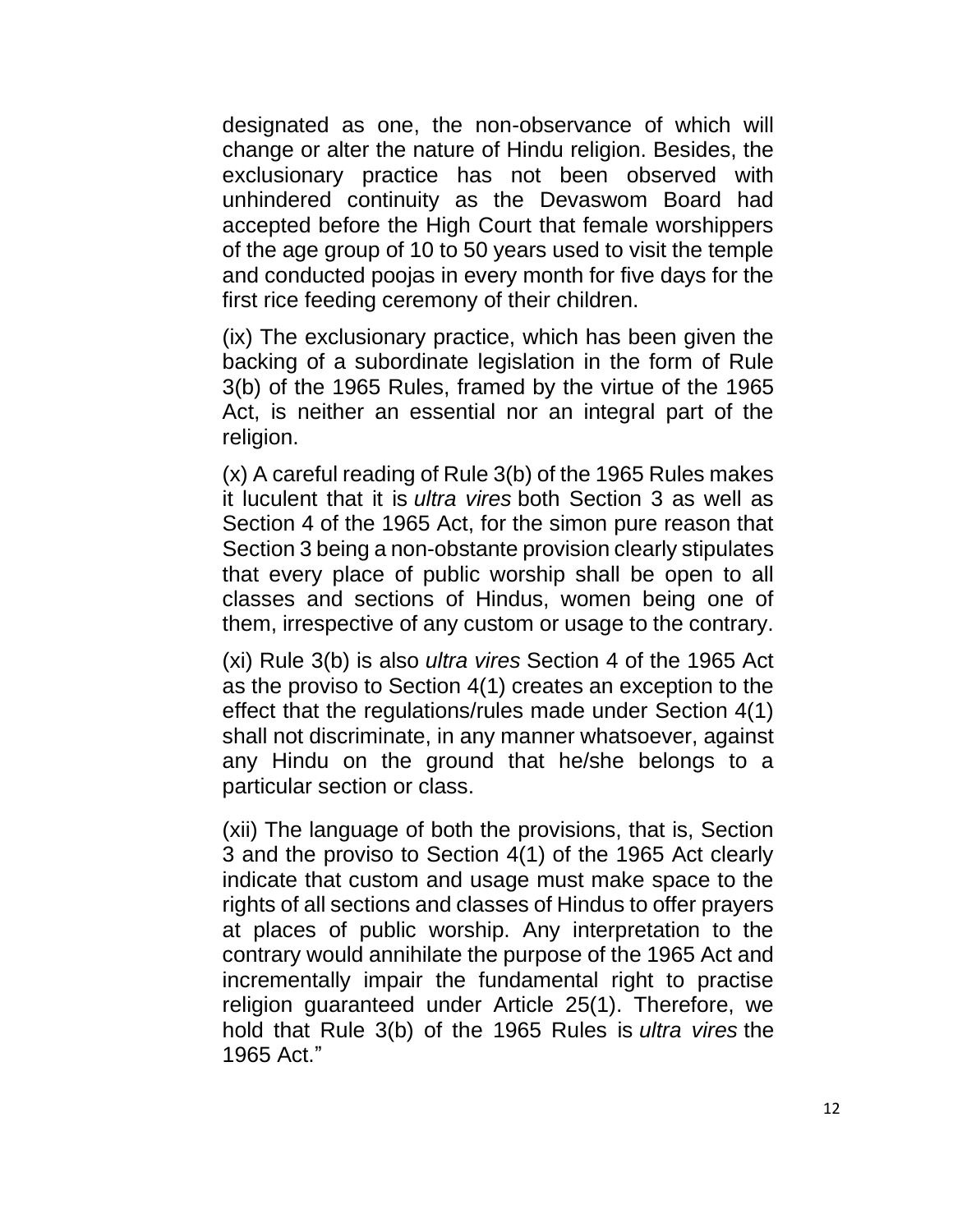6. Nariman, J. concurred with these views, and concluded, in paragraph 172, that the Ayyappa temple at Sabarimala cannot claim to be a religious denomination which can then claim the protection of Article 26 of the Constitution of India as follows:

"**172.** In these circumstances, we are clearly of the view that there is no distinctive name given to the worshippers of this particular temple; there is no common faith in the sense of a belief common to a particular religion or section thereof; or common organization of the worshippers of the Sabarimala temple so as to constitute the said temple into a religious denomination. Also, there are over a thousand other Ayyappa temples in which the deity is worshipped by practicing Hindus of all kinds. It is clear, therefore, that Article 26 does not get attracted to the facts of this case."

The learned Judge thereafter concluded as follows:

"**177.** The facts, as they emerge from the writ petition and the aforesaid affidavits, are sufficient for us to dispose of this writ petition on the points raised before us. I, therefore, concur in the judgment of the learned Chief Justice of India in allowing the writ petition, and declare that the custom or usage of prohibiting women between the ages of 10 to 50 years from entering the Sabarimala temple is violative of Article 25(1), and violative of the Kerala Hindu Places of Public Worship (Authorisation of Entry) Act, 1965 made under Article 25(2)(b) of the Constitution. Further, it is also declared that Rule 3(b) of the Kerala Hindu Places of Public Worship (Authorisation of Entry) Rules, 1965 is unconstitutional being violative of Article 25(1) and Article 15(1) of the Constitution of India."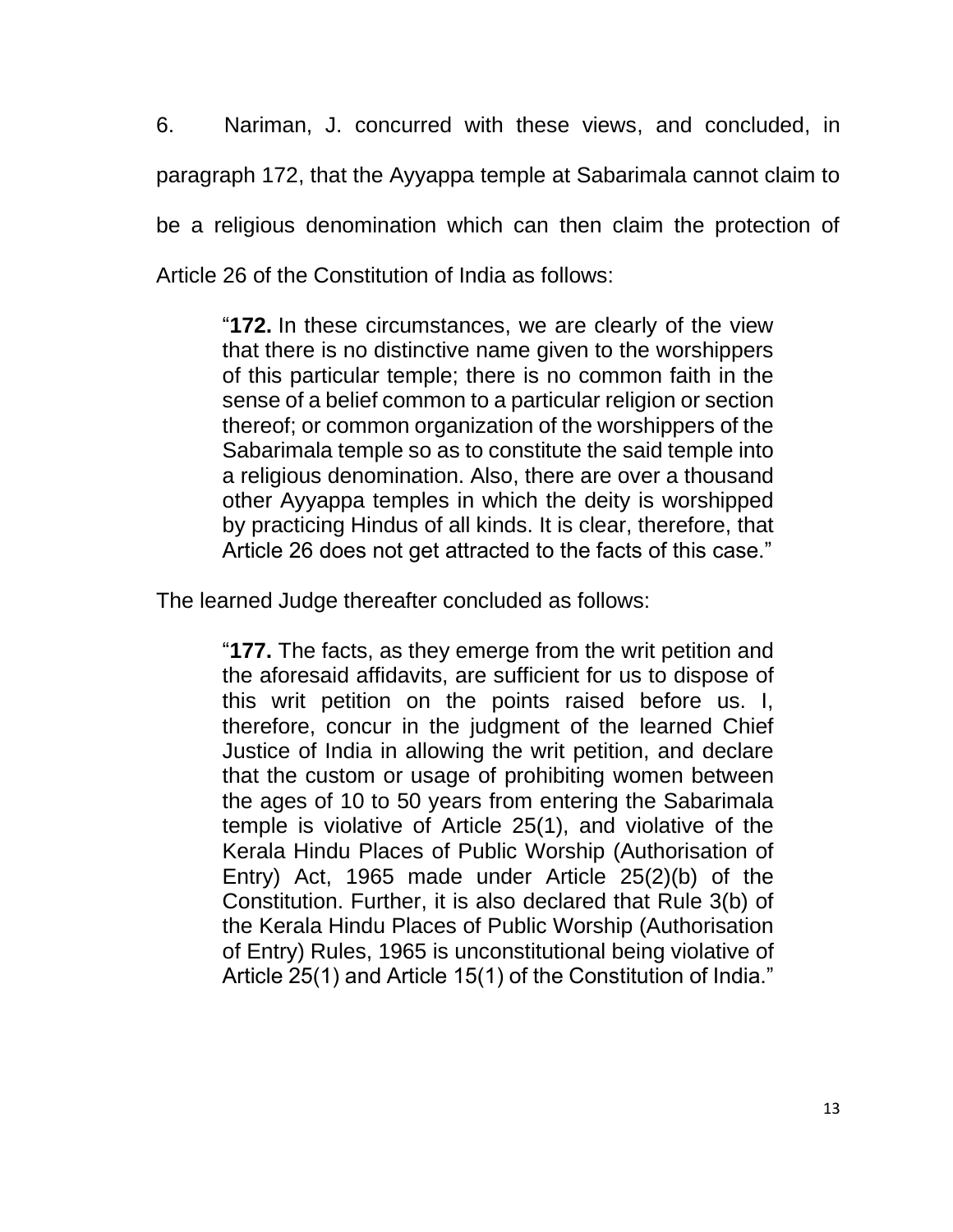7. Chandrachud, J. concluded, in paragraph 291, that Article 25 of the Constitution of India implies equal entitlement of all persons to profess, practice, and propagate religion, as follows:

"**291.** The Constitution protects the equal entitlement of all persons to a freedom of conscience and to freely profess, protect and propagate religion. Inhering in the right to religious freedom, is the **equal** entitlement of **all** persons, without exception, to profess, practice and propagate religion. Equal participation of women in exercising their right to religious freedom is a recognition of this right. In protecting religious freedom, the framers subjected the right to religious freedom to the overriding constitutional postulates of equality, liberty and personal freedom in Part III of the Constitution. The dignity of women cannot be disassociated from the exercise of religious freedom. In the constitutional order of priorities, the right to religious freedom is to be exercised in a manner consonant with the vision underlying the provisions of Part III. The equal participation of women in worship inheres in the constitutional vision of a just social order."

(emphasis in original)

Thereafter, the learned Judge stated his conclusions as follows:

"**296.** I hold and declare that:

1) The devotees of Lord Ayyappa do not satisfy the judicially enunciated requirements to constitute a religious denomination under Article 26 of the Constitution;

2) A claim for the exclusion of women from religious worship, even if it be founded in religious text, is subordinate to the constitutional values of liberty, dignity and equality. Exclusionary practices are contrary to constitutional morality;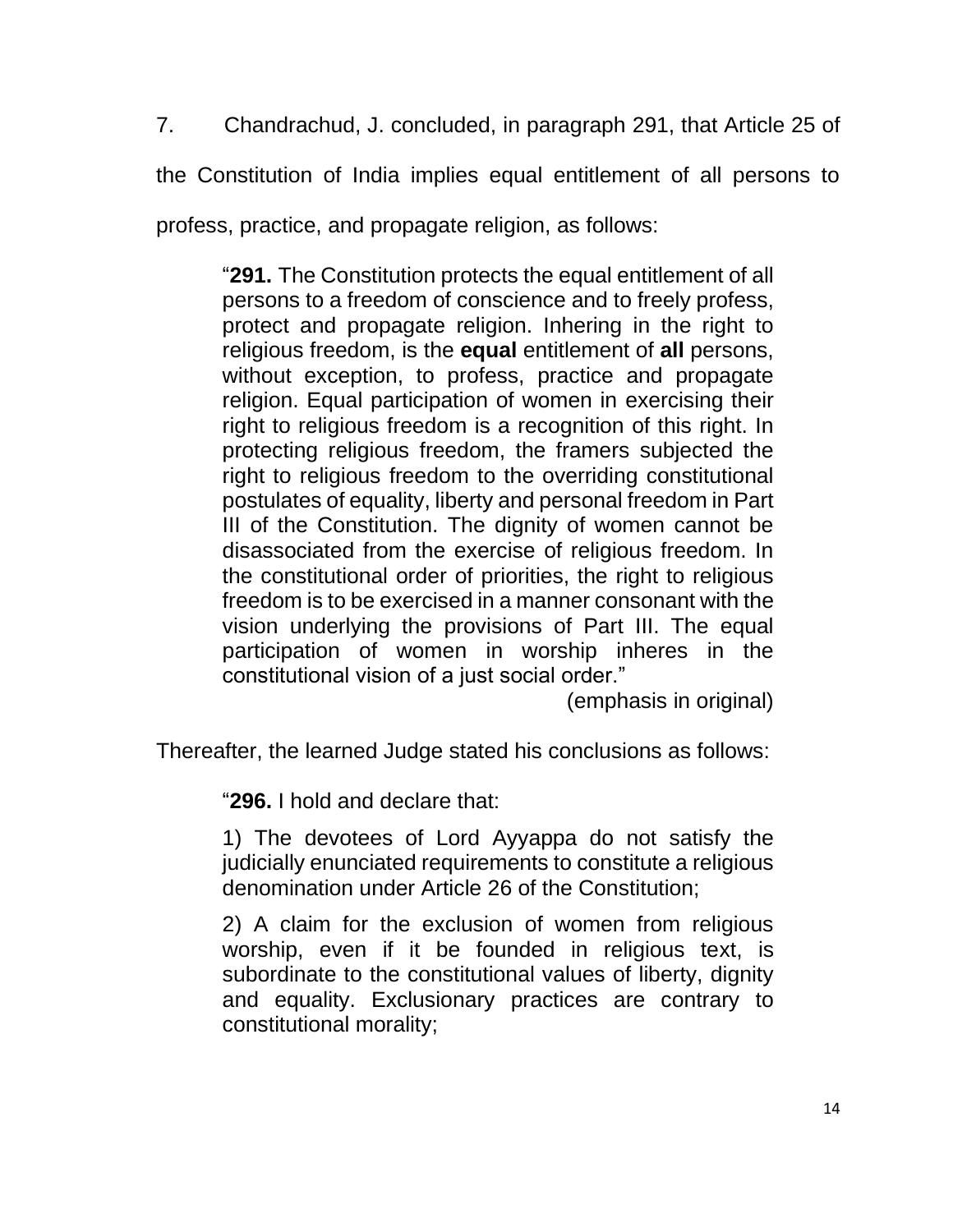3) In any event, the practice of excluding women from the temple at Sabarimala is not an essential religious practice. The Court must decline to grant constitutional legitimacy to practices which derogate from the dignity of women and to their entitlement to an equal citizenship;

4) The social exclusion of women, based on menstrual status, is a form of untouchability which is an anathema to constitutional values. Notions of "purity and pollution", which stigmatize individuals, have no place in a constitutional order;

5) The notifications dated 21 October 1955 and 27 November 1956 issued by the Devaswom Board, prohibiting the entry of women between the ages of ten and fifty, are *ultra vires* Section 3 of the Kerala Hindu Places of Public Worship (Authorisation of Entry) Act, 1965 and are even otherwise unconstitutional; and

6) Hindu women constitute a 'section or class' of Hindus under clauses (b) and (c) of Section 2 of the 1965 Act. Rule 3(b) of the 1965 Rules enforces a custom contrary to Section 3 of the 1965 Act. This directly offends the right of temple entry established by Section 3. Rule 3(b) is *ultra vires* the 1965 Act."

8. Indu Malhotra, J. dissented. The summary of her conclusions is

reflected in paragraph 312 of the judgment as follows:

"**312.** The summary of the aforesaid analysis is as follows:

(i) The Writ Petition does not deserve to be entertained for want of standing. The grievances raised are nonjusticiable at the behest of the Petitioners and Intervenors involved herein.

(ii) The equality doctrine enshrined under Article 14 does not override the Fundamental Right guaranteed by Article 25 to every individual to freely profess, practise and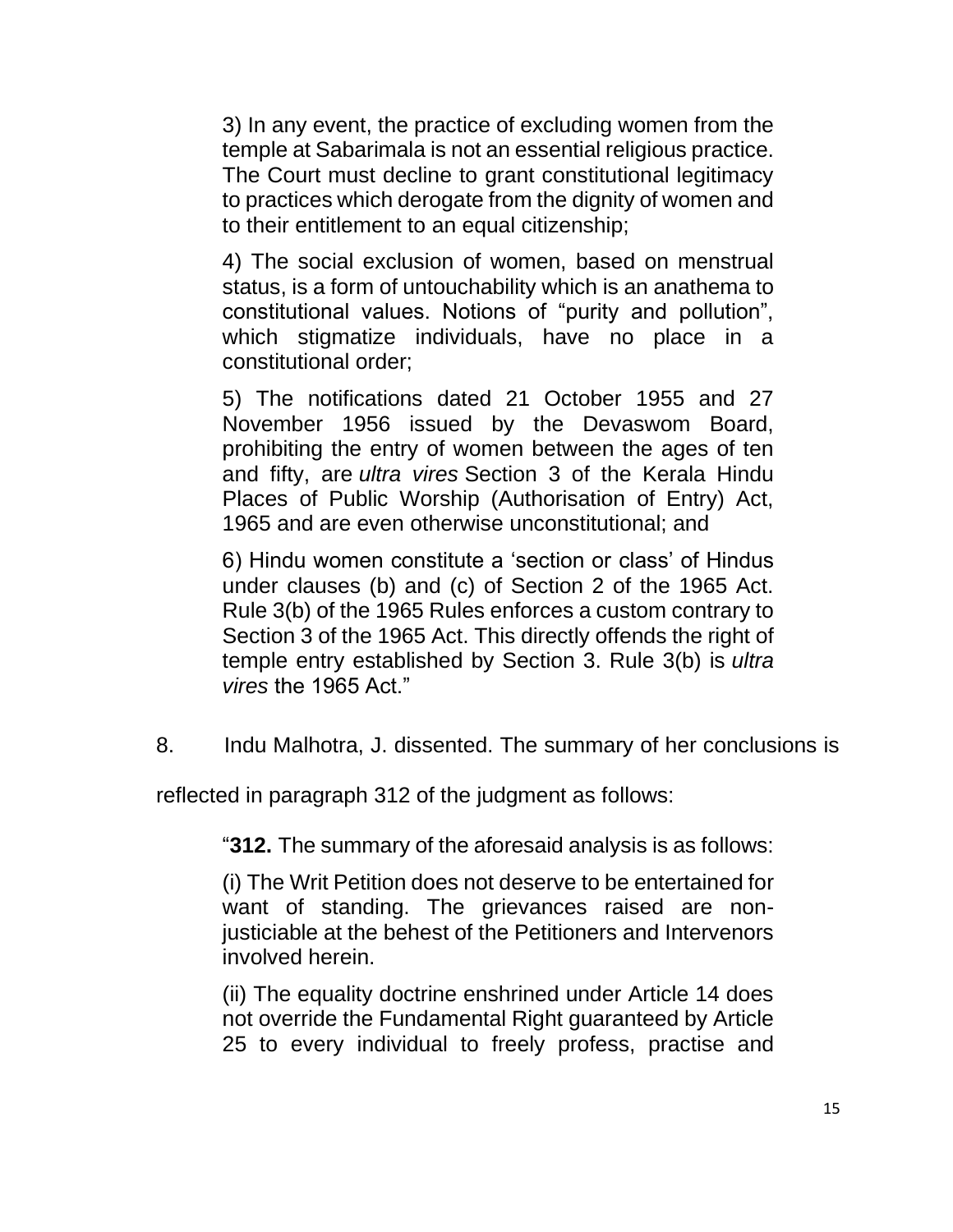propagate their faith, in accordance with the tenets of their religion.

(iii) Constitutional Morality in a secular polity would imply the harmonisation of the Fundamental Rights, which include the right of every individual, religious denomination, or sect, to practise their faith and belief in accordance with the tenets of their religion, irrespective of whether the practise is rational or logical.

(iv) The Respondents and the Intervenors have made out a plausible case that the *Ayyappans* or worshippers of the Sabarimala Temple satisfy the requirements of being a religious denomination, or sect thereof, which is entitled to the protection provided by Article 26. This is a mixed question of fact and law which ought to be decided before a competent court of civil jurisdiction.

(v) The limited restriction on the entry of women during the notified age-group does not fall within the purview of Article 17 of the Constitution.

(vi) Rule 3(b) of the 1965 Rules is not *ultra vires* Section 3 of the 1965 Act, since the *proviso* carves out an exception in the case of public worship in a temple for the benefit of any religious denomination or sect thereof, to manage their affairs in matters of religion."

9. What emerges on a reading of the aforesaid four majority

judgments is that there is a clear consensus on the following issues:

9.1. The devotees of Lord Ayyappa do not constitute a separate

religious denomination and cannot, therefore, claim the benefit of

Article 26 or the proviso to Section 3 of the Kerala Hindu Places

of Public Worship (Authorisation of Entry) Act, 1965 ["**1965 Act**"].

This is outlined in paragraph 144(i) of the judgment of the learned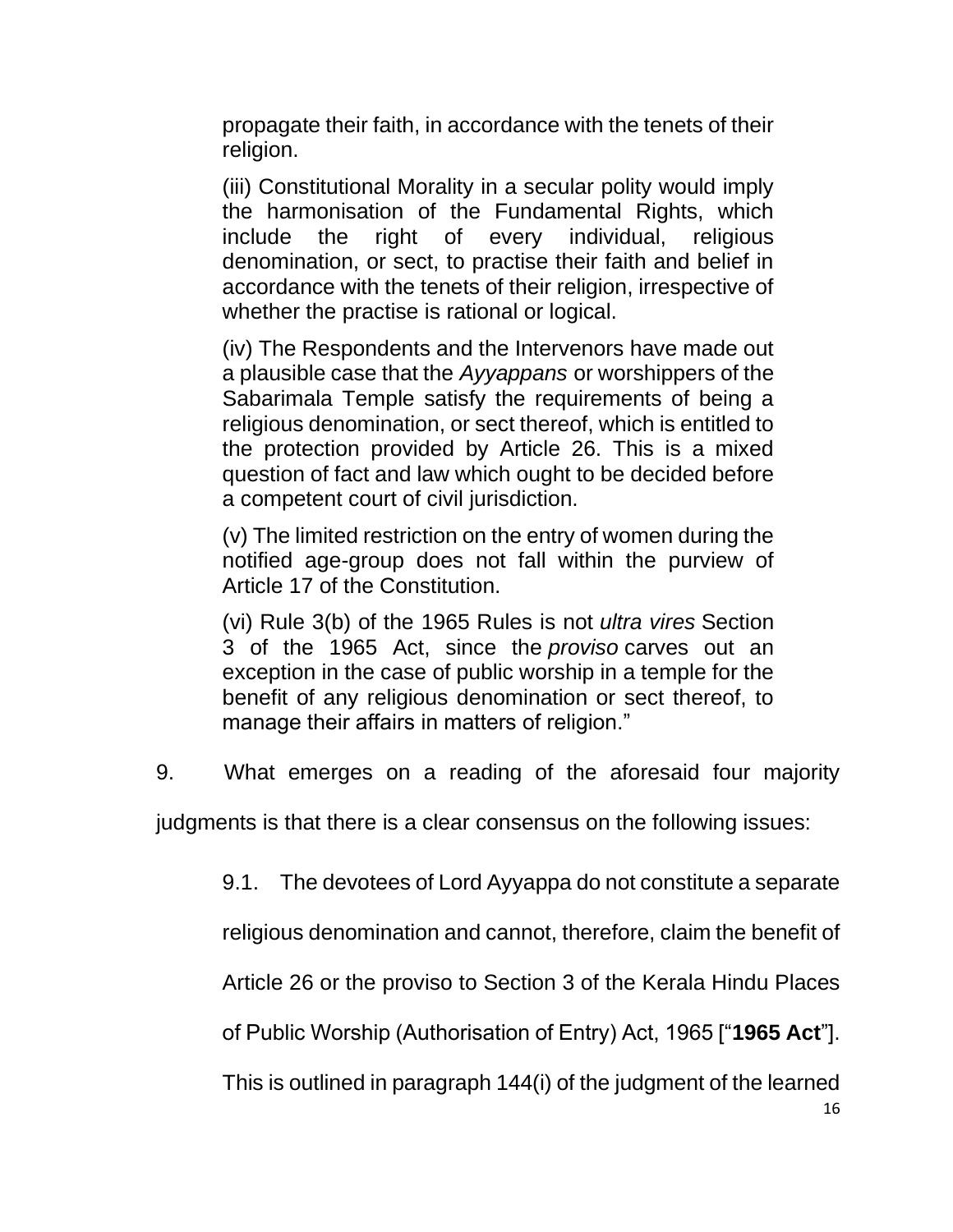C.J.; paragraph 172 of the judgment of Nariman, J.; and paragraph 296(1) of the judgment of Chandrachud, J. The judgment of Malhotra, J. records an opposite tentative conclusion in paragraph 312(iv).

9.2. The four majority judgments specifically grounded the right of women between the ages of 10 to 50, who are excluded from practicing their religion, under Article 25(1) of the Constitution, emphasizing the expression "all persons" and the expression "equally" occurring in that Article, so that this right is equally available to both men and women of all ages professing the same religion. This proposition becomes clear from paragraph 144(ii) and (iii) of the judgment of the learned C.J.; from paragraph 174 read with paragraph 177 of the judgment of Nariman, J.; and paragraph 291 of the judgment of Chandrachud, J. As against this, the judgment of Malhotra, J. is contained in paragraph 312(ii).

9.3. Section 3 of the 1965 Act traces its origin to Article 25(2)(b) of the Constitution of India, and would apply notwithstanding any custom to the contrary, to enable Hindu women the right of entry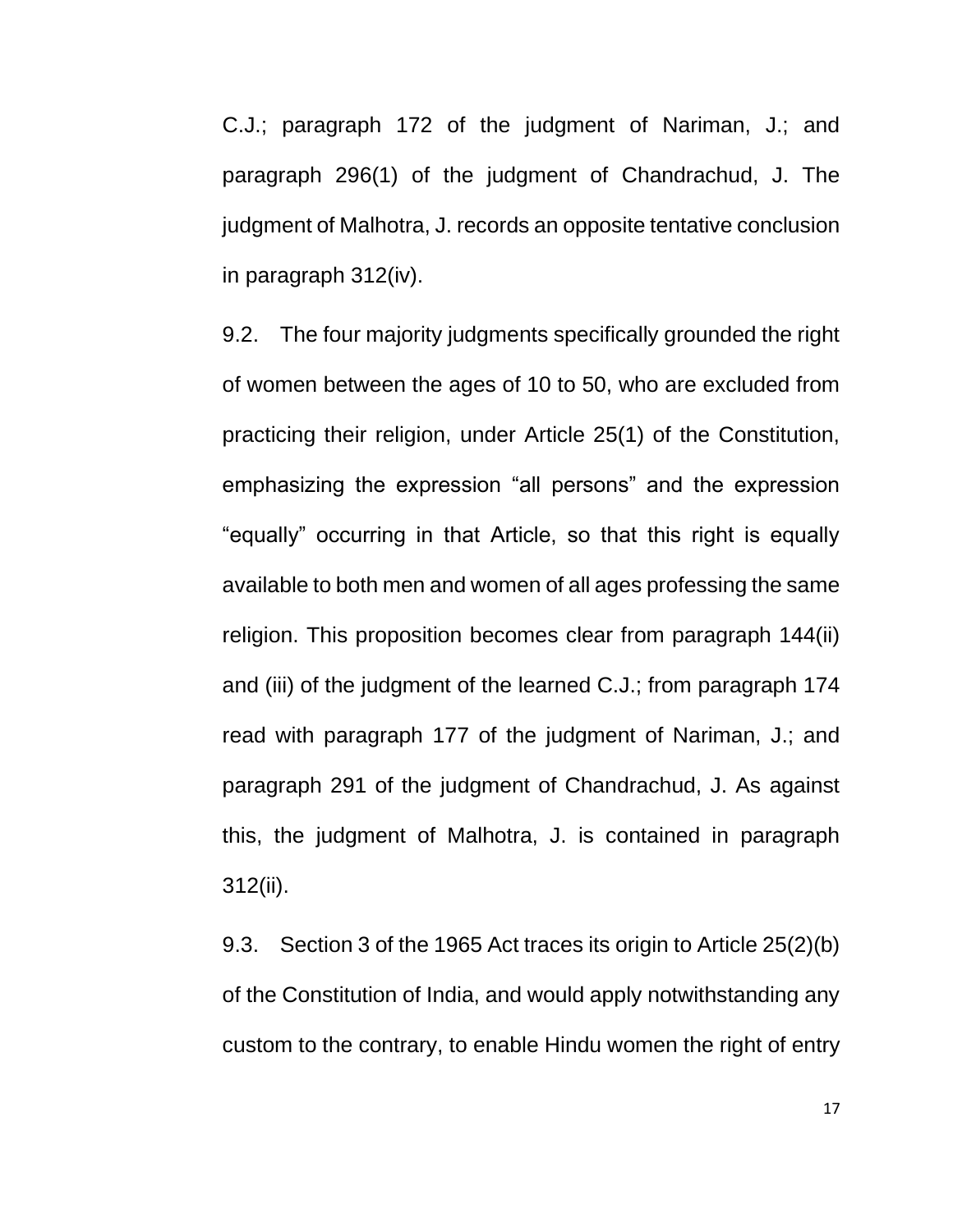in all public temples open to Hindus, so that they may exercise the right of worship therein. As a concomitant thereof, Rule 3(b) of the Kerala Hindu Places of Public Worship (Authorisation of Entry) Rules, 1965 ["**1965 Rules**"] is violative of Article 25(1) of the Constitution of India and *ultra vires* Section 3 of the 1965 Act. This proposition flows from paragraph 144(iii), (iv), (x), and (xii) of the judgment of the learned C.J.; paragraph 177 of the judgment of Nariman, J.; and paragraph 296(6) of the judgment of Chandrachud, J. As against this, Malhotra, J. states the opposite conclusion in paragraph  $312(vi)$  of her judgment.<sup>1</sup>

<sup>&</sup>lt;sup>1</sup> In the judgment of the learned Chief Justice, whether the 1965 Rules govern the temple in question at all is raised, which the larger bench, if constituted, may consider it appropriate to decide. This is will result in a piecemeal adjudication as a fresh opportunity to interested parties may then have to be given in the pending review petitions. The necessity for going into this question in the review petitions filed is itself questionable. On the assumption that the aforesaid Rule does not apply, the striking down of an inapplicable rule does not in any manner detract from the ratio of the majority judgment. The ratio of the majority judgment, insofar as this aspect of the case is concerned, is that Section 3 of the 1965 Act will apply by reason of the non-obstante clause contained therein, as a result of which every place of public worship which is open to Hindus or any section or class thereof is open to all Hindus to worship therein in the like manner and to the like extent as any other Hindu; and no Hindu of whatsoever section or class shall in any manner be prevented, obstructed or discouraged from entering any such place of public worship or from worshipping or offering prayers thereat or performing religious service therein.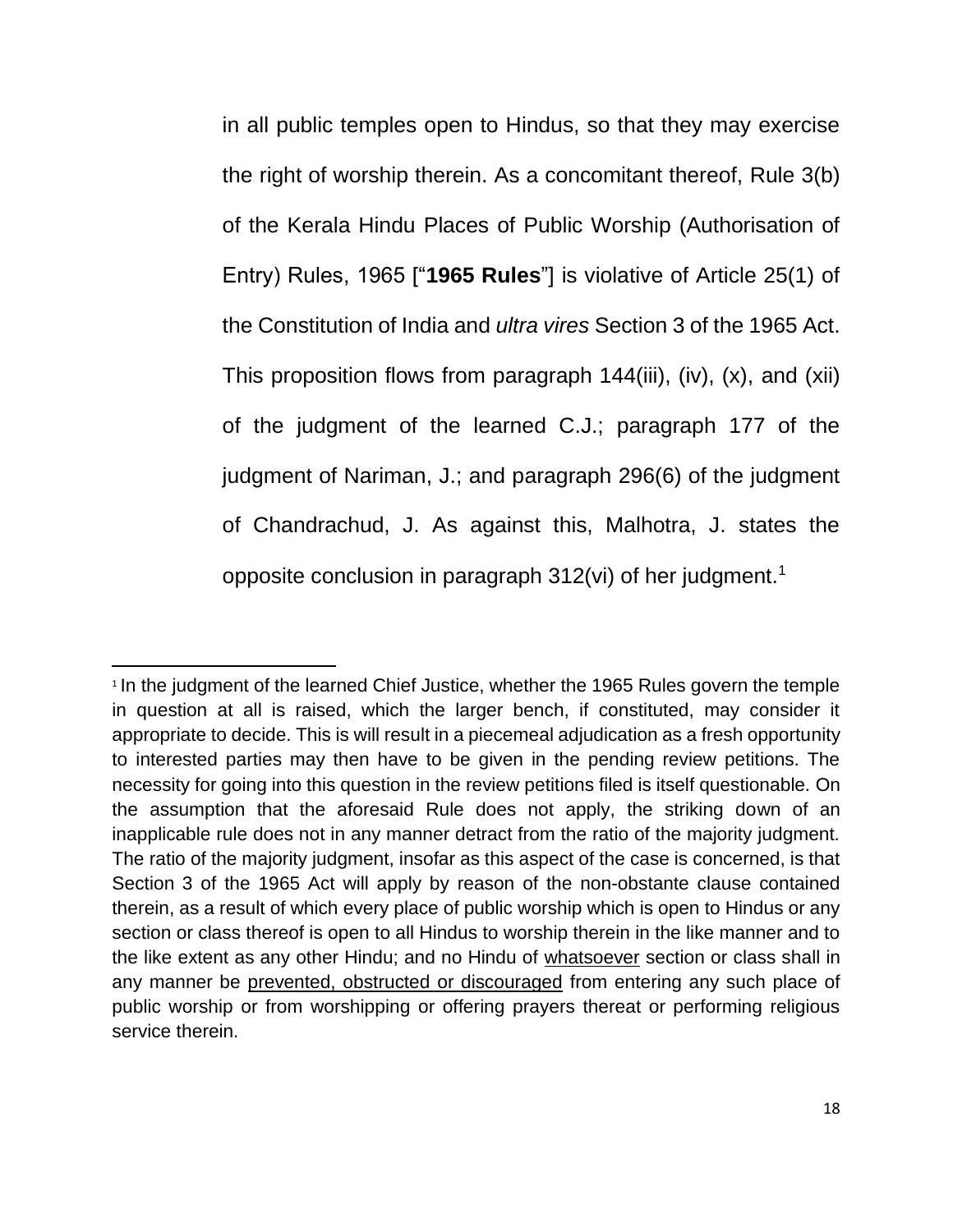10. In **Rajnarain Singh v. The Chairman, Patna Administration Committee, Patna and Ors.**, (1955) 1 SCR 290, this Court had to consider the judgment in **Re Delhi Laws Act**, [1951] SCR 747, in which seven separate judgments were delivered on the vexed question of the legislature's power to delegate essential legislative functions. In attempting to cull out a common ratio, this Court enunciated a working

test as follows:

"Now what exactly does section 3(1)(f) authorise? After its amendment it does two things : first, it empowers the delegated authority to pick any section it chooses out of the Bihar and Orissa Municipal Act of 1922 and extend it to "Patna"; and second, it empowers the Local Government (and later the Governor) to apply it with such "restrictions and modifications" as it thinks fit.

In the *Delhi Laws Act* case [[1951] S.C.R. 747], the following provision was held to be good by a majority of four to three :

"The Provincial Government may …… extend with such restrictions and modifications as it thinks fit …… any enactment which is in force in any part of British India at the date of such notification."

Mukherjea and Bose JJ., who swung the balance, held that not only could an entire enactment with modification be extended but also a part of one; and indeed that was the actual decision in *Burah's* case [5 I.A. 178], on which the majority founded : (see Mukherjea J. at page 1000 and Bose J. at pages 1106 and 1121). But Mukherjea and Bose JJ., both placed a very restricted meaning on the words "restriction" and "modification" and, as they swung the balance, their opinions must be accepted as the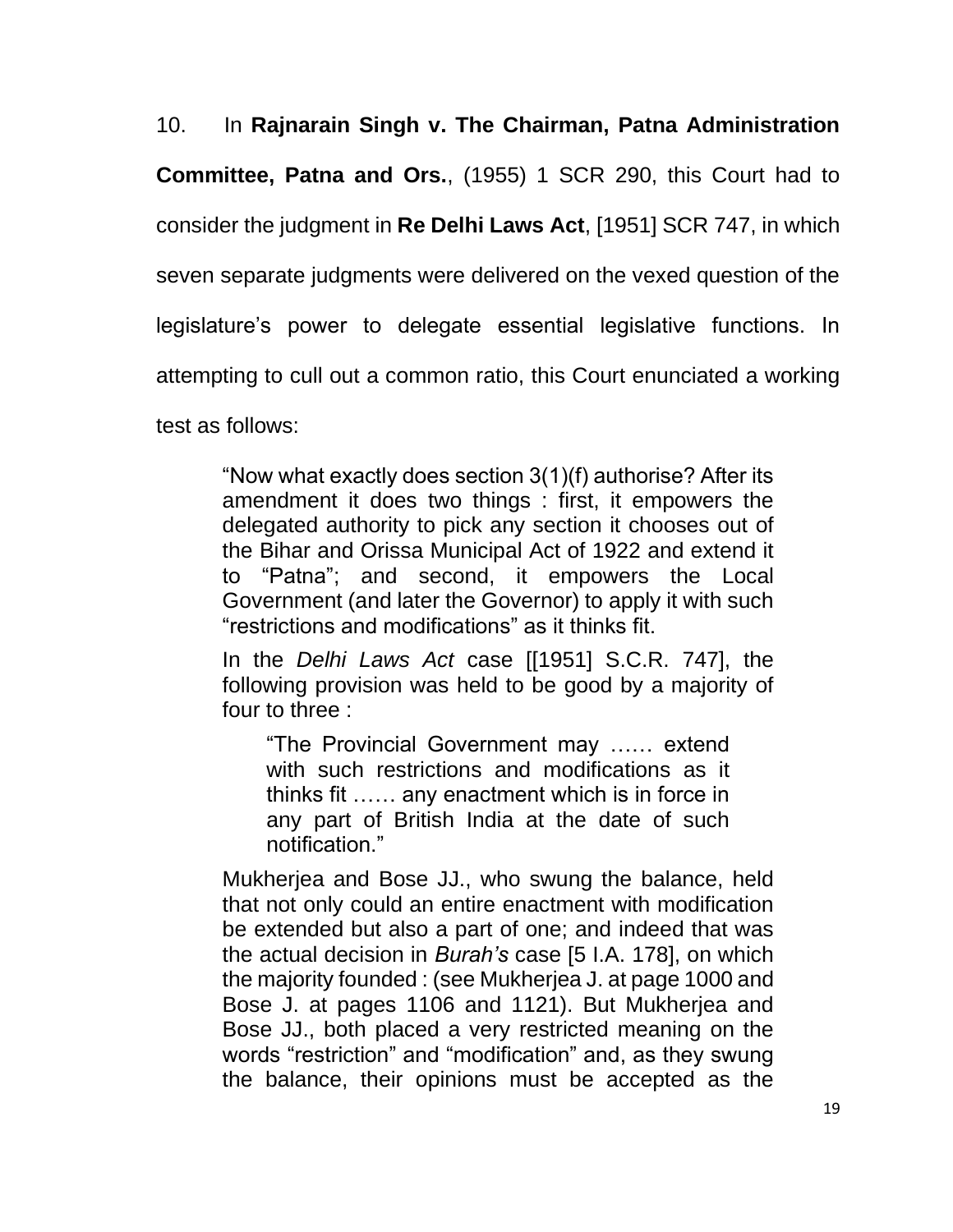decision of the Court because their opinions embody the greatest common measure of agreement among the seven Judges."

(at pp. 302-303)

11. The greatest common measure of agreement among the majority judgments, being the test enunciated by this decision, is the three propositions outlined above, to which all the four majority Judges agree. On whether the exclusion of women from Hindu temples is an essential part of the Hindu religion, three Judges clearly held that it is not, with Nariman, J. assuming that such exclusionary practice is an essential part of the Hindu religion. It is with these prefatory remarks that we now begin to examine the arguments of counsel for the review petitioners.

12. Shri K. Parasaran, who led the attack on behalf of the review petitioners, placed at the forefront of his arguments the judgment of this Court in **Moran Mar Basselios Catholicos v. Most Rev. Mar Poulose Athanasius**, (1955) 1 SCR 520, and relied strongly on the following passage:

" …… It does not appear that either of the two majority Judges of the High Court adverted to either of these aspects of the matter, namely, service of notice to all churches and competency of the persons who issued the notice of the Karingasserai meeting and in any case did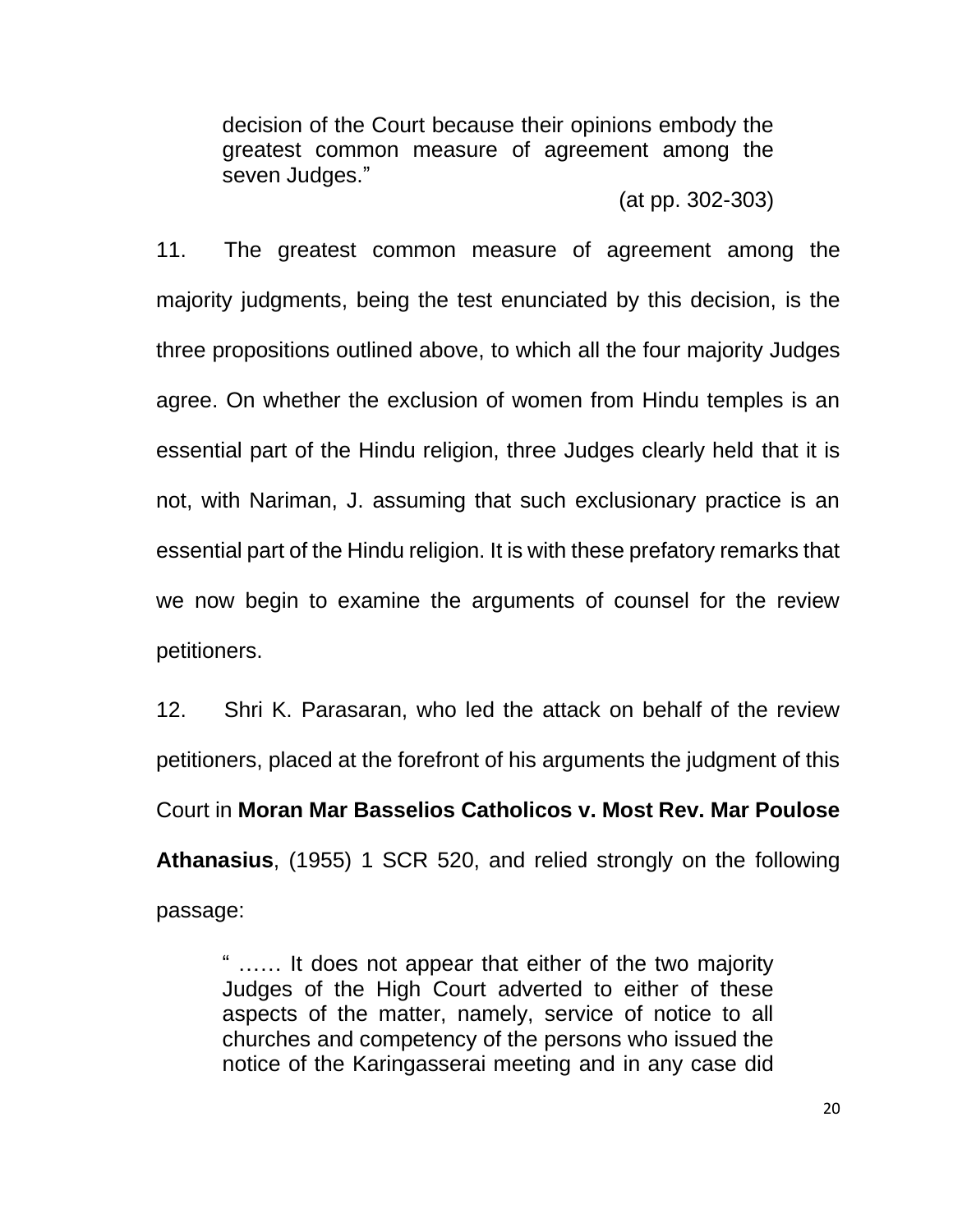not come to a definite finding on that question. The majority judgments, therefore, are defective on the face of them in that they did not effectively deal with and determine an important issue in the case on which depends the title of the plaintiffs and the maintainability of the suit. This, in our opinion, is certainly an error apparent on the face of the record."

(at page 534)

13. Based on this judgment, Shri Parasan argued that two learned Judges, *viz*., Dipak Misra, C.J., and Khanwilkar, J., did not at all opine on Article 15 of the Constitution of India. Also, they did not effectively deal with arguments based on Article 17 of the Constitution. The same goes for Nariman, J., when it comes to Article 17. Chandrachud, J. alone expounded on Article 17, and according to Shri Parasaran, this exposition amounts to an error apparent on the face of the record inasmuch as the expression "untouchability" would refer only to the discrimination meted out to Harijans, regardless of their sex, and would, therefore, not embrace members of the female sex alone who are regarded as "untouchables" during their period of menstruation. According to him, the judgment of Malhotra, J. correctly referred to the Constituent Assembly Debates on this issue and arrived at the correct conclusion. Since the view of Chandrachud, J. cannot be said to be a possible view, it would amount to an error apparent on the face of the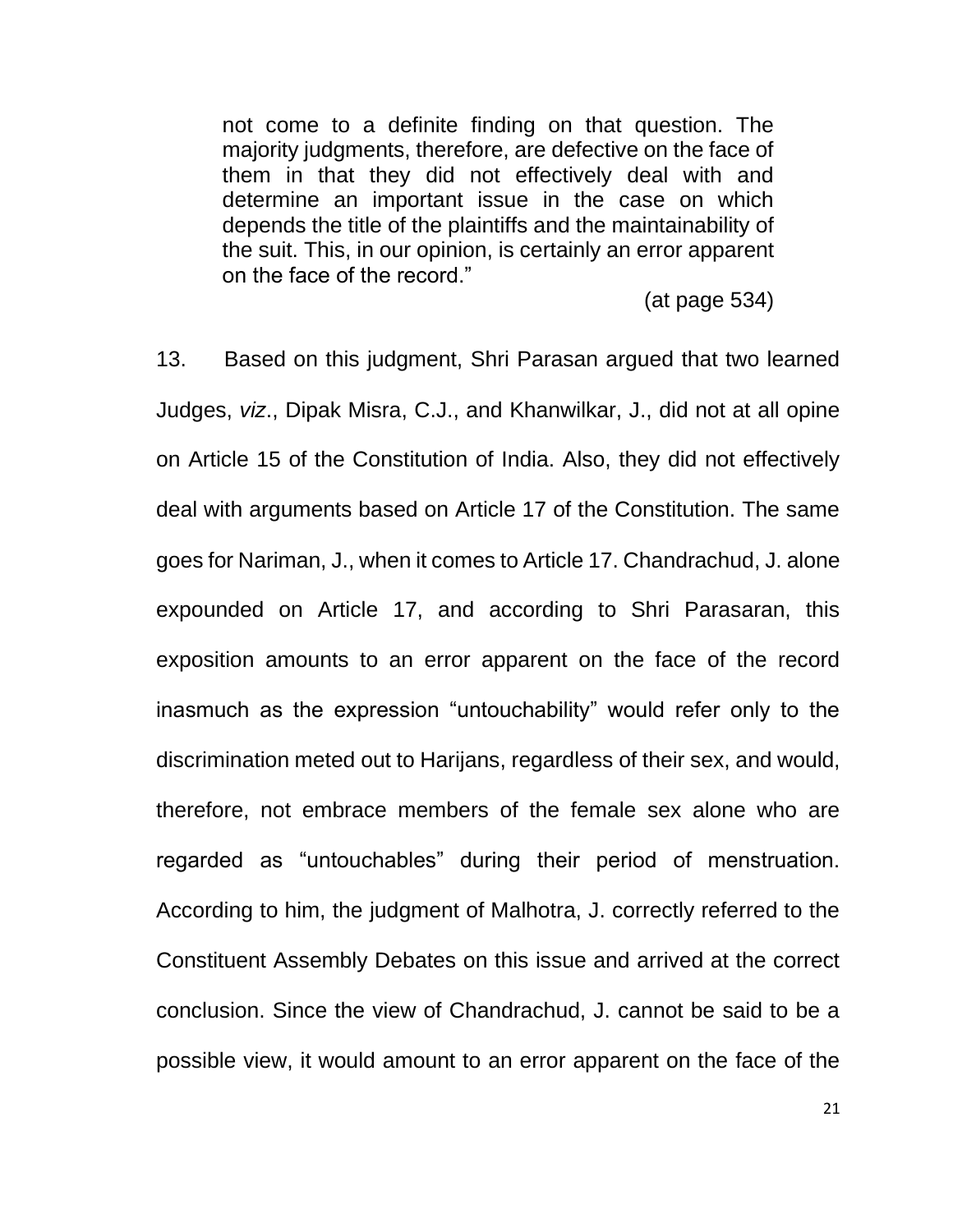record. Shri Parasaran argued that "untouchability" is *nomen juris* and relied upon **State of Madras v. Gannon Dunkerley & Co. (Madras) Ltd.**, 1959 SCR 379, which held that the expression "sale of goods", being *nomen juris*, would not include works contracts. He further argued that it took a constitutional amendment to add Article 366(29-A) to expand the definition of "sale of goods" so as to include a works contract.

14. The majority judgments of Dipak Misra, C.J., Khanwilkar, J., and Nariman, J. did not find it necessary to opine on Article 15(2) and Article 17 of the Constitution in view of their findings on various other points. Nariman, J. alone referred to Article 15(1) of the Constitution when it came to striking down Rule 3(b) of the 1965 Rules. The observations of Chandrachud, J. on Article 17 of the Constitution cannot be said to be a material error manifest on the face of the record which undermines the soundness of the three conclusions reached by all the majority judgments supra. Further, since the view of Chandrachud, J. on Article 17 of the Constitution is a possible view, it cannot be a subject matter of review. As stated hereinabove, the interpretation of Article 15 and Article 17 of the Constitution were not treated as central issues in the present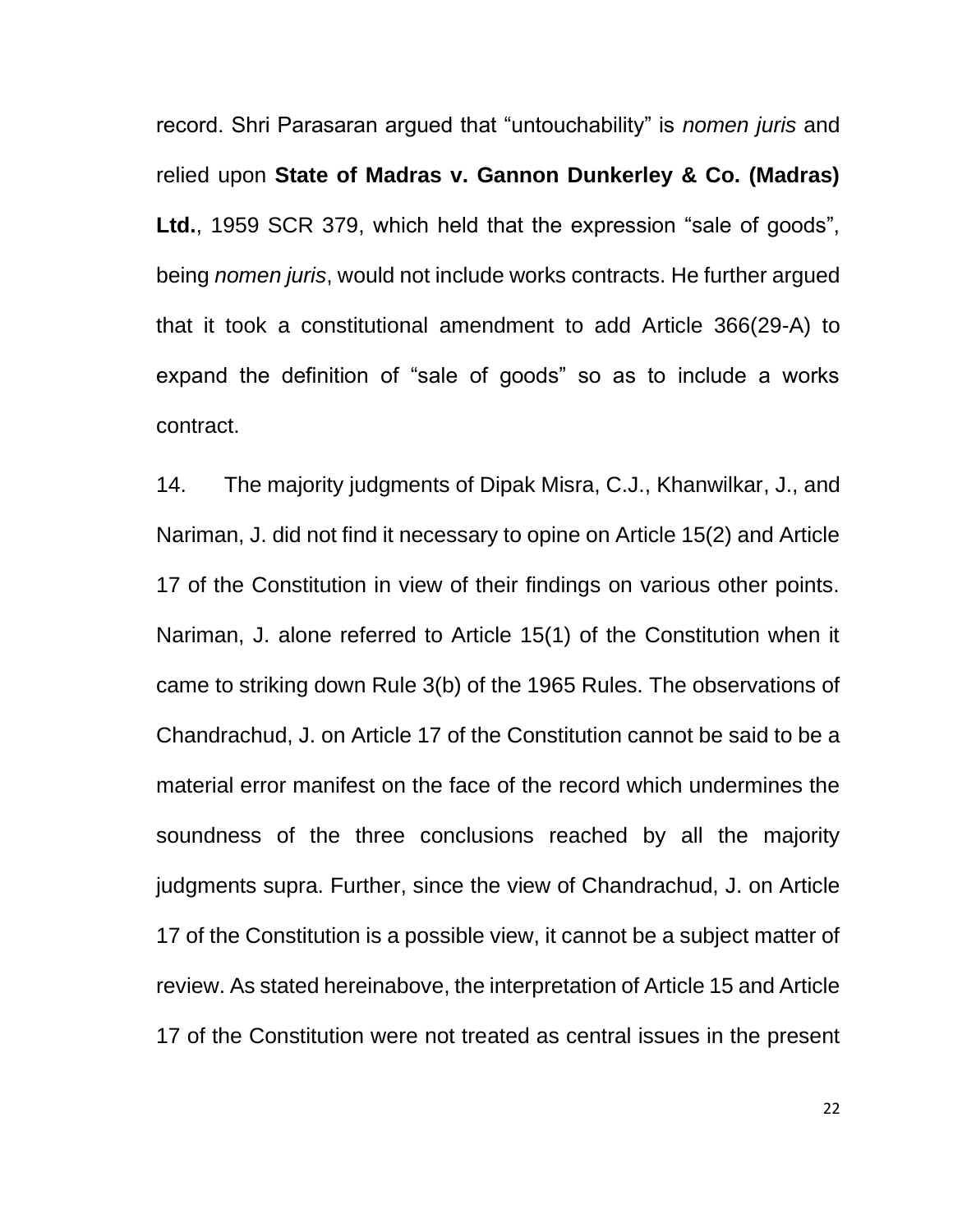case by at least three learned Judges, namely, Dipak Misra, C.J., Khanwilkar, J., and Nariman, J. In this view of the matter, these arguments have necessarily to be rejected.

15. Other learned counsel have essentially reargued the case on all other points. They argued that the Ayyappa temple at Sabarimala constituted a religious denomination and could, therefore, claim the protection of Article 26 of the Constitution of India as well as the proviso to Section 3 of the 1965 Act. This argument is a re-argument of what was argued before us before the judgment of 28.09.2018 was delivered.

16. Ms. Indira Jaising, learned Senior Advocate appearing on behalf of the intervenors in I.A. Nos. 21515 and 21521 of 2019, specifically referred to and relied upon the judgment of one of us, Nariman, J., where it was made clear that the judgment of Chinnappa Reddy, J. in **S.P. Mittal v. Union of India**, (1983) 1 SCC 51, was a dissenting judgment [*see* paragraph 171]. According to her, in two places, the dissenting judgment of Malhotra, J. has strongly relied upon the judgment of Chinnappa Reddy, J. (in paragraphs 306.7 and 308.8), stating that the judgment of Chinnappa Reddy, J. is a concurring judgment on the aspect of religious denomination. Therefore, on the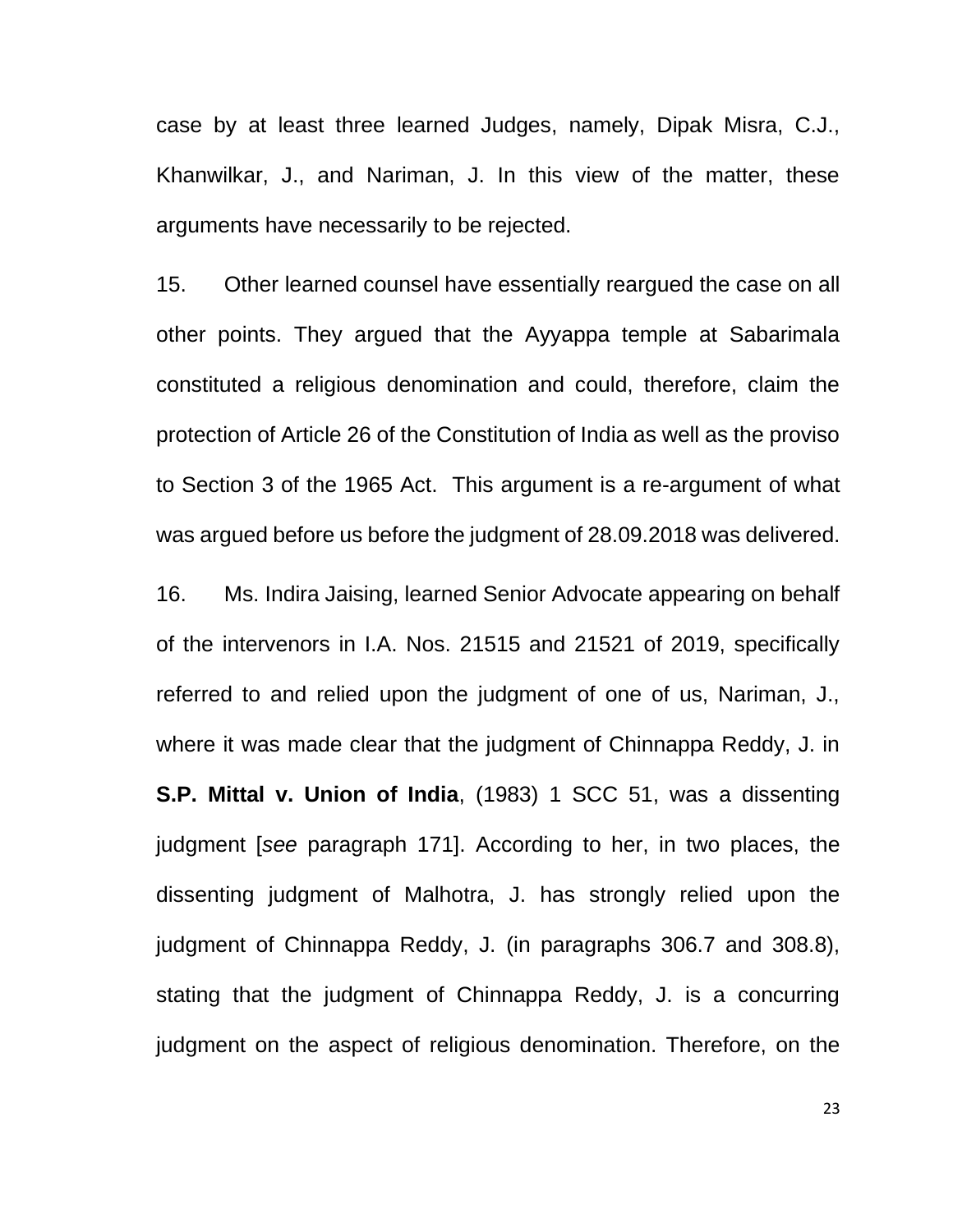contrary, the conclusion of Malhotra, J., based on the observations contained in the dissenting judgment of Chinnappa Reddy, J., could not be said to be a possible view on this aspect. Without entering further into this controversy, we may only reiterate that the majority Judges have correctly held that the views of Chinnappa Reddy, J. are dissentient, as was recognized by Chinnappa Reddy, J. himself. The learned Judge in his first paragraph states:

"I have the good fortune of having before me the scholarly judgment of my brother Misra, J. I agree with my brother Misra, J. that the writ petitions must fail. With much that he has said, also, I agree. But with a little, to my own lasting regret, I do not agree. It is, therefore, proper for me to explain the points of my disagreement."

(at page 59)

17. The majority view of four Judges on this aspect is contained in paragraphs 110 to 122. In paragraphs 121 and 122, the majority concluded as follows:

"**121.** On the basis of the materials placed before us viz. the Memorandum of Association of the Society, the several applications made by the Society claiming exemption under Section 35 and Section 80 of the Income Tax Act, the repeated utterings of Sri Aurobindo and the Mother that the Society and Auroville were not religious institutions and host of other documents there is no room for doubt that neither the Society nor Auroville constitute a religious denomination and the teachings of Sri Aurobindo only represented his philosophy and not a religion.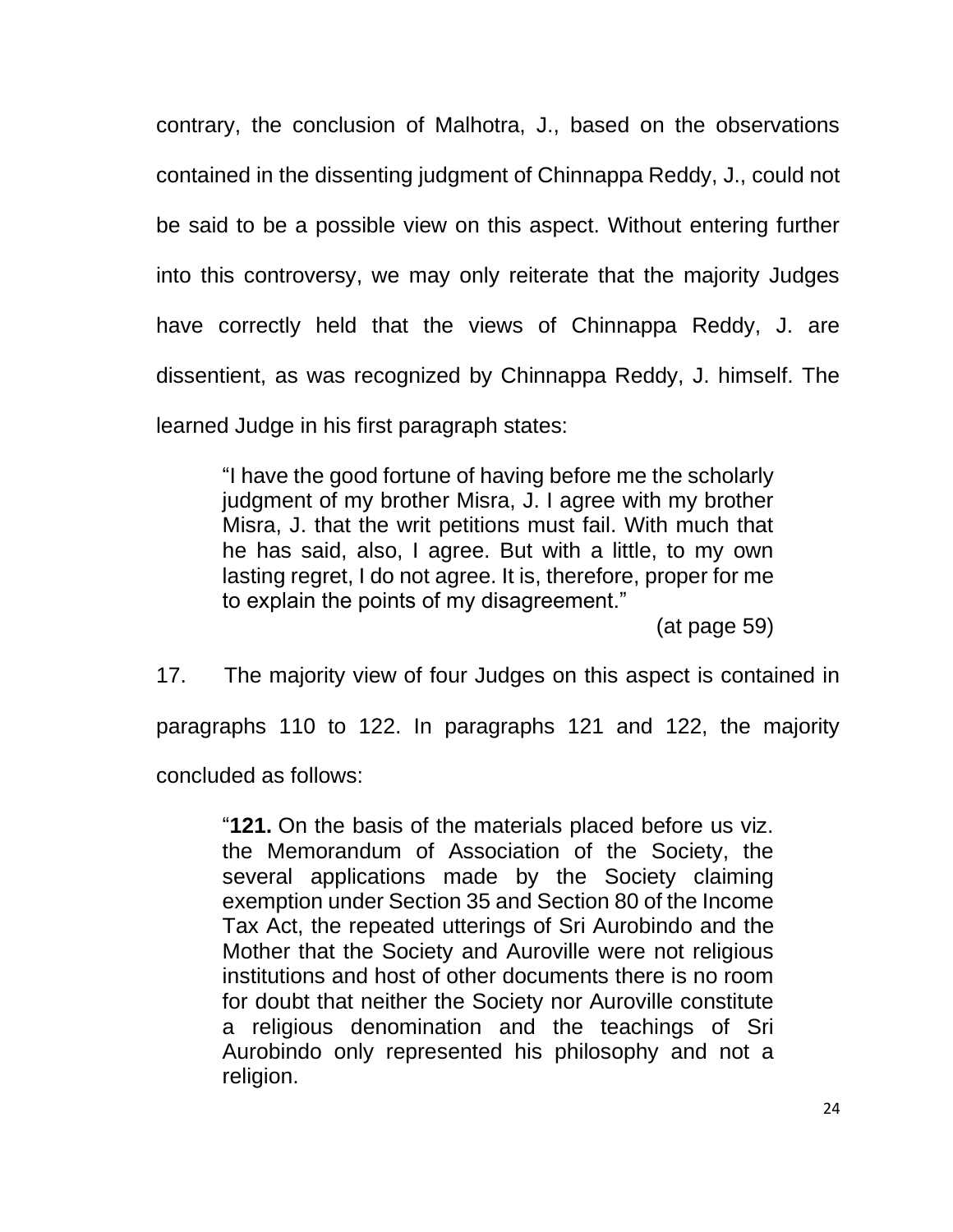**122.** Even assuming but not holding that the Society or the Auroville were a religious denomination, the impugned enactment is not hit by Articles 25 or 26 of the Constitution. The impugned enactment does not curtail the freedom of conscience and the right freely to profess, practise and propagate religion. Therefore, there is no question of the enactment being hit by Article 25."

This point also has to be rejected as there is no error, let alone material error, manifest on the face of the record of the majority view.

18. A great deal of argument was devoted to whether the practice of excluding women between the ages of 10 to 50 from the shrine at Sabarimala would constitute an essential religious practice. Three of the majority Judges held that such a religious practice, having no basis in the Hindu religion, could not be held to be an essential religious practice – *see* paragraphs 122 and 123 of the judgment of the learned C.J., and paragraph 227 read with paragraph 296(3) of the judgment of Chandrachud, J. Here again, it cannot be said that there is any error apparent. What has to be seen in the judgments of this Court is whether such practice is an essential practice relatable to the Hindu religion, and not the practice of one particular temple. Nothing has been shown to us, as was correctly pointed out by the learned Chief Justice, from any textual or other authorities, to show that exclusion of women from ages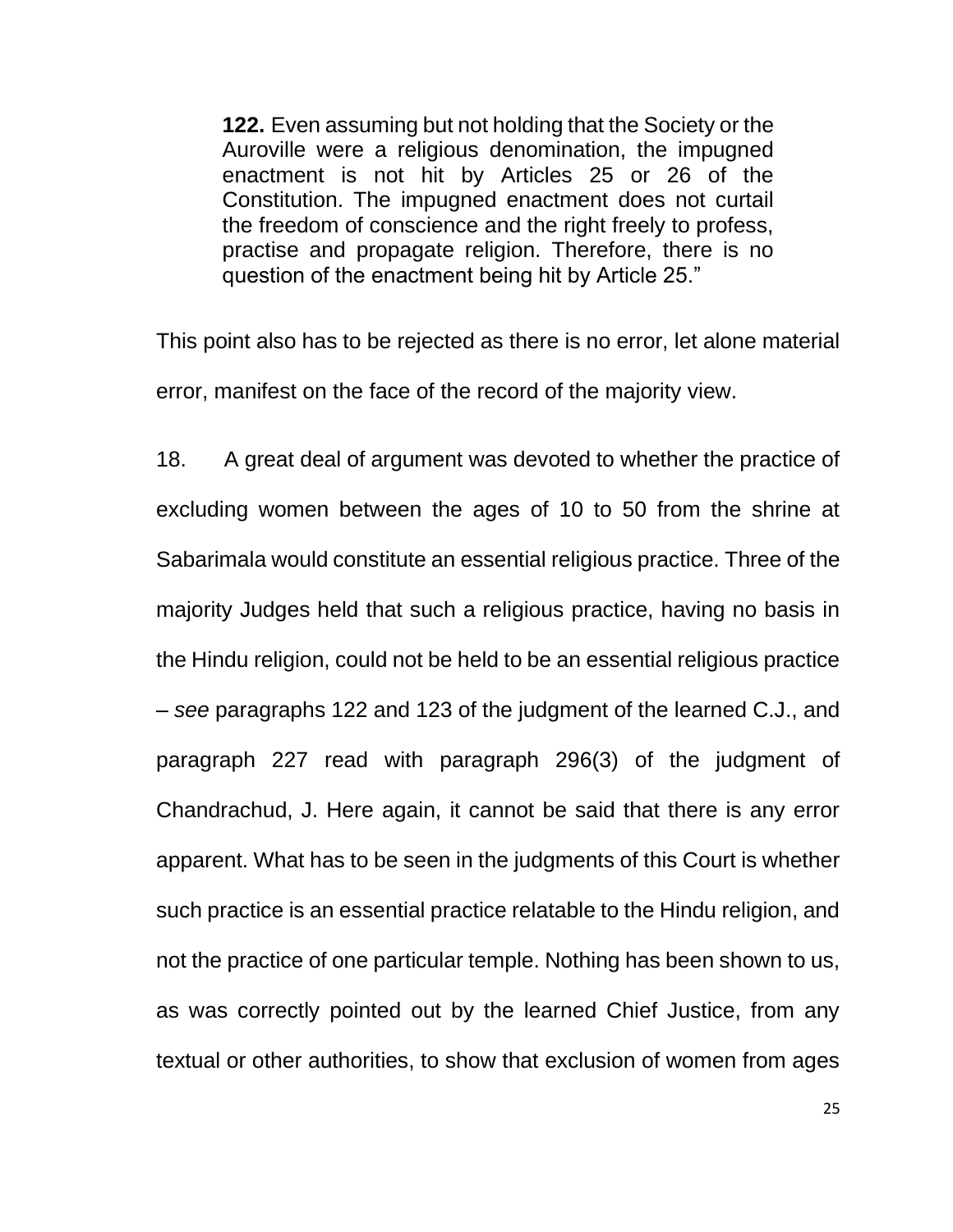10 to 50 from Hindu temples is an essential part of the Hindu religion. This again is a ground that must be rejected, both because there is no error apparent, and because the same ground that was argued *in extenso* before the original judgment was delivered, is being reargued in review.

19. It was then stated that the judgments of Dipak Misra, C.J. and Chandrachud, J., in relying upon "constitutional morality", suffered from an error apparent, in that constitutional morality is a vague concept which cannot be utilised to undermine belief and faith. Here again, apart from the fact that "constitutional morality" has now reached the level of *stare decisis*, and has been explained in several Constitution Bench judgments, reliance thereon cannot be said to suffer from any error apparent. Constitutional law and constitutional interpretation stand on a different footing from interpretation of statutes. Constitutional law keeps evolving keeping in view, among other things, the felt necessities of the time. As has been explained in some of our judgments, "constitutional morality" is nothing but the values inculcated by the Constitution, which are contained in the Preamble read with various other parts, in particular, Parts III and IV thereof. This again is a mere rehash of what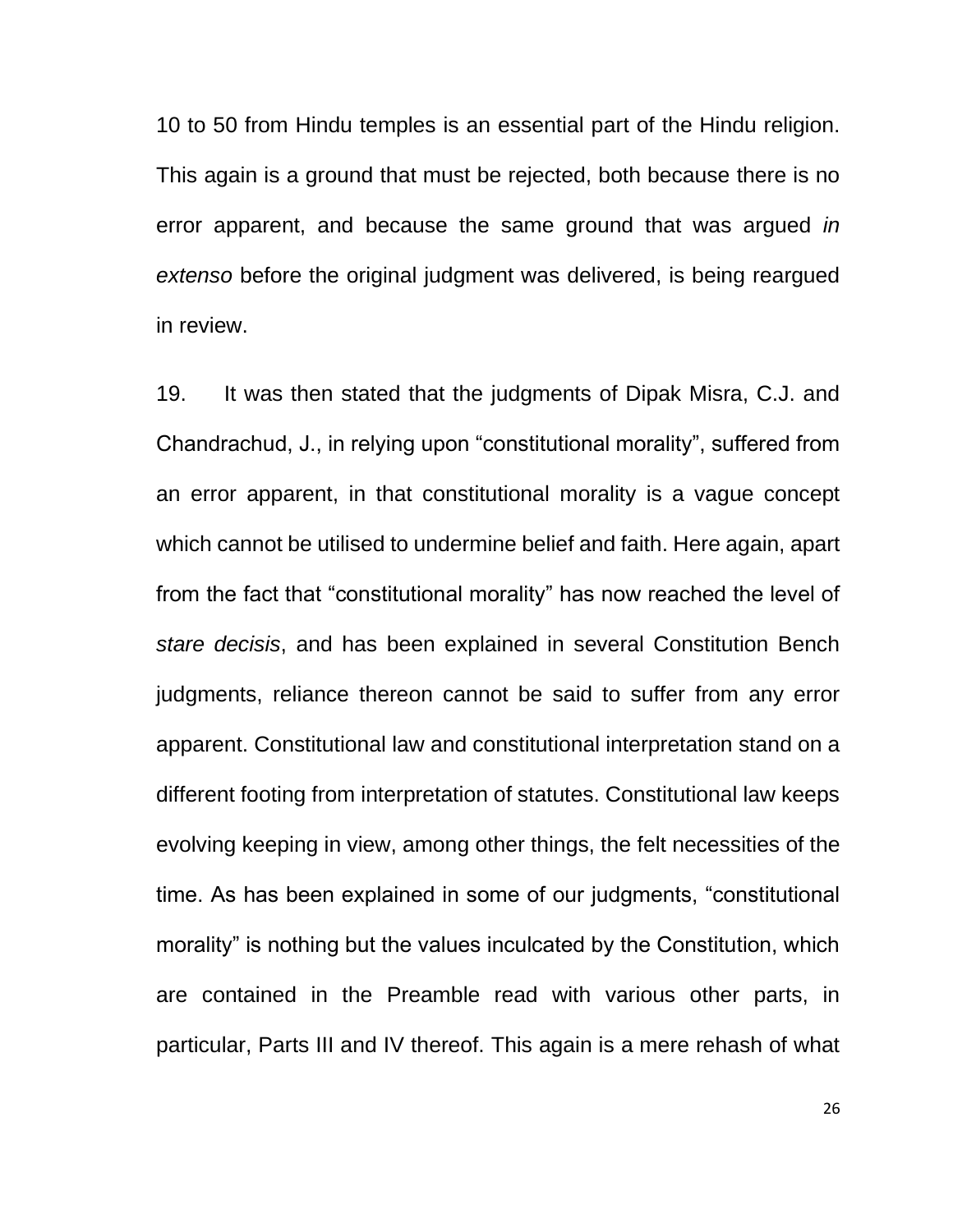was argued earlier, and can by no means be said to be an error apparent on the face of the record.

20. Extreme arguments were made by some learned counsel stating that belief and faith are not judicially reviewable by courts, and that this Court cannot interfere by stating that a particular section of persons shall not hold a particular belief and act in accordance thereto. Such arguments need to be rejected out of hand. Not only do they not constitute "errors apparent", but are arguments that fly in the face of Article 25. Article 25, as has been held by the majority judgments, is not an Article that gives a *carte blanche* to one particular section of persons to trample upon the right of belief and worship of another section of persons belonging to the same religion. The delicate balance between the exercise of religious rights by different groups within the same religious faith that is found in Article 25 has to be determined on a case by case basis. The slippery-slope argument, that this judgment will be used to undermine the religious rights of others, including religious minorities, is wholly without basis. The *ratio* of the majority judgments in this case is only that the exclusionary practice of keeping women from the ages of 10 to 50 from exercising their right of worship in a particular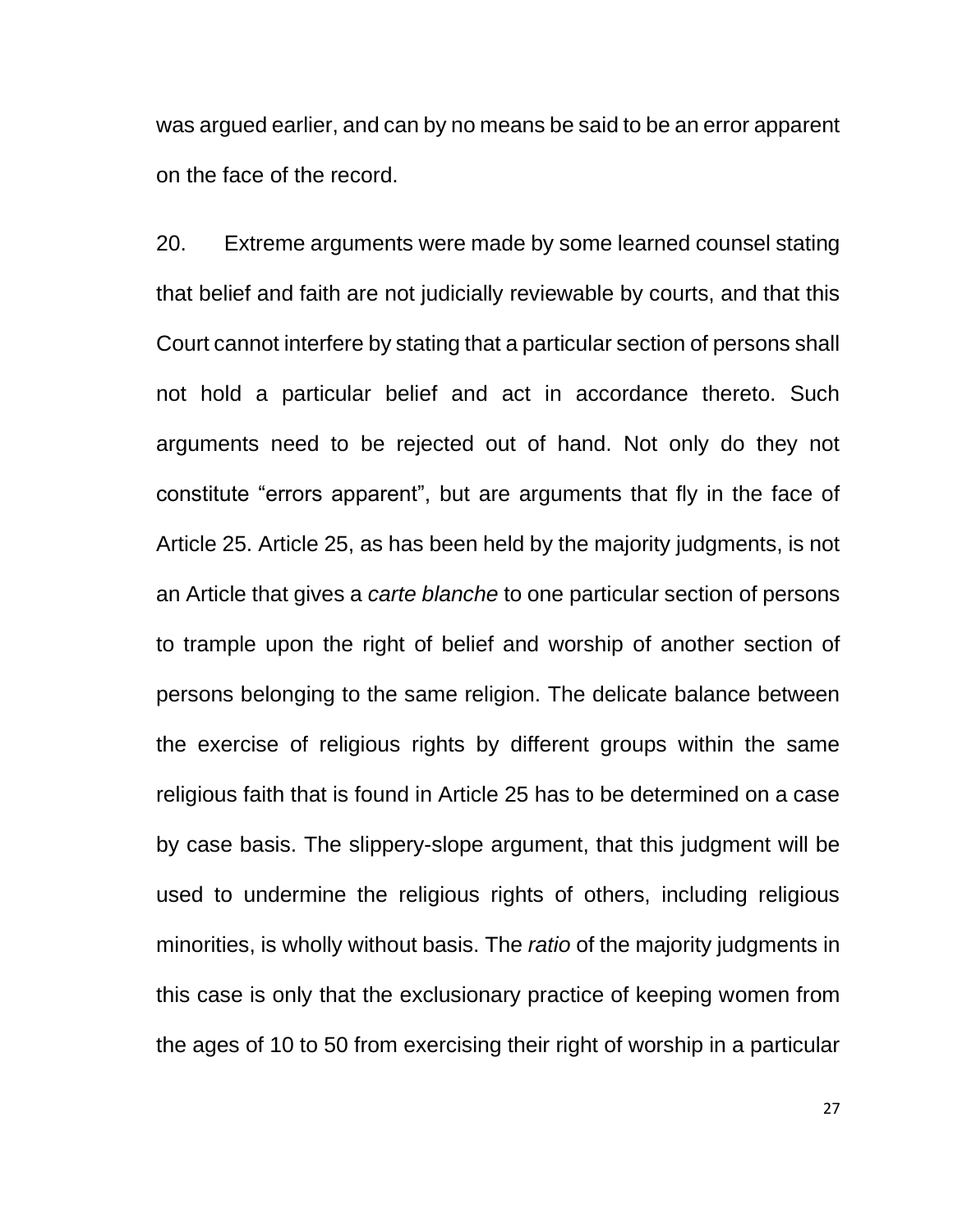Hindu temple falls foul of Article 25 of the Constitution of India inasmuch as (i) all persons are equally entitled, when they belong to the same religious group, to exercise their fundamental right of practicing religion; and (ii) that this is a case covered by Article 25(2)(b), which deals with throwing open all Hindu religious institutions of a public character to all classes and sections of Hindus. The majority judgments have held that Section 3 of the 1965 Act is a legislation in pursuance of this part of Article 25(2)(b), which expressly comes in the way of any custom which interferes with the rights of women from the ages of 10 to 50 from worshipping in a Hindu religious institution of a public character. Article 25(1) also contains two other exceptions, namely, that this right is (a) subject to public order, morality, and health; and (b) is also subject to the other provisions of Part III, as has been explained in the majority judgments. This argument must also, therefore, be rejected.

21. References were made to the Hindi text of Article 26, and arguments were based on the Hindi expression "*sampradaya*" as opposed to the English expression "denomination". This again is a new argument, made for the first time in review. This argument cannot be countenanced for the reason that we are bound by a large number of

28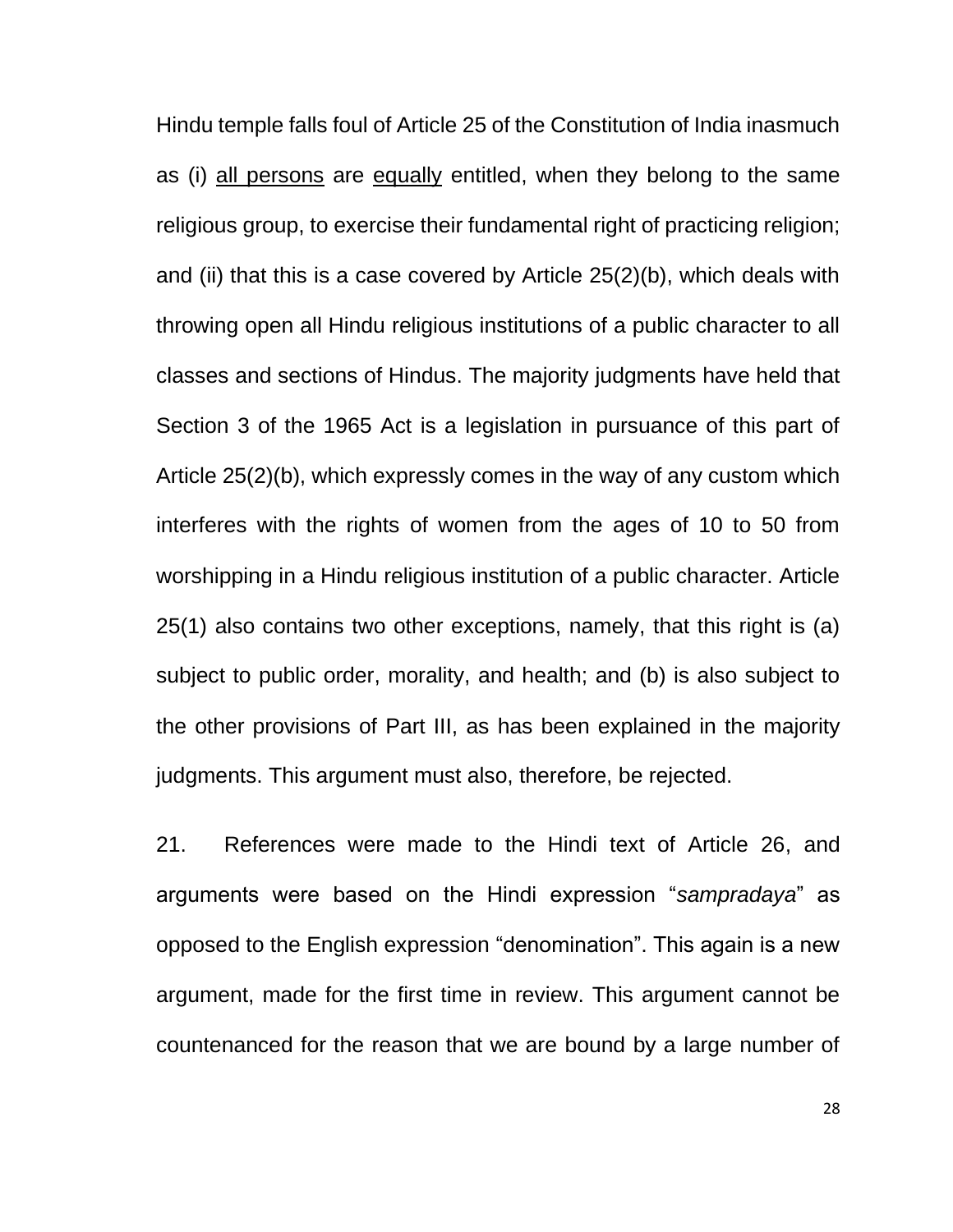Constitution Bench decisions on what constitutes a religious denomination. Having followed the aforesaid judgments, which are binding upon us, we cannot be said to have committed any error.

22. Emotive arguments were made on how women between the ages of 10 to 50 are not kept out on account of menstruation as a polluting agent, but on account of the deity being a *Naisthik Brahmachari*, who would be disturbed by the presence of women between the ages of 10 to 50, as the deity has undertaken a vow of celibacy. These are all arguments that have been made at the initial stage, and are fully dealt with by all the judgments. Re-arguing this aspect of the matter obviously does not fall within the parameters of a review petition.

23. One more extreme argument that was made is that since worshippers from all faiths come to Sabarimala, Sabarimala cannot be held to be a Hindu temple. This argument, again, has no legs to stand on. A Christian church cannot be said to be any the less a church on account of allowing persons of all faiths to enter and worship therein. There is no doubt that the temple at Sabarimala, being dedicated to a Hindu idol – Lord Ayyappa – is a Hindu public religious institution, like

29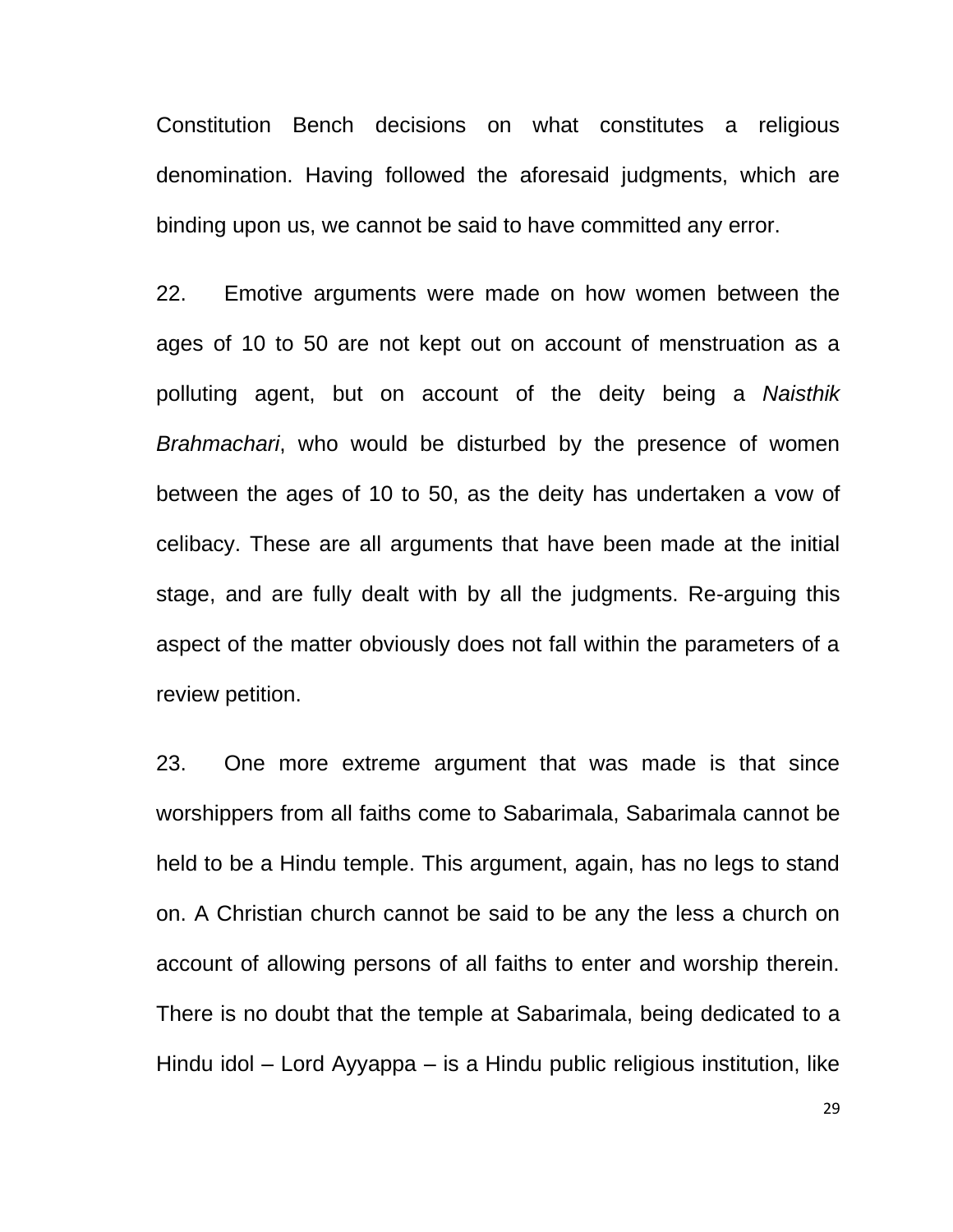the other temples dedicated to Lord Ayyappa, which are undoubtedly Hindu public religious institutions. This argument must also be rejected.

24. An argument was made that there are gender restrictions in other places of worship, which, being essential religious practices, have not been interfered with. This is a general argument which needs to be rejected on the ground of vagueness, apart from the fact that this is not an argument which could be made in review. As and when such gender restrictions in other places of worship are tested, they will be decided on their own merits keeping in view the provisions of the Constitution.

25. Another plea of some of the review petitioners is that the Division Bench judgment in **S. Mahendran v. Secretary, Travancore Devaswom Board, Thiruvananthapuram**, AIR 1993 Ker 42 would be *res judicata*, as it was a Public Interest Litigation in which all necessary parties were joined and heard, and the same issues that were raised before this Court were decided by the Division Bench.

30 26. It is true that the Division Bench judgment in **Mahendran** (supra), was a complaint which was converted into an original petition under Article 226 of the Constitution as a PIL. The Secretary, Travancore Devaswom Board, and the Chief Secretary to the Government of Kerala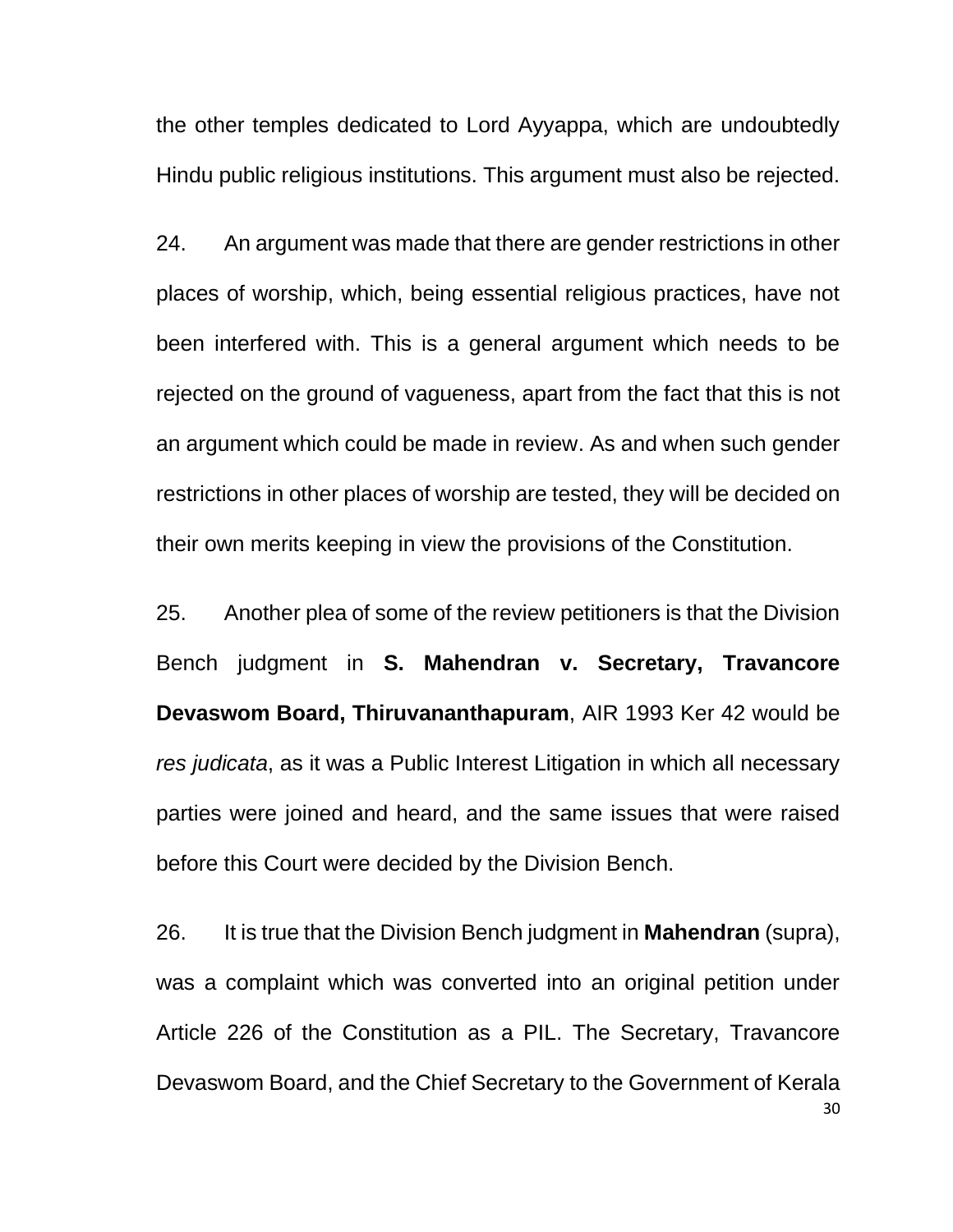were made respondents to the petition. Further, the Indian Federation of Women Lawyers, Kerala Branch and the President of the Kerala Kshetra Samrakshana Samithi were impleaded and permitted to participate in the proceedings. As a matter of law, there is no doubt whatsoever that res judicata as a principle does apply to public interest litigation. However, this Court in **V. Purushotham Rao v. Union of India & Ors.**, (2001) 10 SCC 305, set out the law as stated in **Rural Litigation and Entitlement Kendra v. State of U.P.**, 1989 Supp. (1)

SCC 504, which it followed, and stated:

"We may not be taken to have said that for public interest litigations, procedural laws do not apply. At the same time it has to be remembered that every technicality in the procedural law is not available as a defence when a matter of grave public importance is for consideration before the Court. Even if it is said that there was a final order, in a dispute of this type it would be difficult to entertain the plea of res judicata.

Thus even in the selfsame proceeding, the earlier order though final, was treated not to create a bar inasmuch as the controversy before the Court was of grave public interest. The learned counsel appearing for the appellants drew our attention to the decision of this Court in the case of **Forward Construction Co.** v. **Prabhat Mandal,** AIR 1986 SC 391, whereunder the Court did record a conclusion that Section 11 of the Civil Procedure Code applied to public interest litigation. In our considered opinion, therefore, the principle of constructive res judicata cannot be made applicable in each and every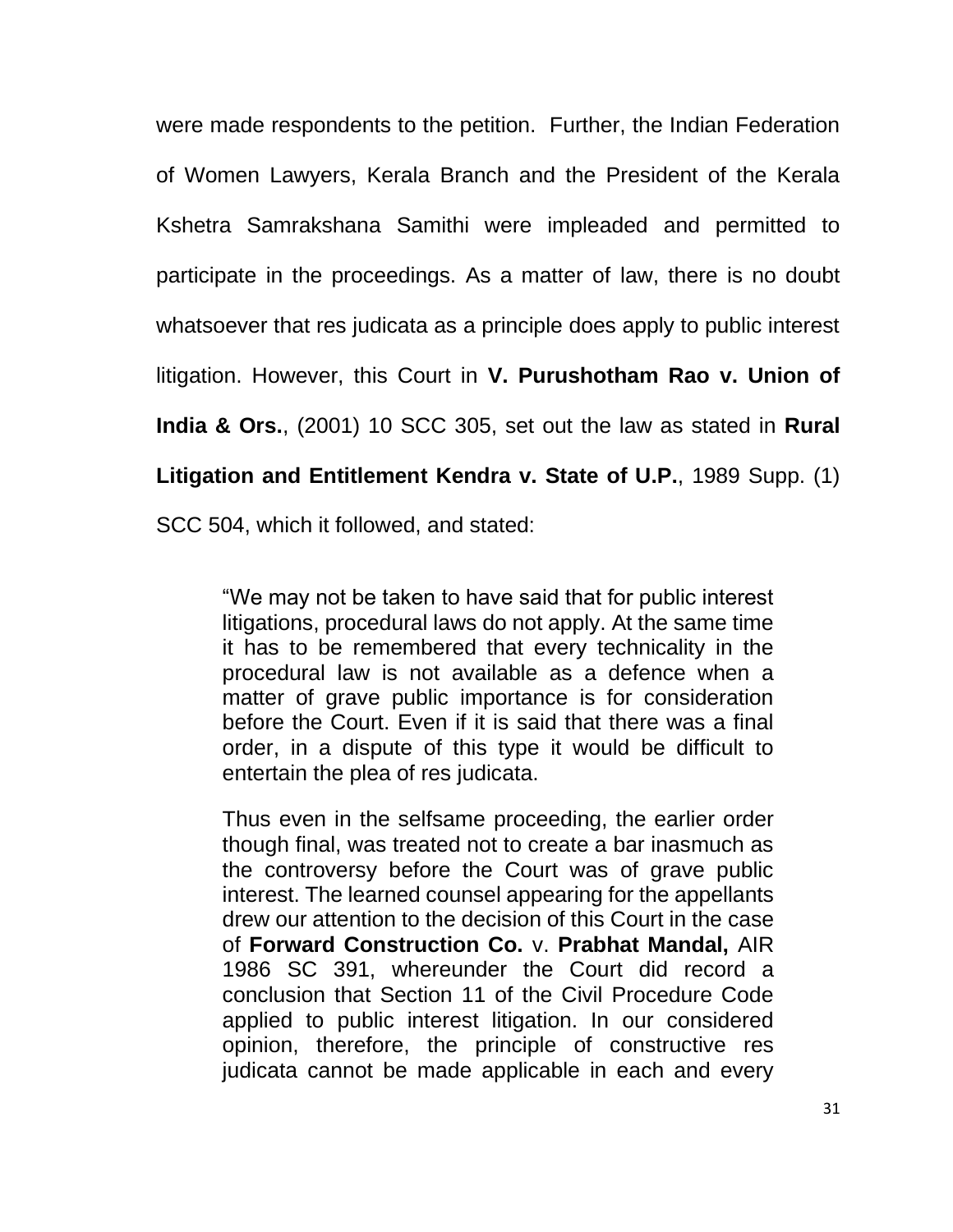public interest litigation, irrespective of the nature of litigation itself and its impact on the society and the larger public interest which is being served."

(at page 331)

This Court, in **Mathura Prasad Bajoo Jaiswal & Ors. v. Dossibai N.B.** 

**Jeejeebhoy**, (1970) 3 S.C.R. 830, ["**Mathura Prasad**"], had held:

"Where, however, the question is one purely of law and it relates to the jurisdiction of the Court or a decision of the Court sanctioning something which is illegal, by resort to the rule of res judicata a party affected by the decision will not be precluded from challenging the validity of that order under the rule of res judicata, for a rule of procedure cannot supersede the law of the land."

(at page 836)

In a recent judgment, namely, **Canara Bank v. N.G. Subbaraya Setty** 

**& Anr.**, AIR 2018 SC 3395, this Court after referring to **Mathura Prasad** 

(supra), held:

"(ii) An issue of law which arises between the same parties in a subsequent suit or proceeding is not res judicata if, by an erroneous decision given on a statutory prohibition in the former suit or proceeding, the statutory prohibition is not given effect to. This is despite the fact that the matter in issue between the parties may be the same as that directly and substantially in issue in the previous suit or proceeding. This is for the reason that in such cases, the rights of the parties are not the only matter for consideration (as is the case of an erroneous interpretation of a statute inter parties), as the public policy contained in the statutory prohibition cannot be set at naught. This is for the same reason as that contained in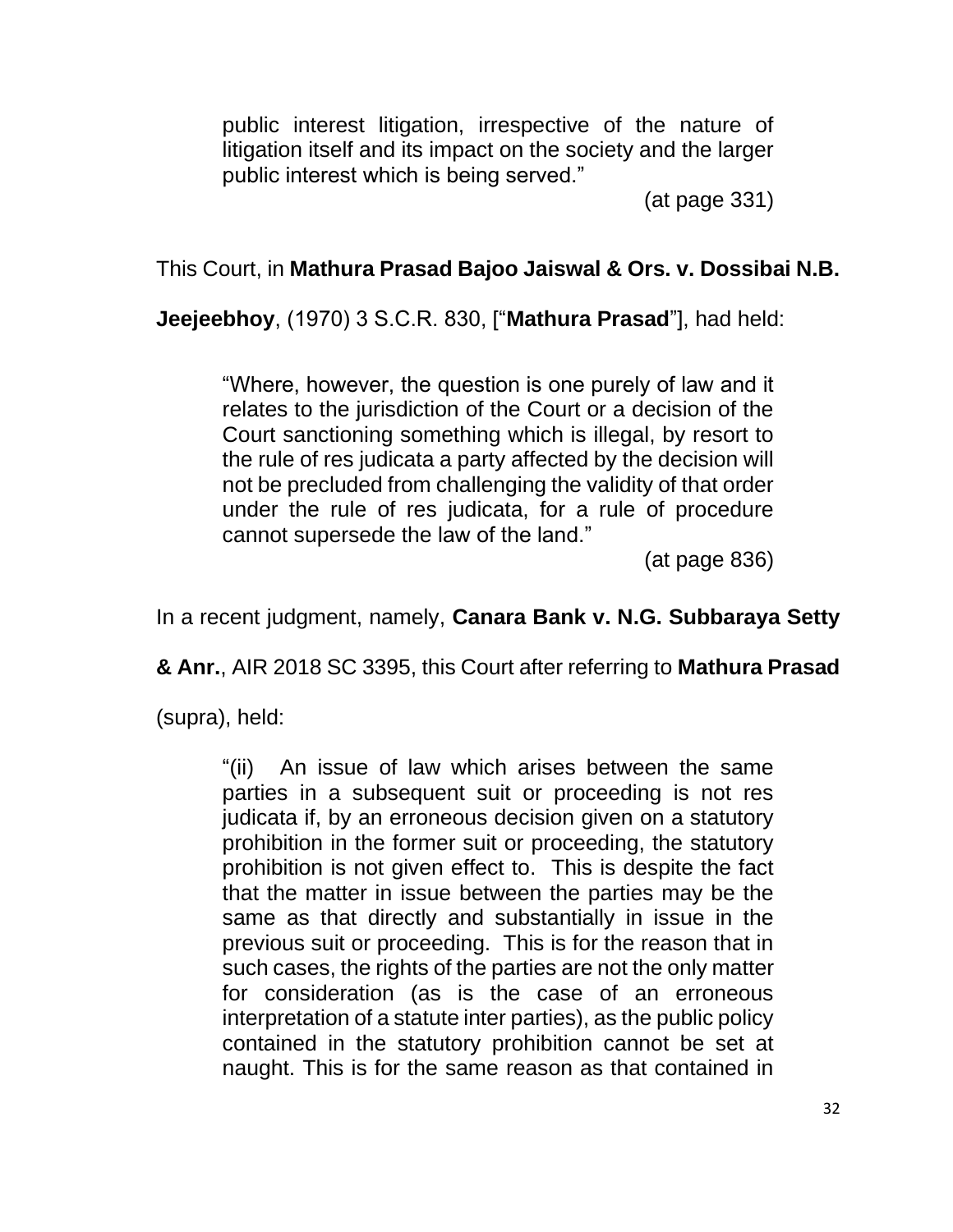matters which pertain to issues of law that raise jurisdictional questions. We have seen how, in **Natraj Studios** (AIR 1981 SC 537), it is the public policy of the statutory prohibition contained in Section 28 of the Bombay Rent Act that has to be given effect to. Likewise, the public policy contained in other statutory prohibitions, which need not necessarily go to jurisdiction of a Court, must equally be given effect to, as otherwise special principles of law are fastened upon parties when special considerations relating to public policy mandate that this cannot be done."

(at page 3414)

27. When it comes to important issues as to the interpretation of the Constitution, which is entrusted by the Constitution under Article 145(3) to a Bench consisting of a minimum of five Supreme Court Judges, it is obvious that an erroneous interpretation of the Constitution by a High Court (which affects the general public much more than an erroneous interpretation of a statutory prohibition enacted in public interest) cannot possibly be *res judicata* as against a judgment of a Constitution Bench of the Supreme Court, as a rule of procedure cannot be exalted over Article 145(3) of the Constitution of India. By the judgment dated 28.09.2018 of a Constitution Bench of this Court, this Court has interpreted Article 25(1) to mean that all persons are equally entitled to practice the Hindu religion, which would include women between the ages of 10 and 50. A previous decision by a High Court, erroneously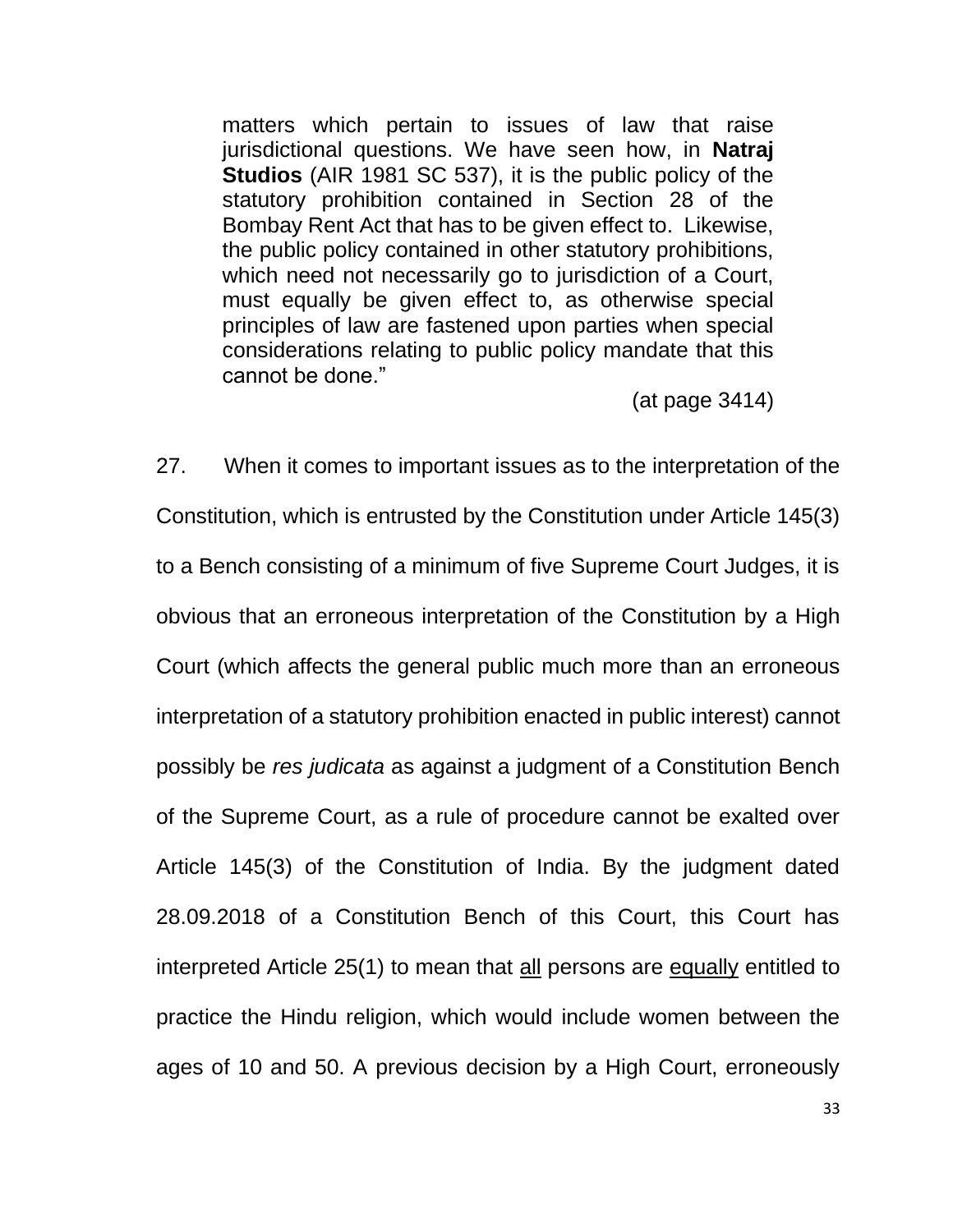interpreting Article 25 in an earlier PIL, can obviously not stand in the way, by resort to a rule of procedure, of a judgment of five Judges of the Supreme Court declaring the law of the land on this aspect. This objection also does not disclose any error apparent on the face of the record.

28. The issue of *locus-standi* to file a public-interest litigation was reargued by some of the review petitioners. Indu Malhotra, J. in her dissenting judgment, has held that to entertain a public-interest litigation at the behest of persons who are not worshippers at Sabrimala temple would open the floodgates of petitions to be filed questioning the validity of religious beliefs and practices followed by other religious sects. We have pointed out in this judgment that the majority judgment cannot be used to undermine the religious rights of others, including, in particular, religious minorities. Besides, busybodies, religious fanatics, cranks and persons with vested interests will be turned down by the Court at the threshold itself, by applying the parameters laid down in **State of Uttaranchal v. Balwant Singh Chaufal and Ors.** (2010) 3 SCC 402 (at paragraph 181). The fear expressed by the learned dissenting judge is therefore quite unfounded. As has been pointed by Nariman, J. in the

34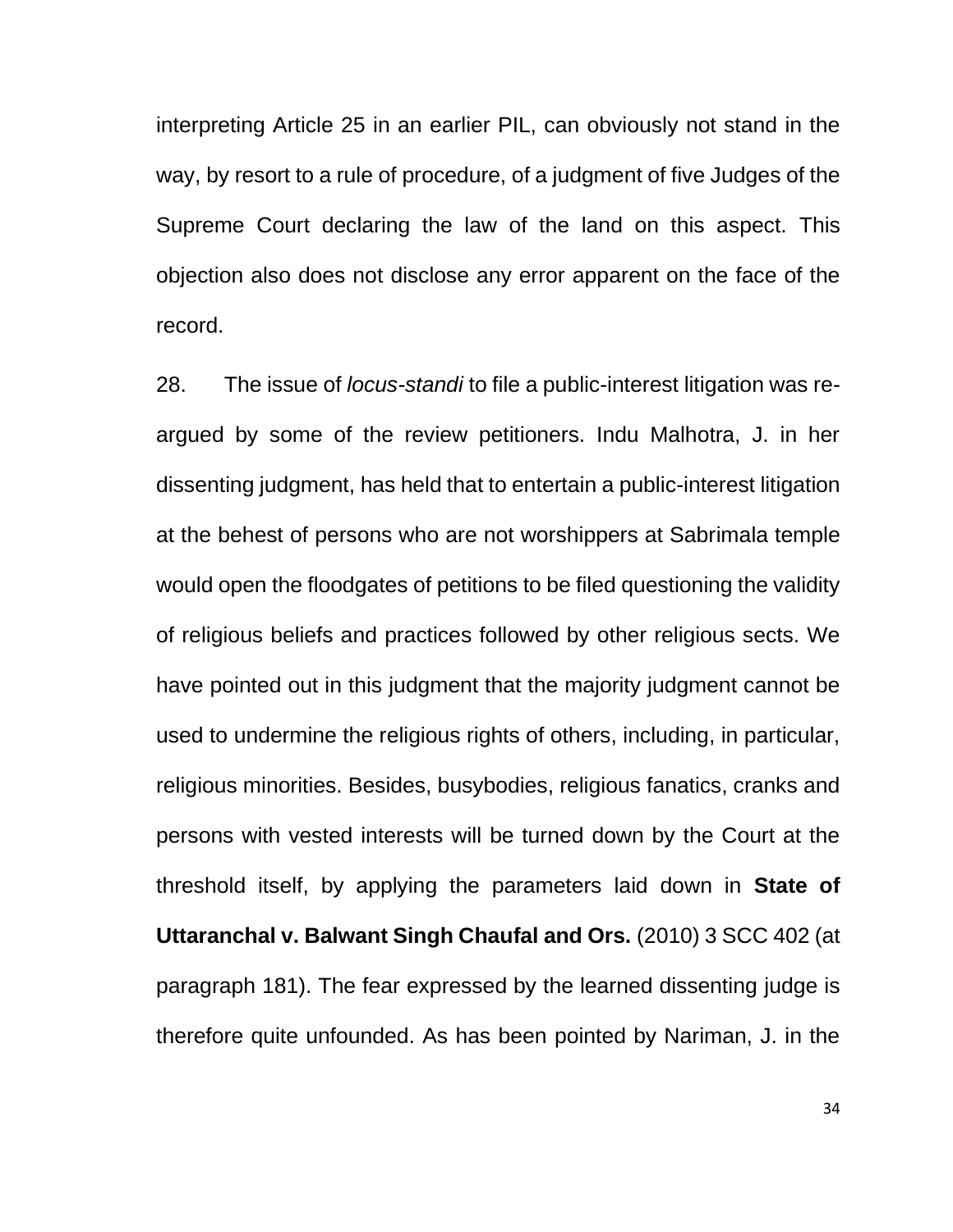majority judgment (at paragraph 175), the present case raises grave issues which relate to gender bias on account of a physiological or biological function which is common to all women. It is for this reason that a *bonafide* public-interest litigation was entertained by the majority judgment, having regard to women's rights, in the context of women worshippers as a class, being excluded on account of such physiological/biological functions for the entirety of the period during which a woman enters puberty until menopause sets in.

29. Given the consensus on the three issues delineated above by the four majority judgments, we find that no ground for review of the majority judgments has been made out. The review petitions are hence dismissed. Equally, all writ petitions filed under Article 32 of the Constitution, that have been filed directly attacking the majority judgments dated 28.09.2018, are dismissed as not being maintainable in view of **Naresh Shridhar Mirajkar v. State of Maharashtra**, (1966) 3 SCR 744, as followed in **Rupa Ashok Hurra v. Ashok Hurra**, (2002) 4 SCC 388 [*see* paragraphs 7 to 14].

30. An argument was made by some of the review petitioners that, given the fact that there have been mass protests against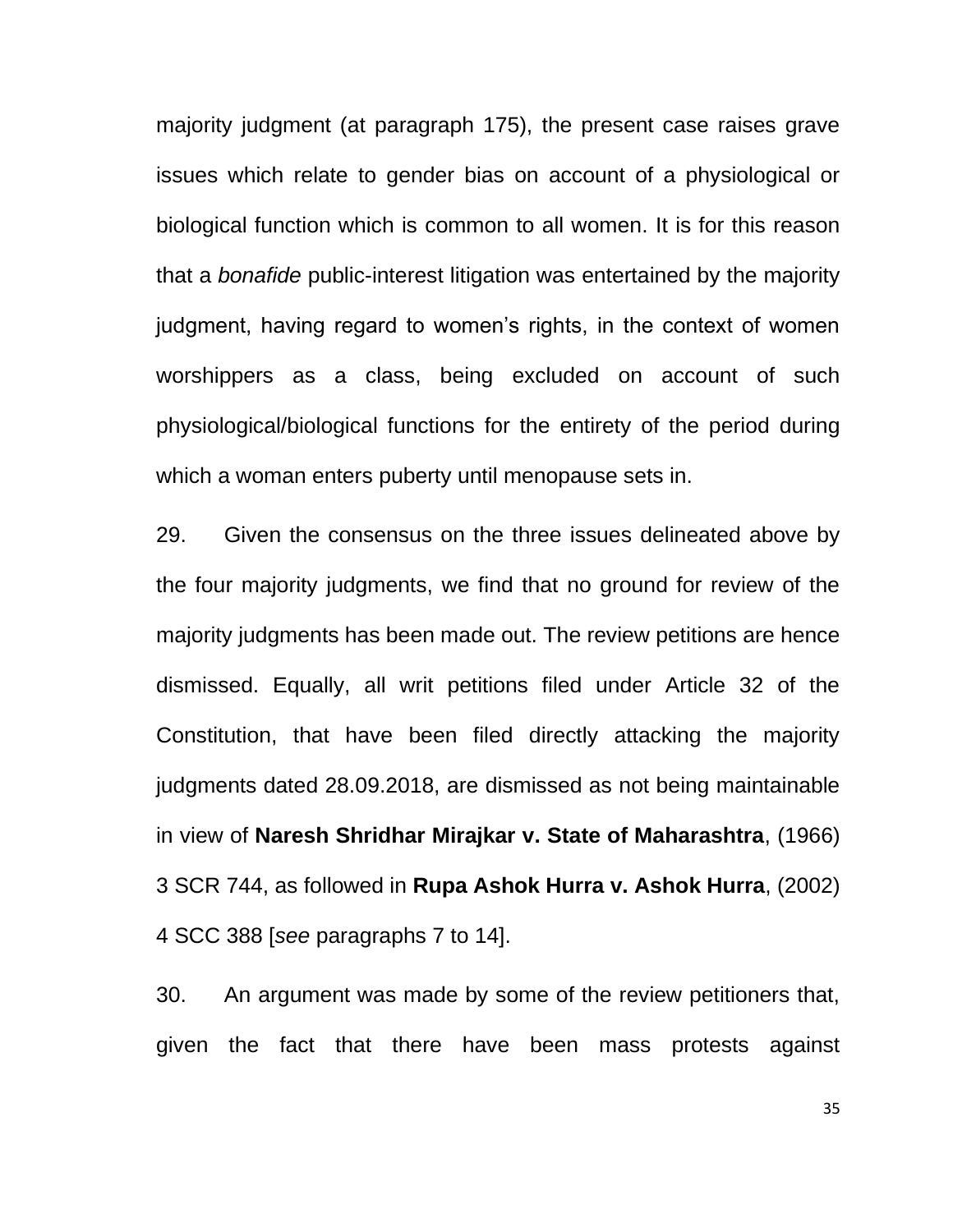implementation of this judgment, we ought to have a re-look at the entire problem. On the other hand, Ms. Indira Jaising, learned Senior Advocate appearing on behalf of certain ladies, including Scheduled Caste ladies who have been obstructed from entering the Sabarimala temple, or having entered the temple, have been subjected to physical and other abuses, has made a fervent plea before us to ensure that our judgment is implemented in both letter and in spirit.

31. The arguments and counter-arguments so made, need us to restate a few constitutional fundamentals. Under our constitutional scheme, the Supreme Court is given a certain pride of place. Under Article 129, the Supreme Court shall be a court of record and shall have all the powers of such a Court, including the power to punish for contempt of itself. Under Article 136, the Supreme Court has been granted a vast jurisdiction by which it may interfere with any judgment, decree, determination, sentence, or order made by any court or tribunal in the territory of India. Indeed, by Article 140, Parliamentary law may confer upon the Supreme Court such supplemental powers as may be necessary or desirable for the purpose of enabling the Court to exercise the jurisdiction conferred upon it by the Constitution more effectively. By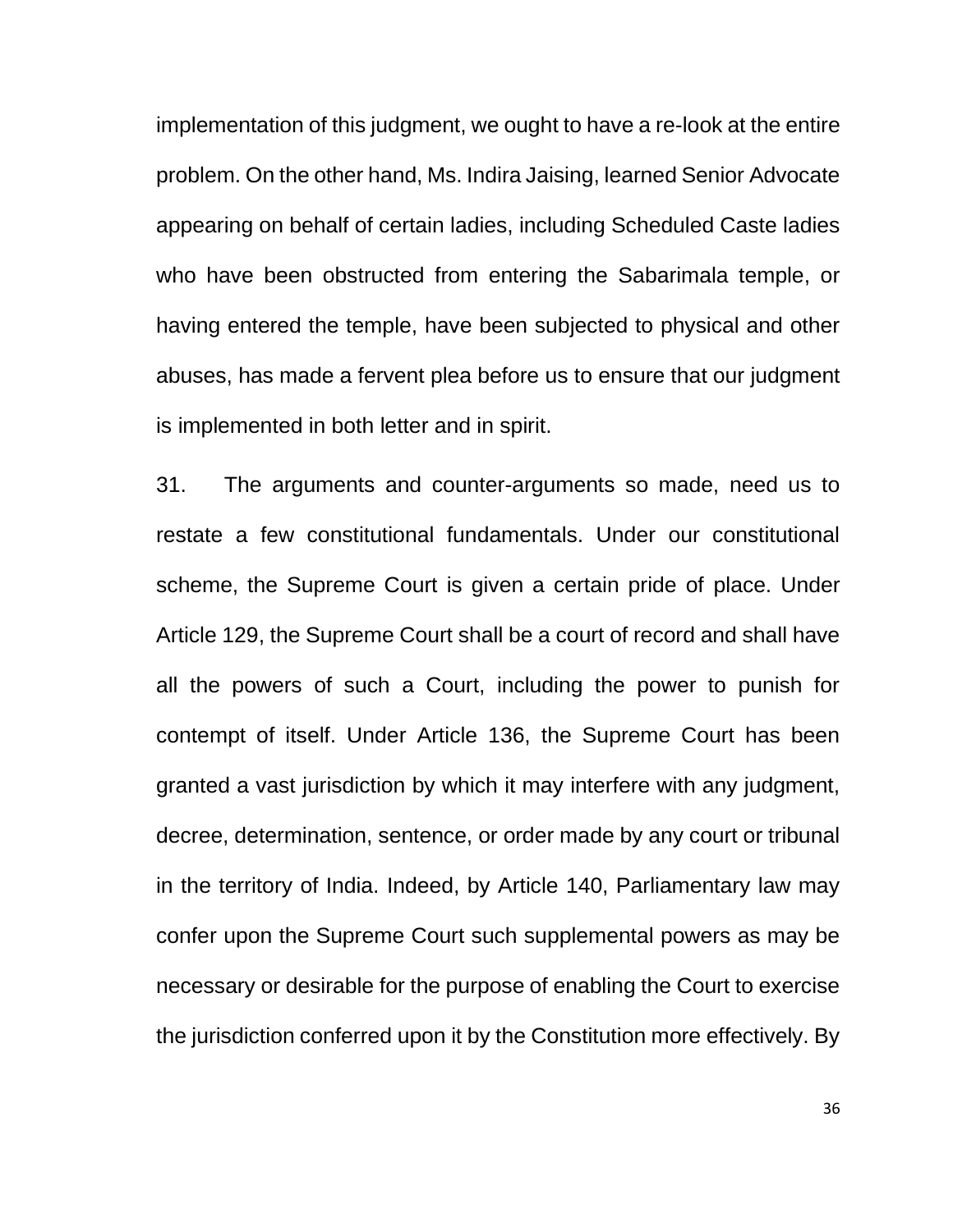Article 141 of the Constitution, the law declared by the Supreme Court shall be binding on all courts, which includes tribunals, within the territory of India, which ensures that the Supreme Court, being the final arbiter of disputes, will lay down law which will then be followed as a precedent by all courts and tribunals within the territory of India. Article 142 of the Constitution confers upon the Supreme Court the power to make such decree or order as is necessary for doing complete justice in any cause or matter pending before it. By Article 145(3), a minimum number of five Judges are the last word on the interpretation of the Constitution, as any case involving a substantial question of law as to interpretation of the Constitution must be decided by this minimum number of Judges.

32. What is of particular importance in this case is Article 144 of the Constitution of India, which is set out hereinbelow:

"**144. Civil and judicial authorities to act in aid of the Supreme Court**.—All authorities, civil and judicial, in the territory of India shall act in aid of the Supreme Court."

At this juncture, it is important to understand the true reach of Article 144 of the Constitution of India. What is of great importance is that it is not judicial authorities alone that are to act in aid of the Supreme Court – it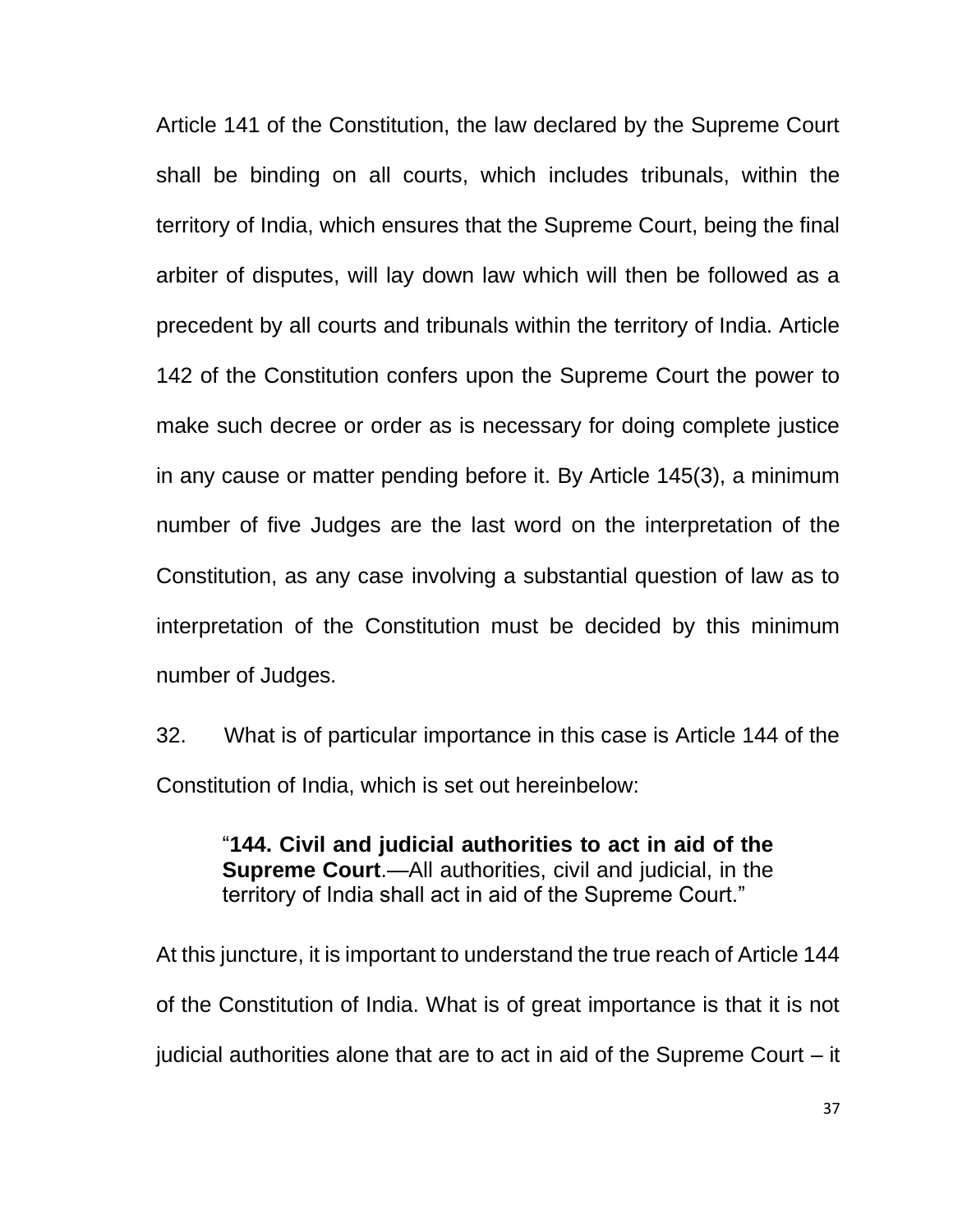is all authorities i.e. authorities that are judicial as well as authorities that are non-judicial. The expression "civil" is an expression of extremely wide import, and deals with anything that affects the rights of a citizen. Therefore, even textually, all "authorities" which exercise powers over the citizens in the territory of India are mandated to act in aid of the Supreme Court.

33. The expression "authority" is not defined by the Constitution of India. However, it is used in several Articles of the Constitution of India. Depending upon the context in which it is used, the expression is used either in a wide or narrow sense. Examples of the expression being used in a narrow sense are as follows:

Article 73(2) of the Constitution states:

#### "**73. Extent of executive power of the Union**.—

#### xxx xxx xxx

(2) Until otherwise provided by Parliament, a State and any officer or authority of a State may, notwithstanding anything in this article, continue to exercise in matters with respect to which Parliament has power to make laws for that State such executive power or functions as the State or officer or authority thereof could exercise immediately before the commencement of this Constitution."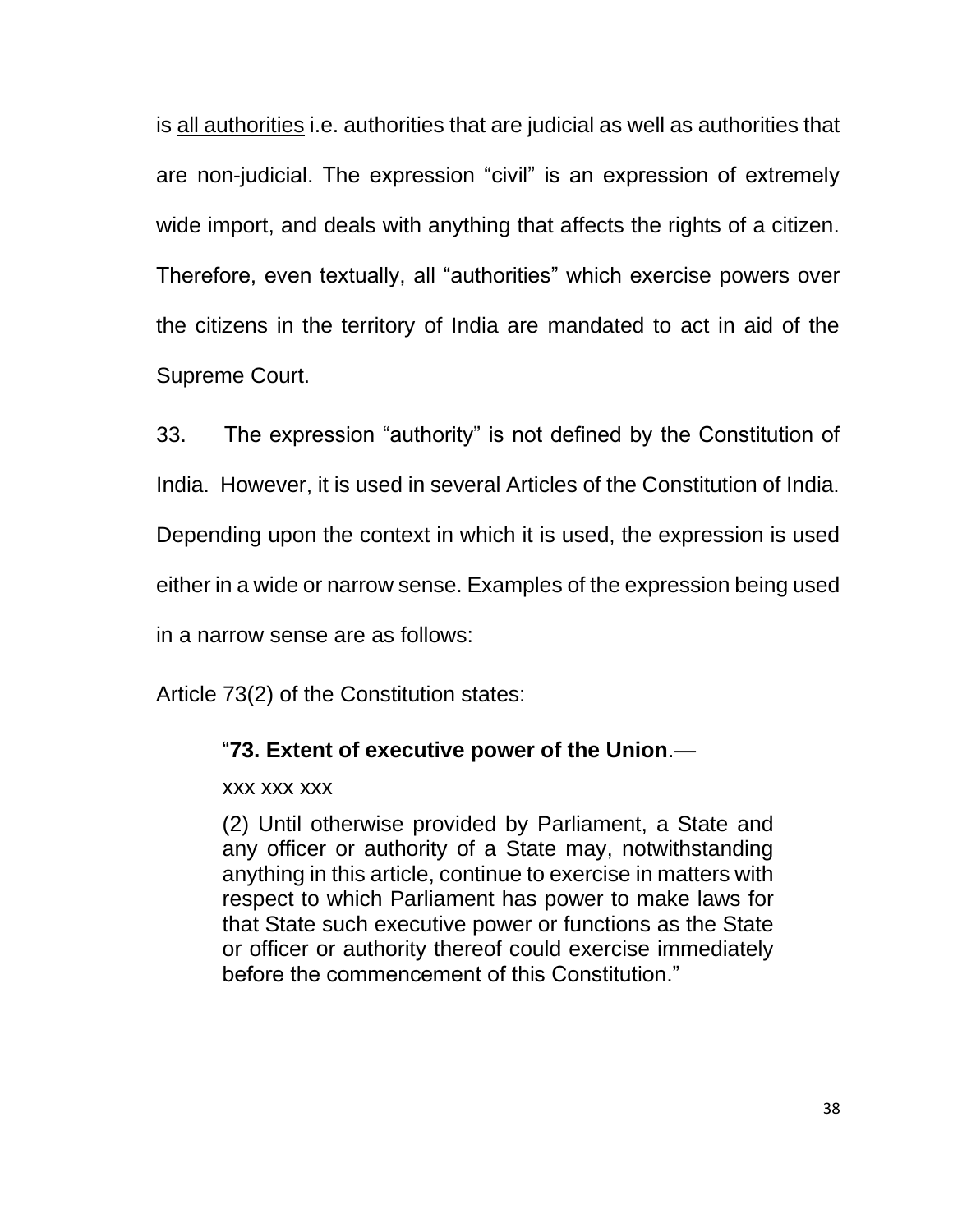As can be seen from this Article, here, an authority is only of a State, when contrasted with authorities of the Union Government. Similarly, the converse case is referred to in the proviso to Article 162 as follows:

"**162. Extent of executive power of State**.—Subject to the provisions of this Constitution, the executive power of a State shall extend to the matters with respect to which the Legislature of the State has power to make laws:

Provided that in any matter with respect to which the Legislature of a State and Parliament have power to make laws, the executive power of the State shall be subject to, and limited by, the executive power expressly conferred by this Constitution or by any law made by Parliament upon the Union or authorities thereof."

34. The proviso speaks of authorities of the Union of India. Likewise, Article 258(2) refers to authorities of the State when contrasted with the authorities of the Union Government. Article 277 refers to local authorities which would have reference to municipalities, panchayats, etc. Article 307 refers to an authority set up by Parliament to carry out the purposes of Articles 301 to 304, which speak of trade, commerce and intercourse within the territory of India, and consequently, deal with the economic unity of the nation. Article 329(b) speaks of a quasi-judicial authority before which an election petition may be presented. Article 353(b) and Article 357(1)(b) speak of authorities of the Union, as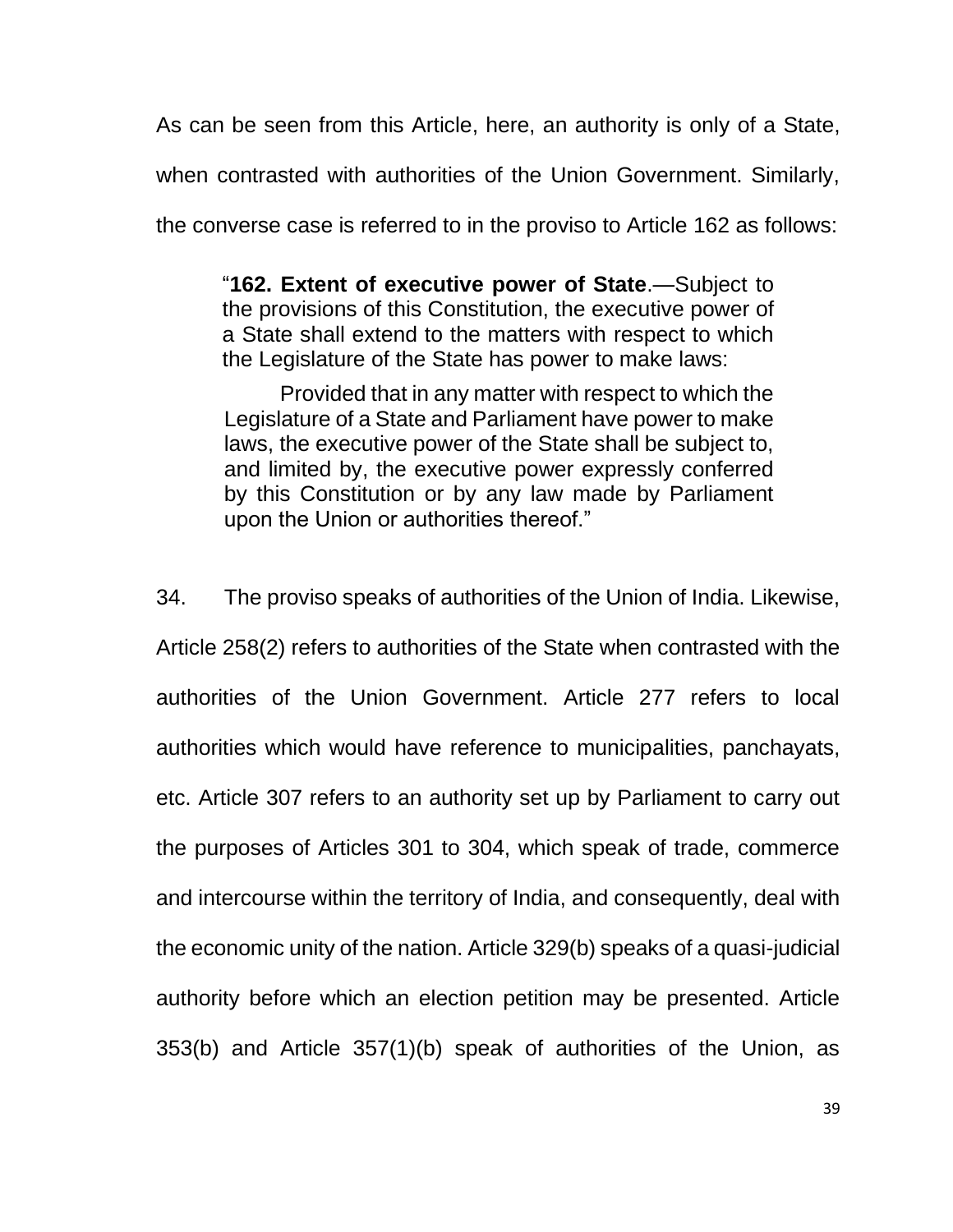contradistinguished with authorities of the State. Article 356(1)(a) speaks of State authorities, when contradistinguished with Union authorities. Article 372(1) has reference to a "competent authority", being an authority which is competent to amend laws that are in force in the territory of India immediately before the commencement of the Constitution.

35. As against these Articles, other Articles speak of "authority" in a wide sense. Thus, under Article 12, when it comes to enforcing fundamental rights against a State, "local or other authorities" has been held to include all State instrumentalities, including government companies and cooperative societies, in which the State has a voice. As far back as in 1967, in **Rajasthan State Electricity Board v. Mohan Lal**, (1967) 3 SCR 377, the expression "other authorities" was held not to be construed as *ejusdem generis* with the preceding word, "local". Likewise, in Article 154(2)(a), the expression "any other authority" is used; and in Article 226 of the Constitution of India, when the High Court exercises its writ jurisdiction, it may do so against any person or authority.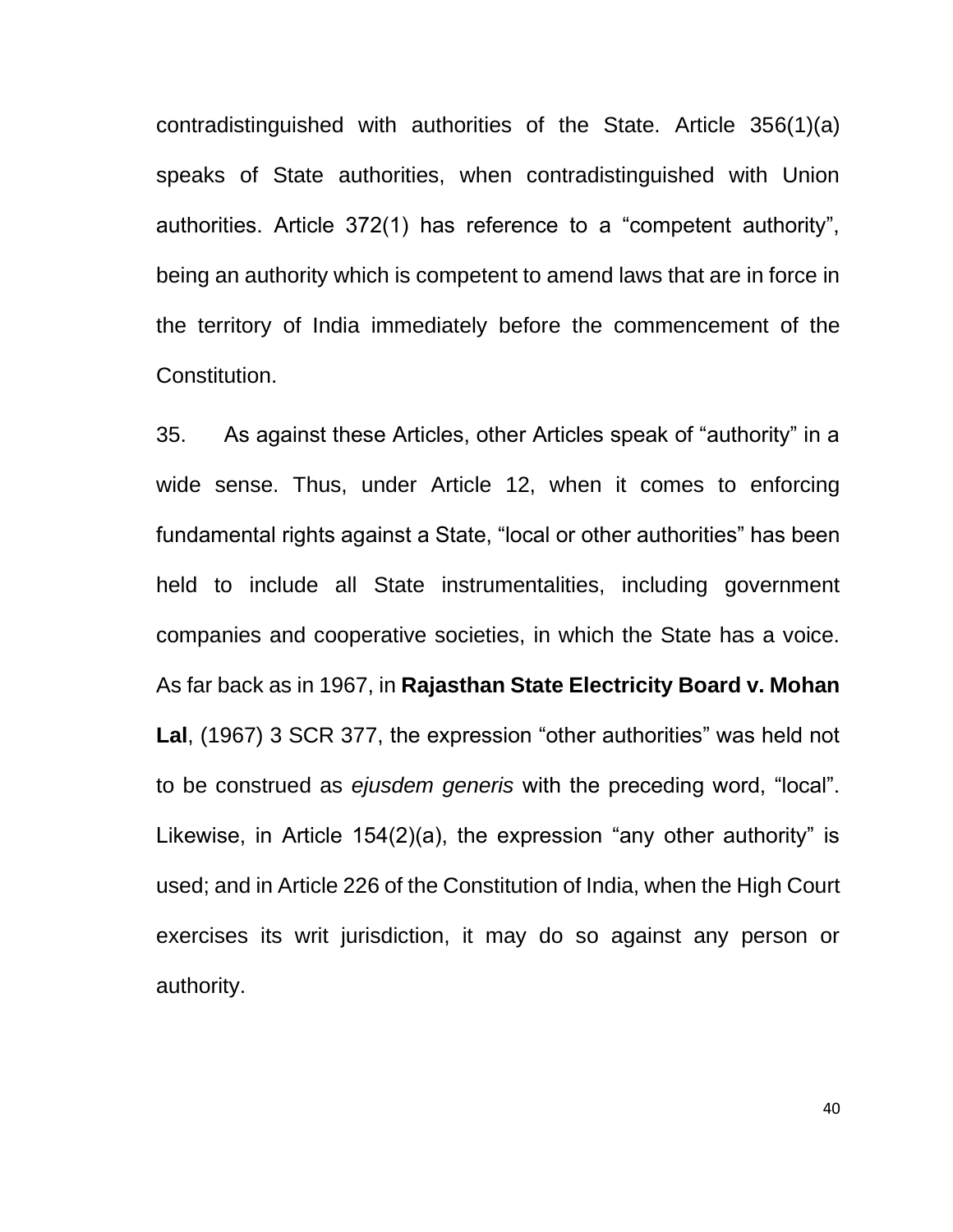36. A conspectus of the aforesaid Articles of the Constitution of India leads to the conclusion that the expression "authorities" in Article 144 is to be given the widest possible meaning.

37. In **Supreme Court Bar Assn. v. Union of India,** 1998 (4) SCC 409, this Court held that the Bar Council of India or the Bar Council of a State would be covered, being an "authority" for the purposes of Article 144, as it is a body created by statute, which performs a public duty [*see* paragraph 79].

38. Likewise, any authority that exhibits a defiant attitude to any order of the Supreme Court has been castigated as being wholly objectionable and not acceptable. In **M.C. Mehta v. Union of India,** (2001) 3 SCC 763, this Court stated as follows:

"**11.** We are distressed at certain reports which have appeared in the print and electronic media, exhibiting defiant attitude on the part of Delhi Administration to comply with our orders. The attitude, as reflected in the newspapers/electronic media, if correct, is wholly objectionable and not acceptable. We have no doubt that all those concerned with Delhi Administration are aware of the provisions of Article 144 of the Constitution which reads,

"144. *Civil and judicial authorities to act in aid of the Supreme Court*.—All authorities, civil and judicial, in the territory of India shall act in aid of the Supreme Court."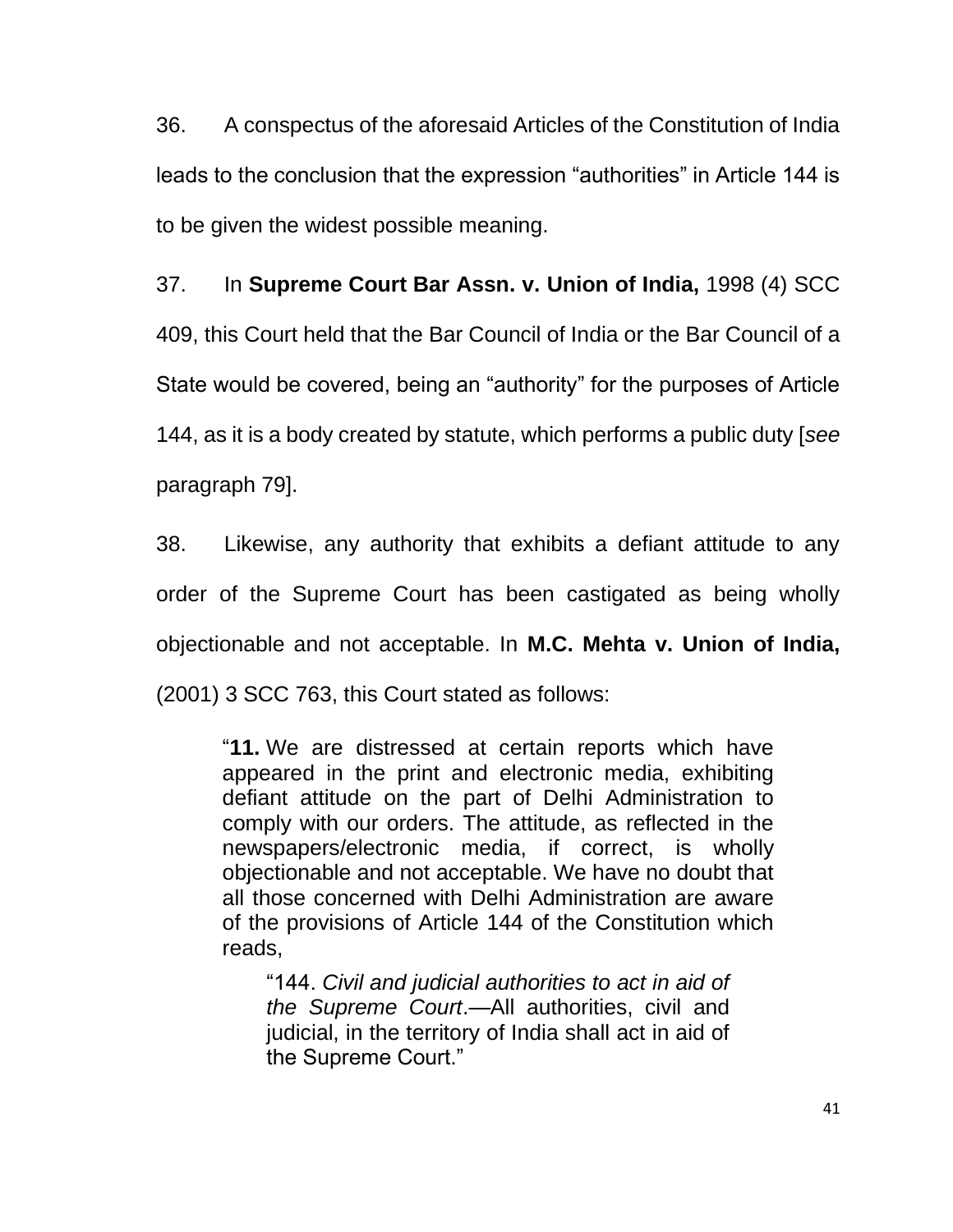as also of the consequence of deliberately flouting the orders of this Court and non-compliance with the above constitutional provision…"

### 39. This Court, in **State of Tamil Nadu v. State of Karnataka**,

(2016) 10 SCC 617, has castigated the State of Karnataka as follows:

"**74.** At this juncture, we may refer to Article 144 of the Constitution of India. It reads as follows:

"**144.** *Civil and judicial authorities to act in aid of the Supreme Court*.—All authorities, civil and judicial, in the territory of India, shall act in aid of the Supreme Court."

**75.** On a plain reading of the said Article 144, it is clear as crystal that all authorities in the territory of India are bound to act in aid of the Supreme Court. Needless to say, they are bound to obey the orders of the Supreme Court and also, if required, render assistance and aid for implementation of the order(s) of this Court, but, unfortunately, the State of Karnataka is flouting the order and, in fact, creating a situation where the majesty of law is dented. We would have proceeded to have taken steps for strict compliance with our order, but as we are directing the Cauvery Management Board to study the ground reality and give us a report forthwith, we reiterate our earlier direction that the State of Karnataka shall release 6000 cusecs of water from 1-10-2016 till 6-10-2016. We are granting this opportunity as the last chance and we repeat at the cost of repetition that we are passing this order despite the resolution passed by the Joint Houses of State Legislature of the State of Karnataka. We had clearly mentioned so in our earlier order, while we stated Annexure IV to IA No. 16 of 2016. We are sure that the State of Karnataka being a part of the federal structure of this country will rise to the occasion and not show any kind of deviancy and follow the direction till the report on the ground reality is made available to this Court."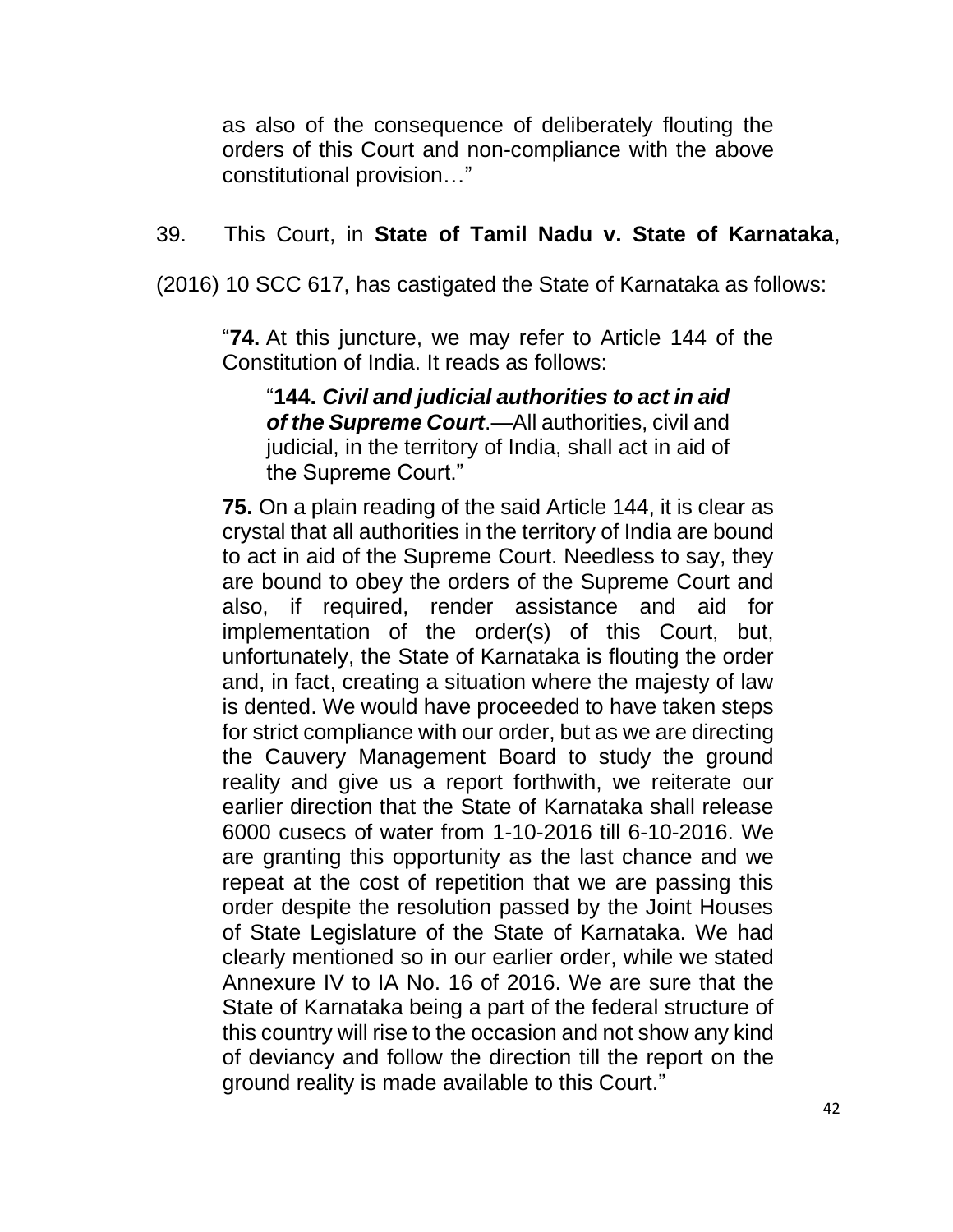40. The position under our constitutional scheme is that the Supreme Court of India is the ultimate repository of interpretation of the Constitution. Once a Constitution Bench of five learned Judges interprets the Constitution and lays down the law, the said interpretation is binding not only as a precedent on all courts and tribunals, but also on the coordinate branches of Government, namely, the legislature and the executive. What follows from this is that once a judgment is pronounced by the Constitution Bench and a decree on facts follows, the said decree must be obeyed by all persons bound by it. In addition, Article 144 of the Constitution mandates that all persons who exercise powers over the citizenry of India are obliged to aid in enforcing orders and decrees of the Supreme Court. This then is the constitutional scheme by which we are governed – the rule of law, as laid down by the Indian Constitution.

41. Looked at from another angle, every member of the executive Government i.e. every Central Minister, including the Prime Minister, as well as every State Minister, including the Chief Ministers in the various States are bound *vide* Article 75(4) and Article 164(3), read with the

43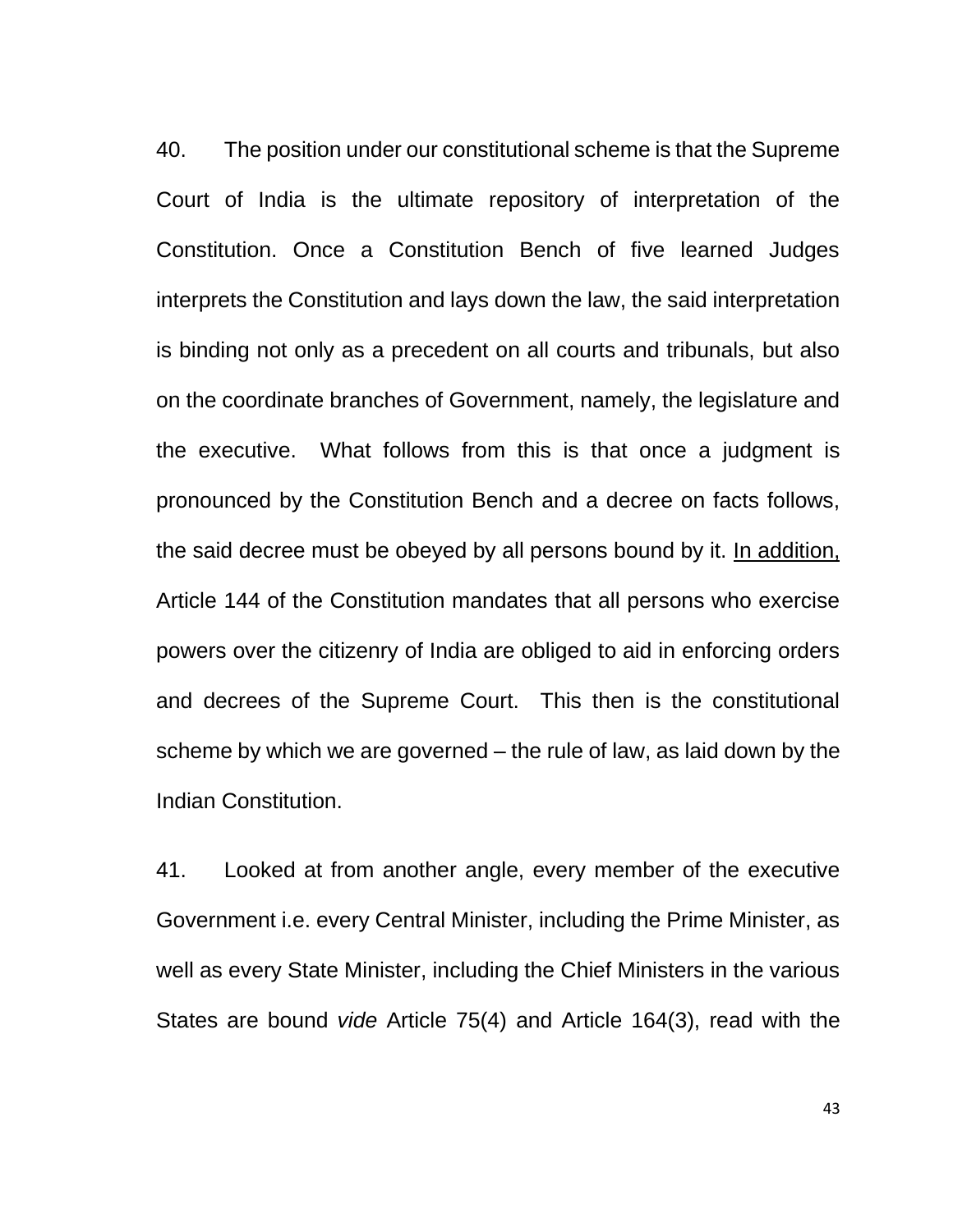Third Schedule, to uphold and defend the Constitution. Thus, insofar as

Ministers belonging to the Centre are concerned, Article 75(4) states:

# "**75. Other provisions as to Ministers**.—

xxx xxx xxx

(4) Before a Minister enters upon his office, the President shall administer to him the oaths of office and of secrecy according to the forms set out for the purpose in the Third Schedule.

xxx xxx xxx"

The Third Schedule of the Constitution insofar it applies to such

Ministers reads as follows:

# "**THIRD SCHEDULE**

Articles 75(4), 99, 124(6), 148(2), 164(3), 188 and 219 FORMS OF OATHS OR AFFIRMATIONS

**I**

Form of oath of office for a Minister for the Union:—

swear in the name of God "I, A.B., do ----------------------------------------------- that I will

solemnly affirm

bear true faith and allegiance to the Constitution of India as by law established, that I will uphold the sovereignty and integrity of India, that I will faithfully and conscientiously discharge my duties as a Minister for the Union and that I will do right to all manner of people in accordance with the Constitution and the law, without fear or favour, affection or ill-will."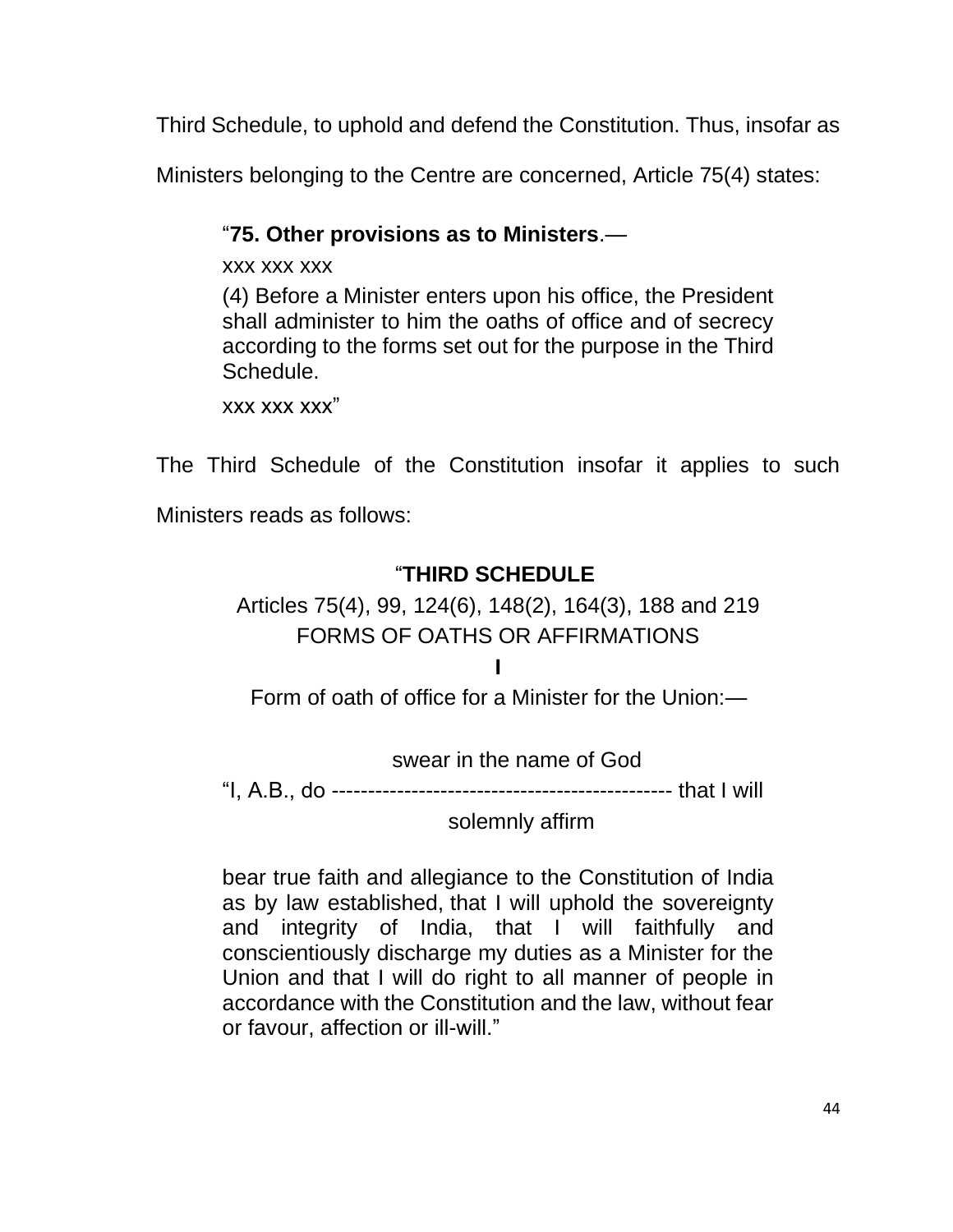42. Insofar as their oath to uphold and defend the Constitution of India is concerned, the Chief Ministers of the several States, together with Ministers of their cabinets, are bound by Article 164(3), read with the Third Schedule, to uphold and defend the Constitution in the following terms:

### "**164. Other provisions as to Ministers**.—

xxx xxx xxx

(3) Before a Minister enters upon his office, the Governor shall administer to him the oaths of office and of secrecy according to the forms set out for the purpose in the Third Schedule.

xxx xxx xxx"

# "**THIRD SCHEDULE**

xxx xxx xxx

#### **V**

Form of oath of office for a Minister for a State:—

swear in the name of God

"I, A.B., do ----------------------------------------------- that I will

solemnly affirm

bear true faith and allegiance to the Constitution of India as by law established, that I will uphold the sovereignty and integrity of India, that I will faithfully and conscientiously discharge my duties as a Minister for the State of………….and that I will do right to all manner of people in accordance with the Constitution and the law without fear or favour, affection or ill-will."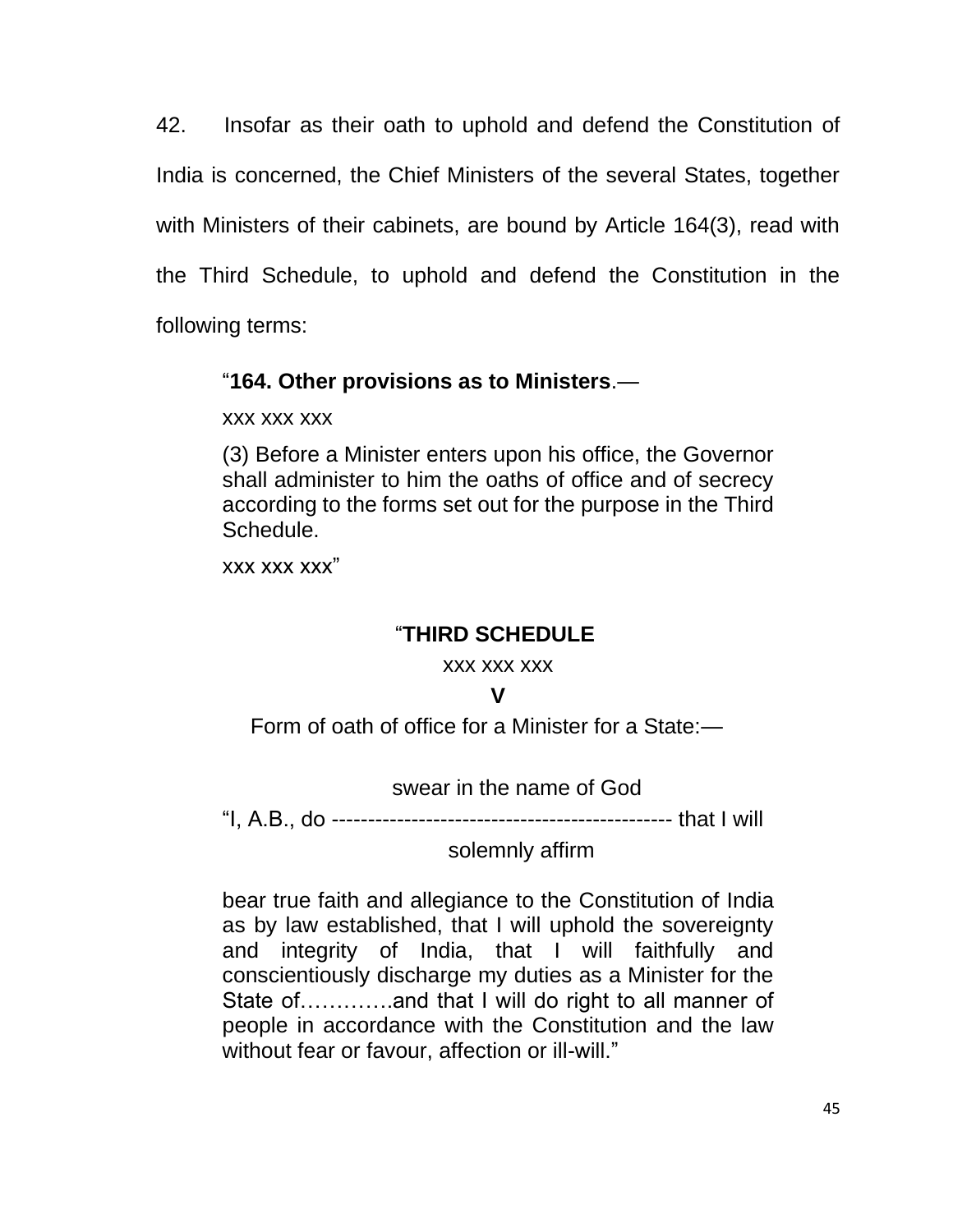43. Insofar as the Members of Parliament are concerned, i.e., the

Members of both the Lok Sabha and the Rajya Sabha, Article 99, read

with the Third Schedule, is as follows:

"**99. Oath or affirmation by members**.—Every member of either House of Parliament shall, before taking his seat, make and subscribe before the President, or some person appointed in that behalf by him, an oath or affirmation according to the form set out for the purpose in the Third Schedule."

### "**THIRD SCHEDULE**

xxx xxx xxx

### **III**

### *B*

Form of oath or affirmation to be made by a member of Parliament:—

'I, A.B., having been elected (or nominated) a member of the Council of States (or the House of the People)

swear in the name of God

do --------------------------------------------- that I will bear true

solemnly affirm

faith and allegiance to the Constitution of India as by law established, that I will uphold the sovereignty and integrity of India and that I will faithfully discharge the duty upon which I am about to enter."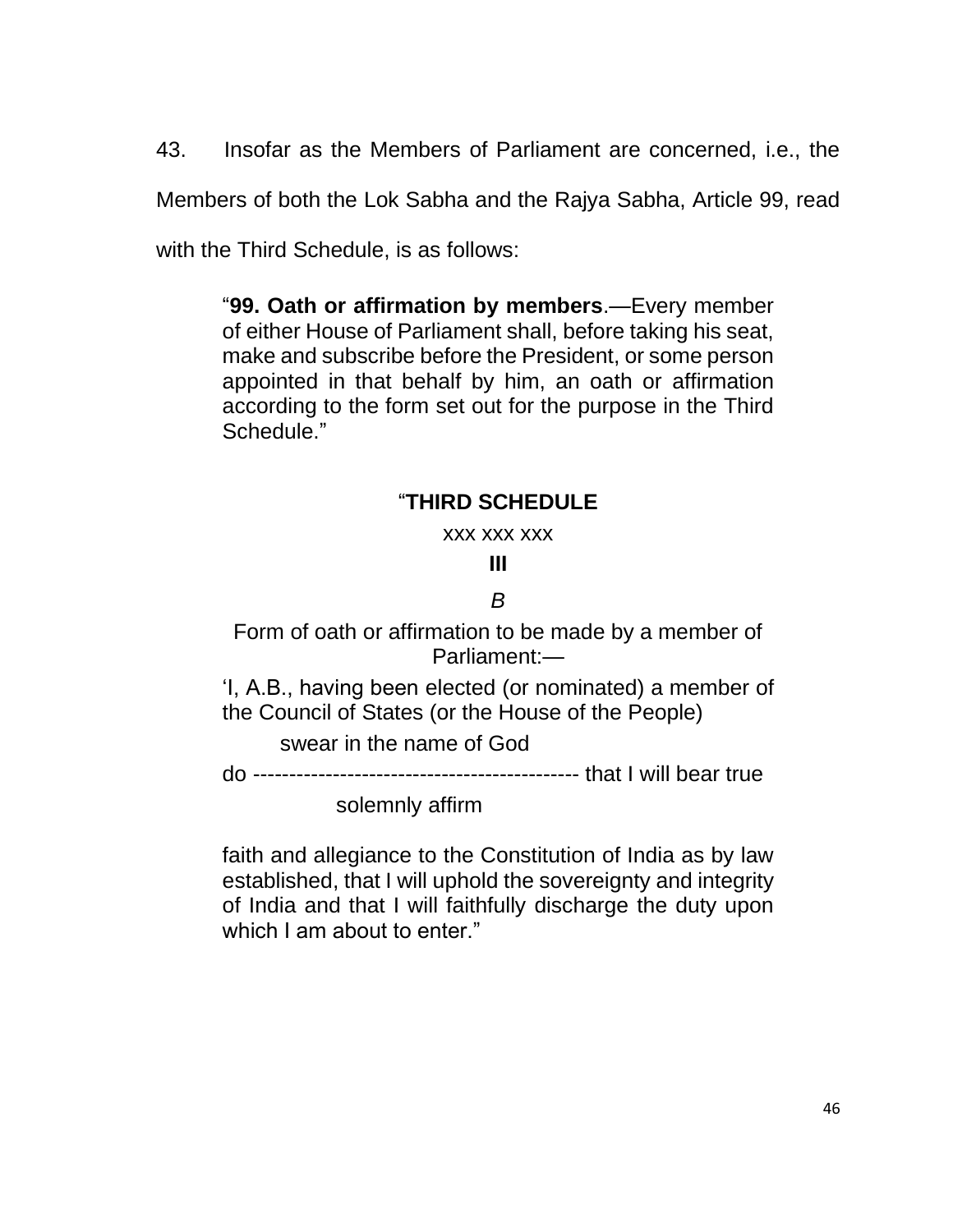44. Insofar as the Members of State Legislative Assemblies and Councils are concerned, Article 188, read with the Third Schedule, is as follows:

"**188. Oath or affirmation by members**.—Every member of the Legislative Assembly or the Legislative Council of a State shall, before taking his seat, make and subscribe before the Governor, or some person appointed in that behalf by him, an oath or affirmation according to the form set out for the purpose in the Third Schedule."

## "**THIRD SCHEDULE**

xxx xxx xxx

# **VII**

## *B*

Form of oath or affirmation to be made by a member of the Legislature of a State:—

"I, A.B., having been elected (or nominated) a member of the Legislative Assembly (or Legislative

swear in the name of God

Council), do -------------------------------------------- that I will

solemnly affirm

bear true faith and allegiance to the Constitution of India as by law established, that I will uphold the sovereignty and integrity of India and that I will faithfully discharge the duty upon which I am about to enter."

45. It is important to notice, at this juncture, that so far as the Prime

Minister and members of his Cabinet are concerned, not only does the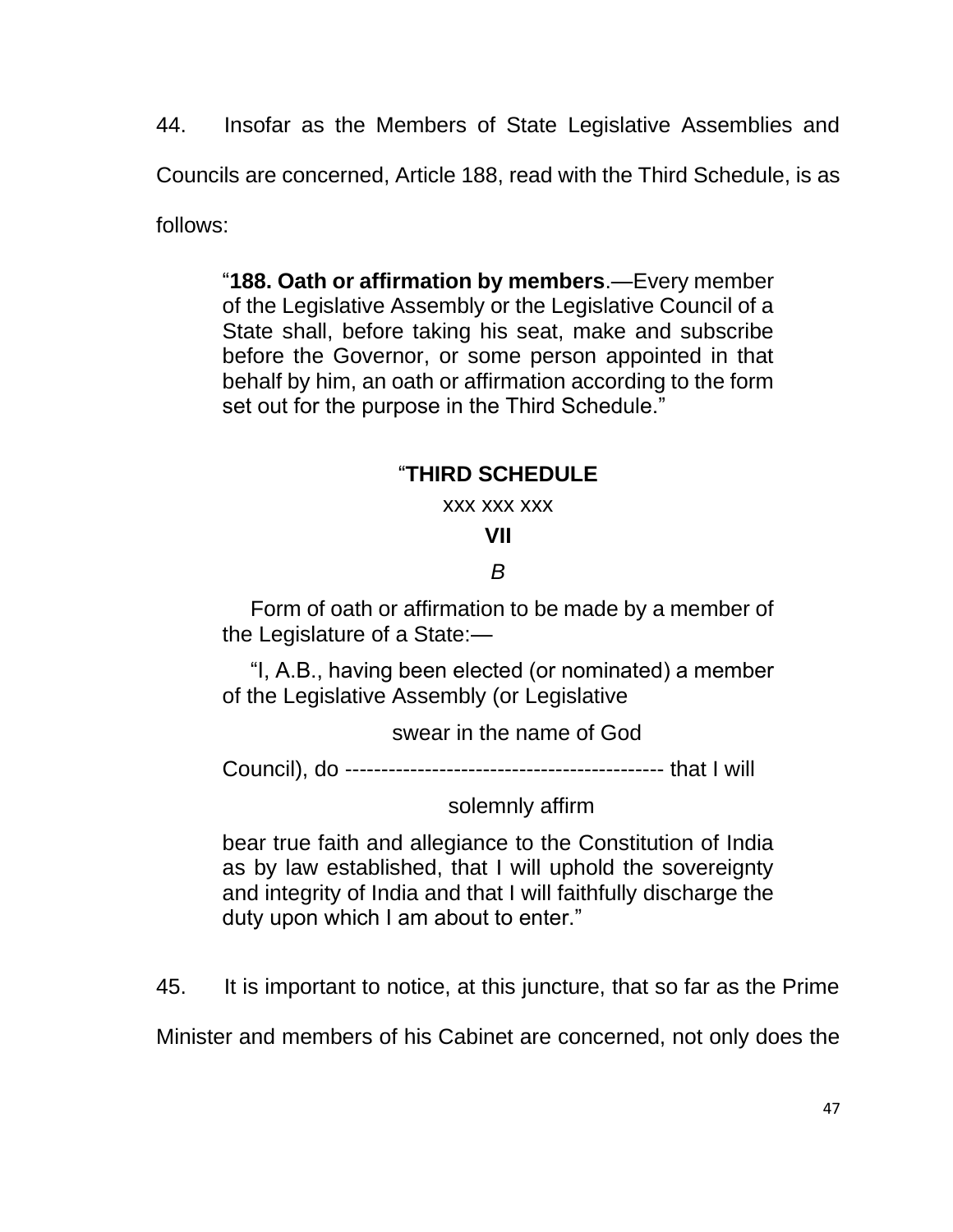48 form of oath contained in the Third Schedule require that all such persons will bear true faith and allegiance to the Constitution of India as by law established, but also that they will do right to all manner of people, in accordance with the Constitution and the law, without fear or favour, affection or ill will. The same goes for the oath taken by the Chief Ministers and Ministers within the States. Read with Article 144, this would mean that it is the bounden duty of every Minister, whether Central or State, to follow Article 144 in letter as well as spirit, and to do what is right to all manner of people, in accordance with the Constitution and the law, which means in accordance with the interpretation of the Constitution declared by the law laid down by the Supreme Court. It is, therefore, incumbent upon the executive branch of Government and all MPs and MLAs to faithfully aid in carrying out decrees and orders passed by the Supreme Court of India when such decrees and orders command a particular form of obedience, even where they are not parties to the litigation before the Supreme Court. Any deviation from this high constitutional principle is in derogation of the oath taken by every Minister and Legislator during his term of office. Once this is clearly understood and followed, the rule of law is established, and the shameful spectacle of political parties running after votes, or instigating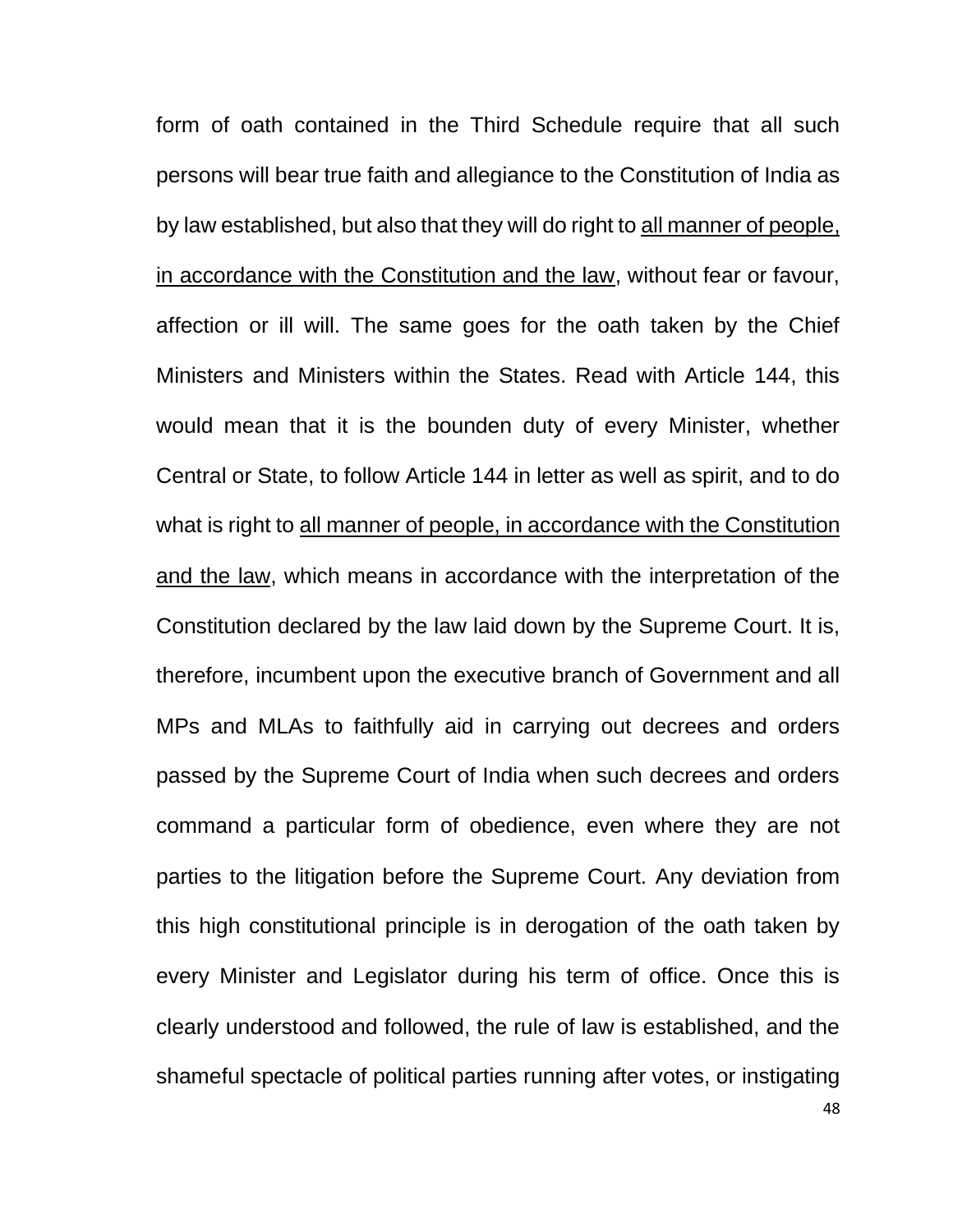or tolerating mob violence, in defiance of decrees or orders passed by the Supreme Court of India does not reign instead.

46. The history of democratic nations shows that what our founding fathers handed to us in the form of the Constitution of India was the result of centuries of struggle in both England and the United States of America. The bloody revolutions that took place in France and Russia against absolute monarchs are a sober reminder to the people of the world that social transformation, which took place cataclysmically in rivers of human blood, is to be eschewed. An absolute monarch like Peter the Great of Russia, could order, by decree, that no adult male shall, in the future, have a beard. This was done as part of a move to bring Russia out of the middle ages and in line with other advanced European nations. For most Orthodox Russians, the beard was a fundamental symbol of religious belief and self-respect. It was an ornament given by God, worn by the prophets, the apostles and by Jesus himself. Ivan the Terrible expressed the traditional Muscovite feeling when he declared, "to shave the beard is a sin that the blood of all the martyrs cannot cleanse. It is to deface the image of man created by God." This decree was carried out overnight, with Russian officialdom

49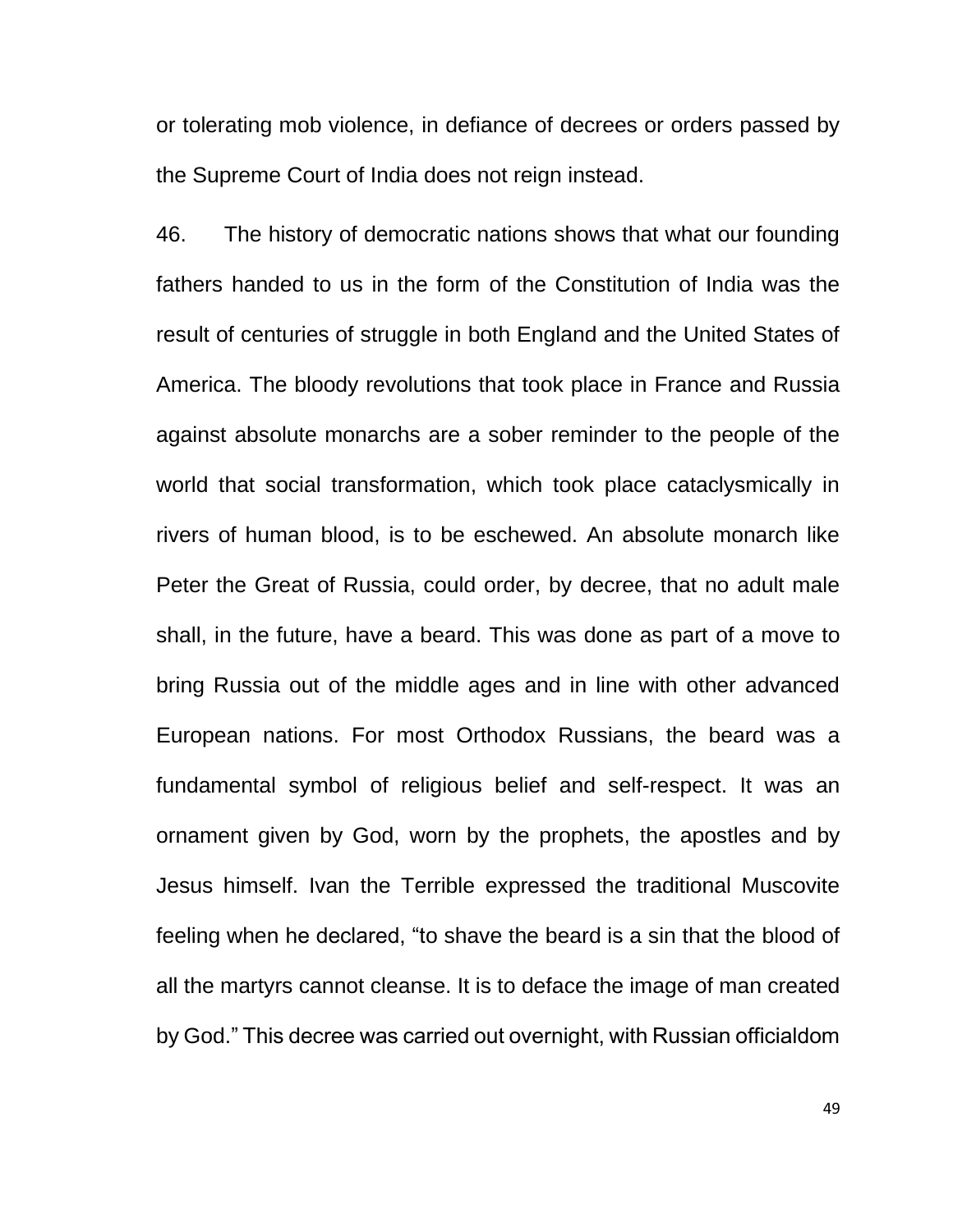being armed with razors with which they were to shave, on the spot, those unfortunate wretches who had not obeyed the decree. Eventually those who insisted on keeping their beards were permitted to do so on paying an annual tax. Payment entitled the owner to a small bronze medallion with a picture of a beard on it and the words "TAX PAID", which was worn on a chain around the neck to prove to any challengers that his beard was legal. The tax was graduated; peasants paid only two kopeks a year, wealthy merchants paid as much as a hundred roubles.<sup>2</sup> It is in the wake of such tumultuous events in history, that the great democratic constitutions of the world have been promulgated, so that social transformation takes place peaceably, as the result of the application of the rule of law.

47. The expression "rule of law" can be traced back to the great Greek philosopher Aristotle, who lived 2,400 years ago. In his book on the 'Rule of Law' by Brian Z. Tamanaha, Aristotle is reported to have said:

"It is better for the law to rule than one of the citizens…so that even the guardians of the law are obeying the laws."

<sup>2</sup> ROBERT K. MASSIE, PETER THE GREAT: HIS LIFE AND WORLD, 234-235 (Ballantine Books 1980).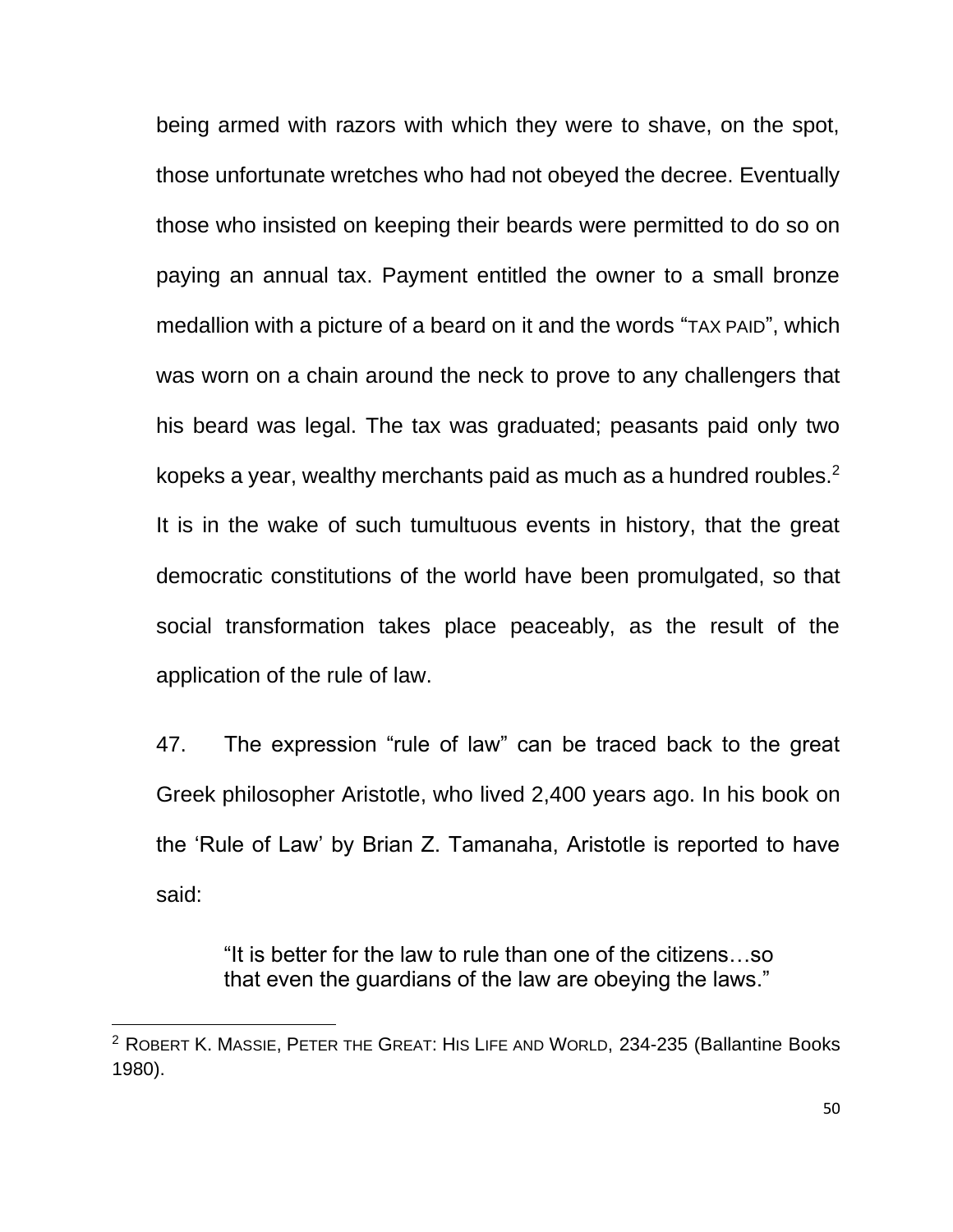48. John Locke had stated, in 1690, in his Second Treatise of Government, Chapter XVII, page 400, that, "wherever law ends, tyranny begins".

49. In the year of the American Declaration of Independence, i.e.

1776, Thomas Paine, in his book, "Common Sense", at page 34, stated:

"…In America the law is king. For as in absolute governments the King is law, so in free countries the law ought to be king; and there ought to be no other."

50. Prof. A.V. Dicey, the Vinerian Professor of English Law at the

University of Oxford, in his book, "An Introduction to the Study of the

Law of the Constitution", published in 1885, gave three meanings to the

rule of law. We are directly concerned with the second meaning that was

thus given. He stated,

"We mean in the second place, when we speak of the "rule of law" as a characteristic of our country, not only that with us no man is above the law, but (what is a different thing) that here every man, whatever be his rank or condition, is subject to the ordinary law of the realm and amenable to the jurisdiction of the ordinary tribunals."

(at page 193)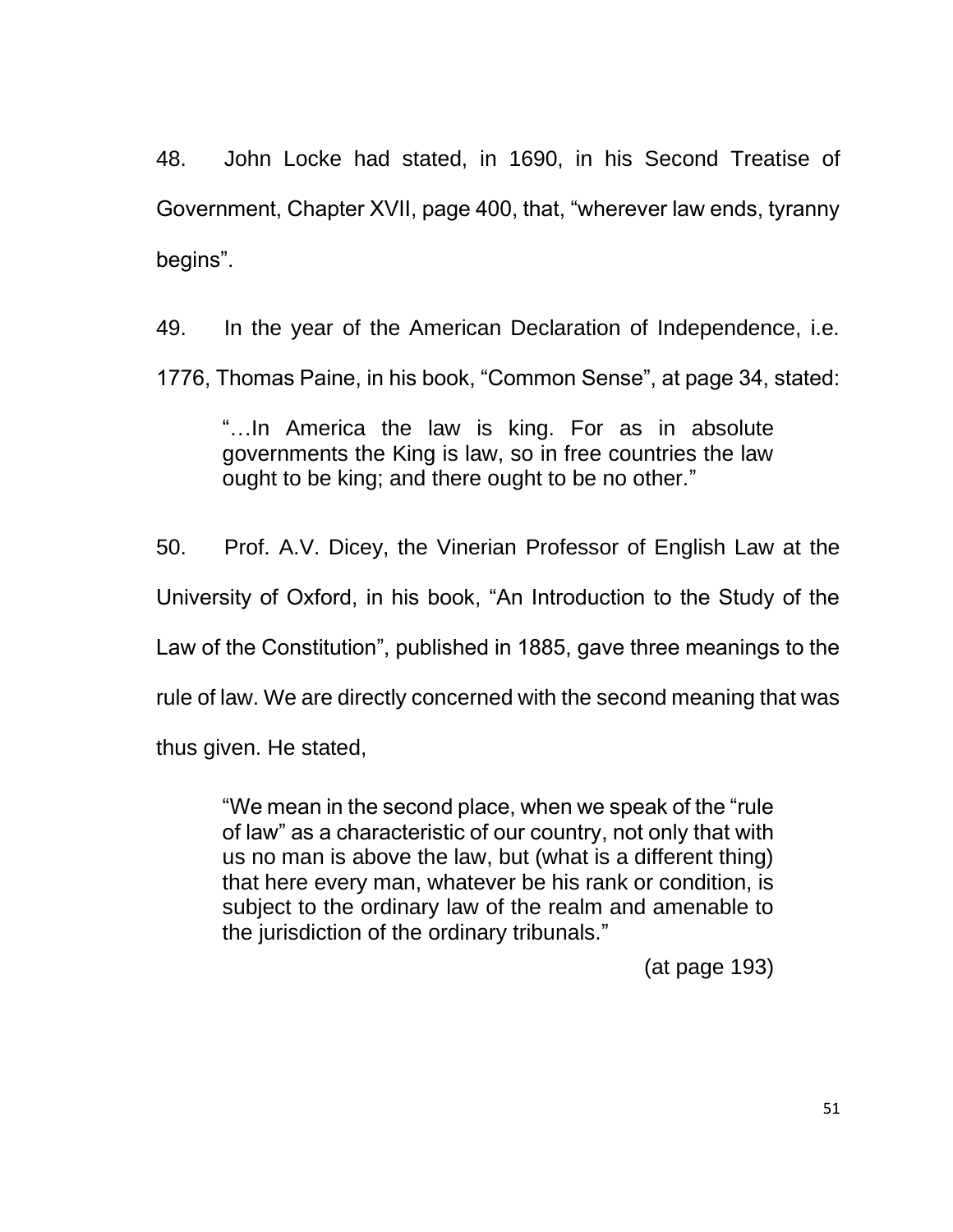51. The rule of law was first established against absolutist monarchs. Thus, in the Magna Carta, which was signed by King John of England on 15 June, 1215, it was stated:

"39. No free man shall be seized or imprisoned or stripped of his rights or possessions, or outlawed or exiled, or deprived of his standing in any other way, nor will we proceed with force against him, or send others to do so, except by the lawful judgment of his equals or by the law of the land.

40. To no one will we sell, to no one deny or delay right or justice."

52. Despite the fact that Pope Innocent III, by a papal bull, in August

of that year, annulled the Magna Carta, the Magna Carta was repeatedly

affirmed by English monarchs. Copies of it were printed and distributed

both in the time of Henry III, *i.e.,* the son of King John, and Edward I,

King John's grandson.

53. The next important landmark in English Law, so far as the rule of law is concerned, is the famous Petition of Right<sup>3</sup> of 1628, in clause VIII of which, it was stated:

<sup>&</sup>lt;sup>3</sup> This Petition of Right was signed by King Charles I, who was one of the Stuart Kings of England, who believed that he governed the realm by divine right. His father, King James I's Chief Justice, Lord Edward Coke, stated a fundamental of the British Constitution when he said to his King that, "Bracton saith, *quod Rex non debet esse sub-homine set sub Deo et lege*", i.e., the King ought not to be under any man, but under God and the law.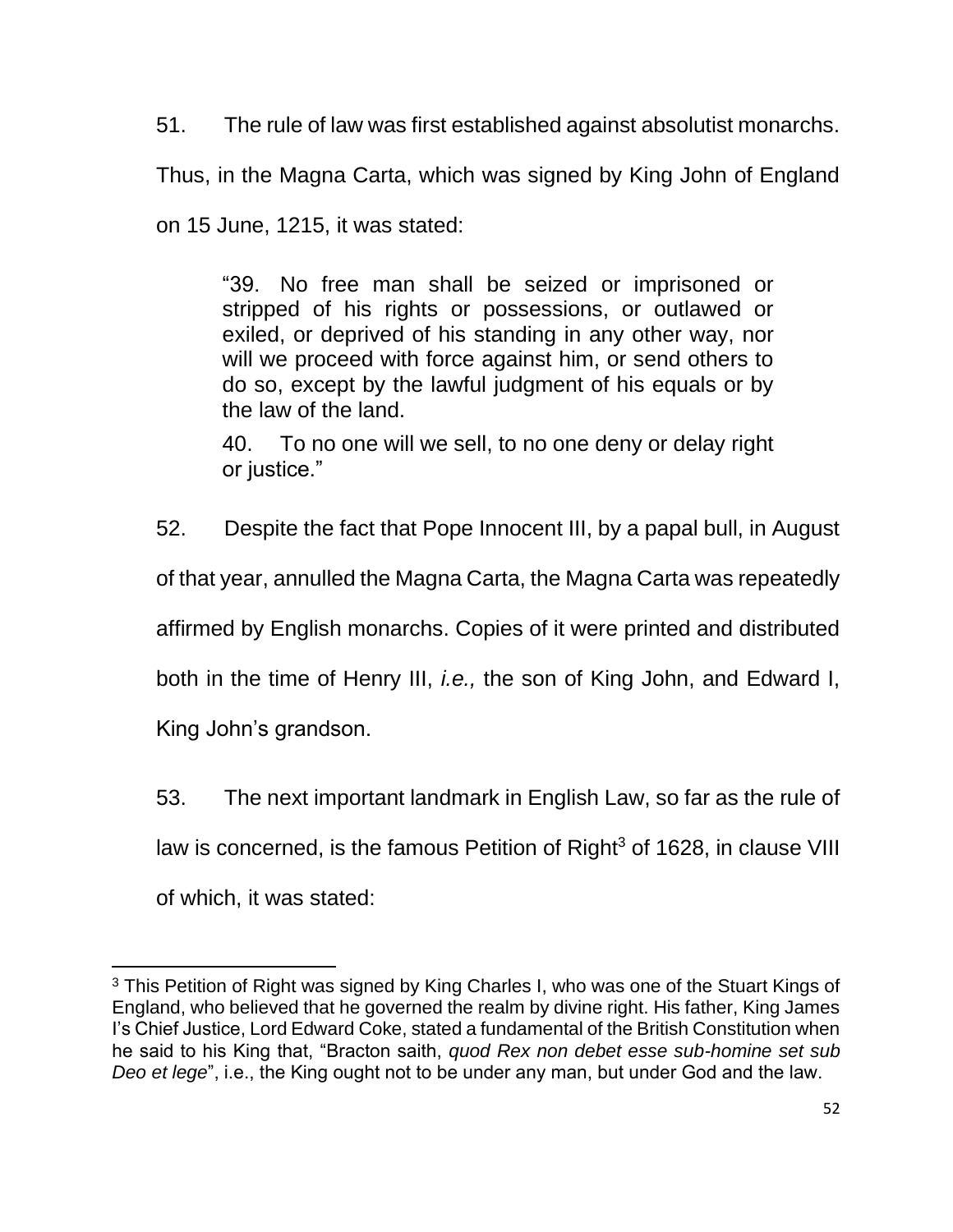"They do therefore humbly pray your most excellent majesty that no man hereafter be compelled to make or yield any gift, loan, benevolence, tax or such like charge without common consent by act of parliament, and that none be called to make answer or take such oath or to give attendance or be confined or otherwise molested or disquieted concerning the same or for refusal thereof. And that no freeman in any such manner as is before mentioned be imprisoned or detained. And that your Majesty would be pleased to remove the said soldiers and mariners, and that your people may not be so burdened in time to come. And that the aforesaid commissions for proceeding by martial law may be revoked and annulled. And that hereafter no commissions of like nature may issue forth to any person or persons whatsoever to be executed as aforesaid, lest by colour of them any of your Majesty's subjects be destroyed or put to death contrary to the laws and franchises of the land."

54. The next great landmark establishing the rule of law in England was the Bill of Rights, 1689, under which no monarch could rely on divine authority to override the law. The authority and independence of Parliament was proclaimed, and the power to suspend laws without the consent of Parliament was condemned as illegal. Personal liberty and security were protected by prohibiting the requirement of excessive fines, the imposition of excessive bail, and the infliction of cruel and unusual punishments.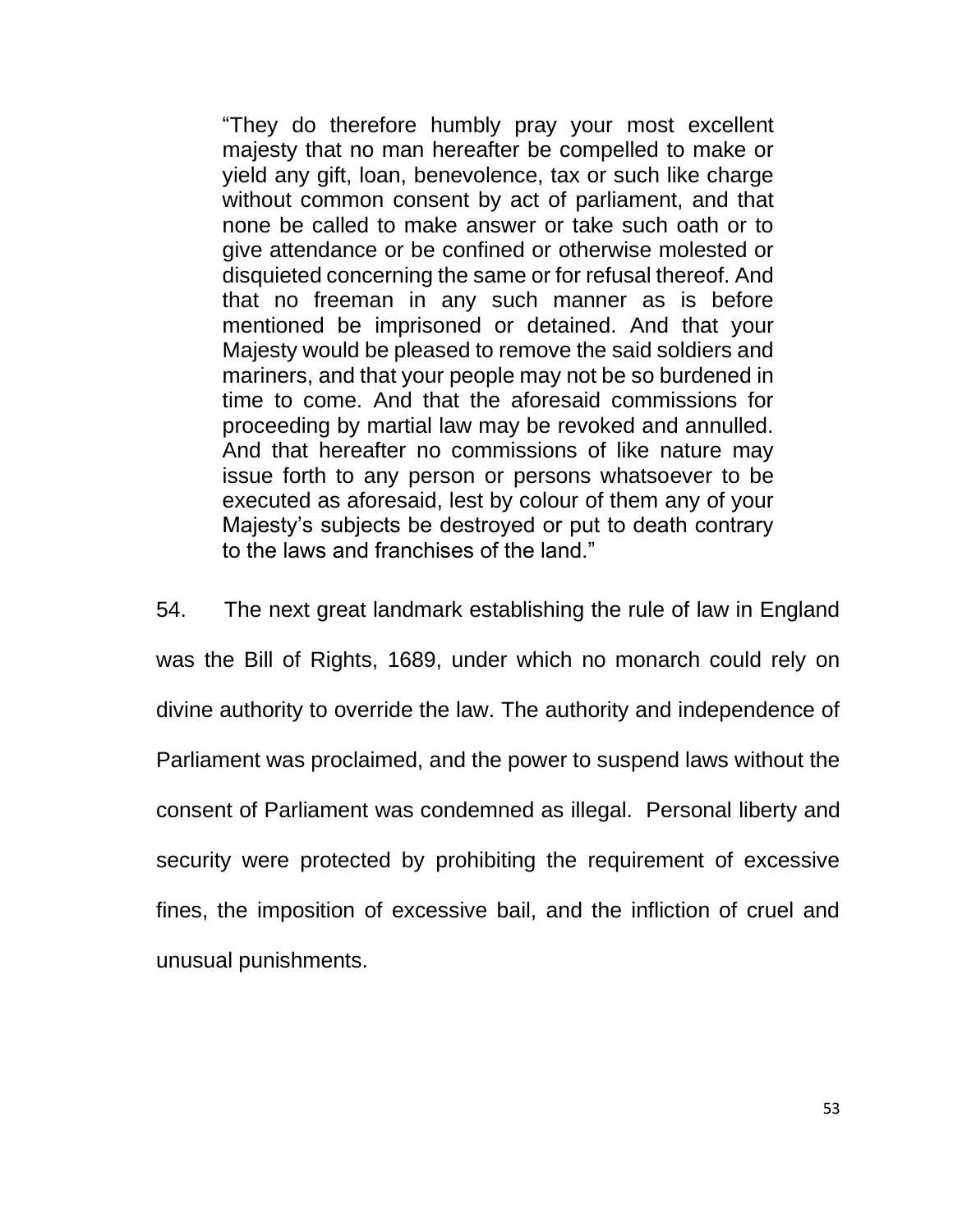55. In the United States, the rule of law was established by the Constitution of the United States, 1789. In particular, Article VI of the

U.S. Constitution states:

"This Constitution, and the laws of the United States which shall be made in pursuance thereof; and all treaties made, or which shall be made, under the authority of the United States, shall be the supreme law of the land; and the judges in every state shall be bound thereby, anything in the Constitution or laws of any State to the contrary notwithstanding."

56. When it came to the judicial branch of Government, Alexander

Hamilton, in Federalist Paper No.78, had this to say:

"Whoever attentively considers the different departments of power must perceive, that, in a government in which they are separated from each other, the judiciary, from the nature of its functions, will always be the least dangerous to the political rights of the Constitution; because it will be least in a capacity to annoy or injure them. The Executive not only dispenses the honors, but holds the sword of the community. The legislature not only commands the purse, but prescribes the rules by which the duties and rights of every citizen are to be regulated. The judiciary, on the contrary, has no influence over either the sword or the purse; no direction either of the strength or of the wealth of the society; and can take no active resolution whatever. It may truly be said to have neither FORCE nor WILL, but merely judgment; and must ultimately depend upon the aid of the executive arm even for the efficacy of its judgments."

(emphasis supplied)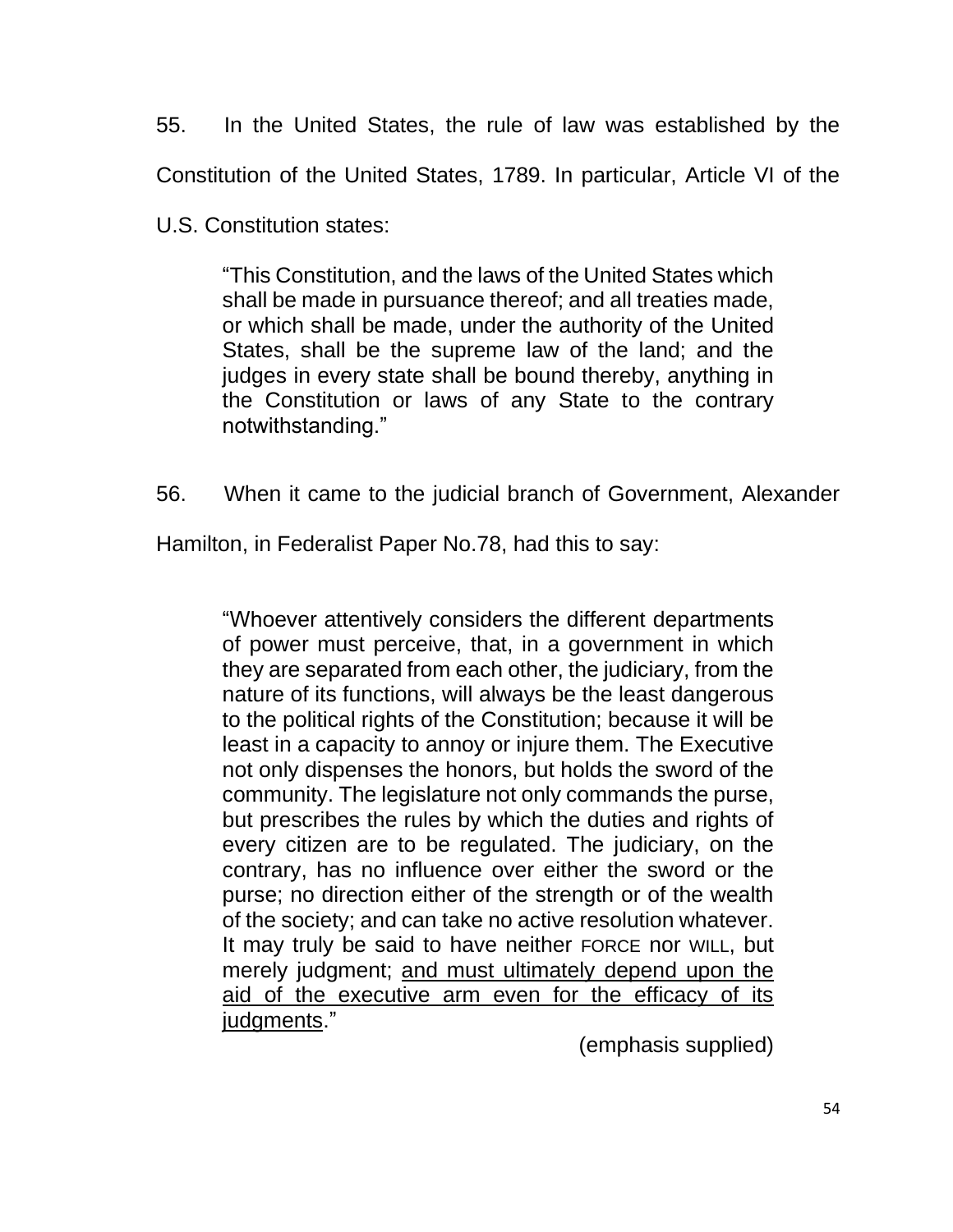57. Given the fact that the U.S. Constitution did not contain any Article resembling Article 144 of our Constitution, the case of the Cherokee Indians vis-à-vis the State of Georgia is instructive. In the first judgment dealing with the Cherokee Indians, Chief Justice Marshall stated that the Supreme Court had no original jurisdiction to try the case as the Cherokee nation was not a foreign nation [*see* **Cherokee Nations v. State of Georgia**, 30 U.S. 1, 43 (1831)]. However, after this first case was decided, the Georgia legislature passed a law requiring all white persons living within the Cherokee territory of the State of Georgia to obtain a license, and to take an oath of allegiance to the State of Georgia. Two white missionaries refused to do so, and were arrested and convicted by a Georgian Court to four years' imprisonment. This time, Chief Justice Marshall, in 1832, held the Georgia statute unconstitutional on the ground that the jurisdiction of the Federal Courts over Cherokee Indians was exclusive, and consequently, the State of Georgia had no power to pass laws affecting them or their territory. Consequently, the judgment of the Georgia superior court, convicting the two white missionaries and sentencing them to prison was overturned, and the Supreme Court ordered their release [*see*

55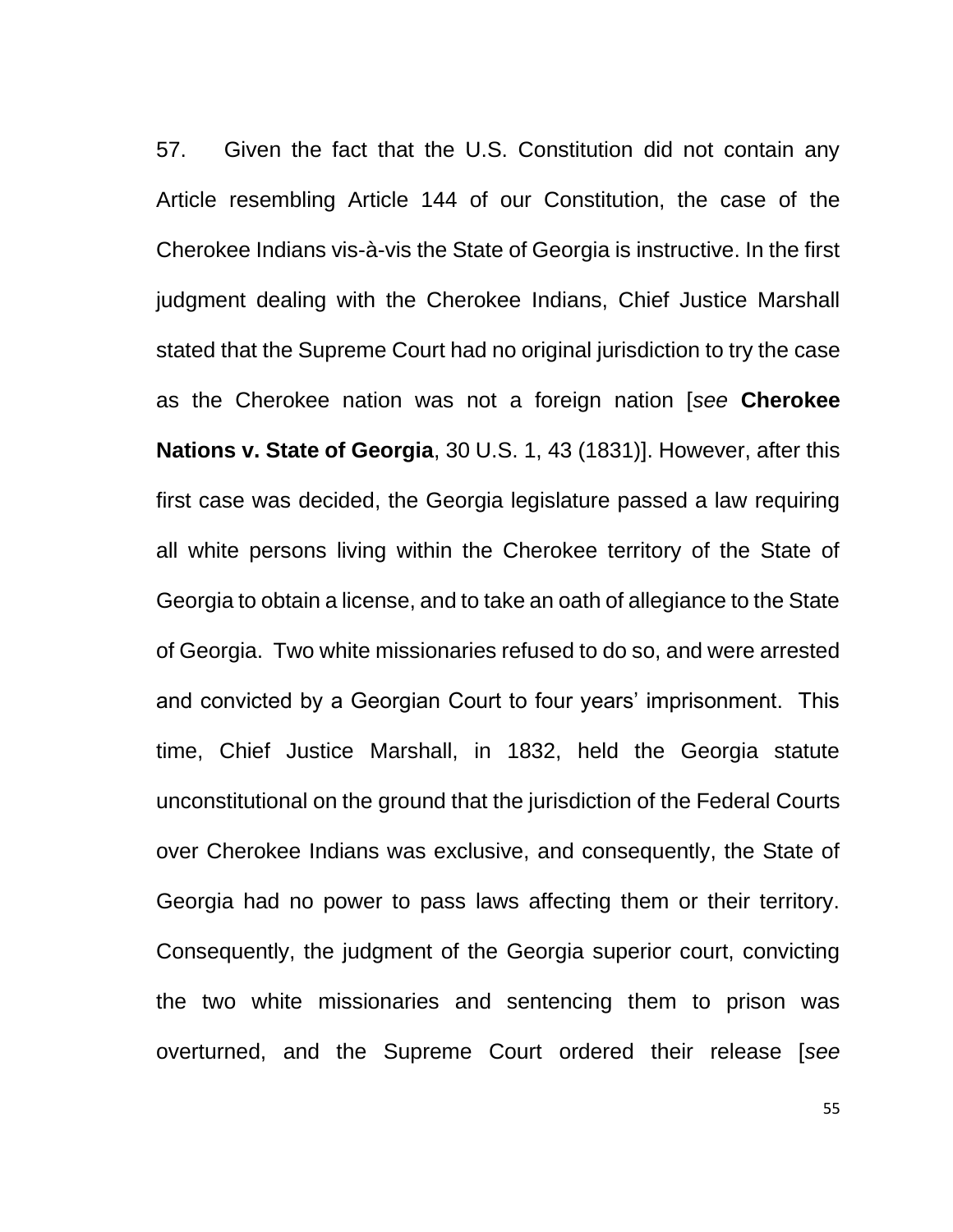**Worcester v. State of Georgia**, 31 U.S. 515 (1832)]. The writ that was issued in favour of the two white missionaries was, however, never executed. President Andrew Jackson is supposed famously to have said, "Well, John Marshall has made his decision; now let him enforce it." President Jackson was of the opposite view to that of the Court, stating that the state legislatures had powers to extend their laws over all persons living within their boundaries. So, a judgment of the highest court of the land was blatantly disobeyed by the State of Georgia, with the backing of the President of the United States.

58. One hundred and twenty years later, the U.S. Supreme Court, in **Brown v. Board of Education of Topeka**, 347 U.S. 483 (1954), overruled a long-standing precedent of 1896, namely, **Plessy v. Ferguson**, 163 U.S. 537 (1896), to now declare that there shall be desegregation of black and white students in state schools. A constitutional crisis was reached, when the Governor of Arkansas openly flouted the desegregation order mandated by the U.S. Supreme Court in **Brown** (supra). In 1957, as stated hereinabove, the Governor of Arkansas and officers of the Arkansas National Guard obstructed black children from entering the high school at Little Rock, Arkansas. An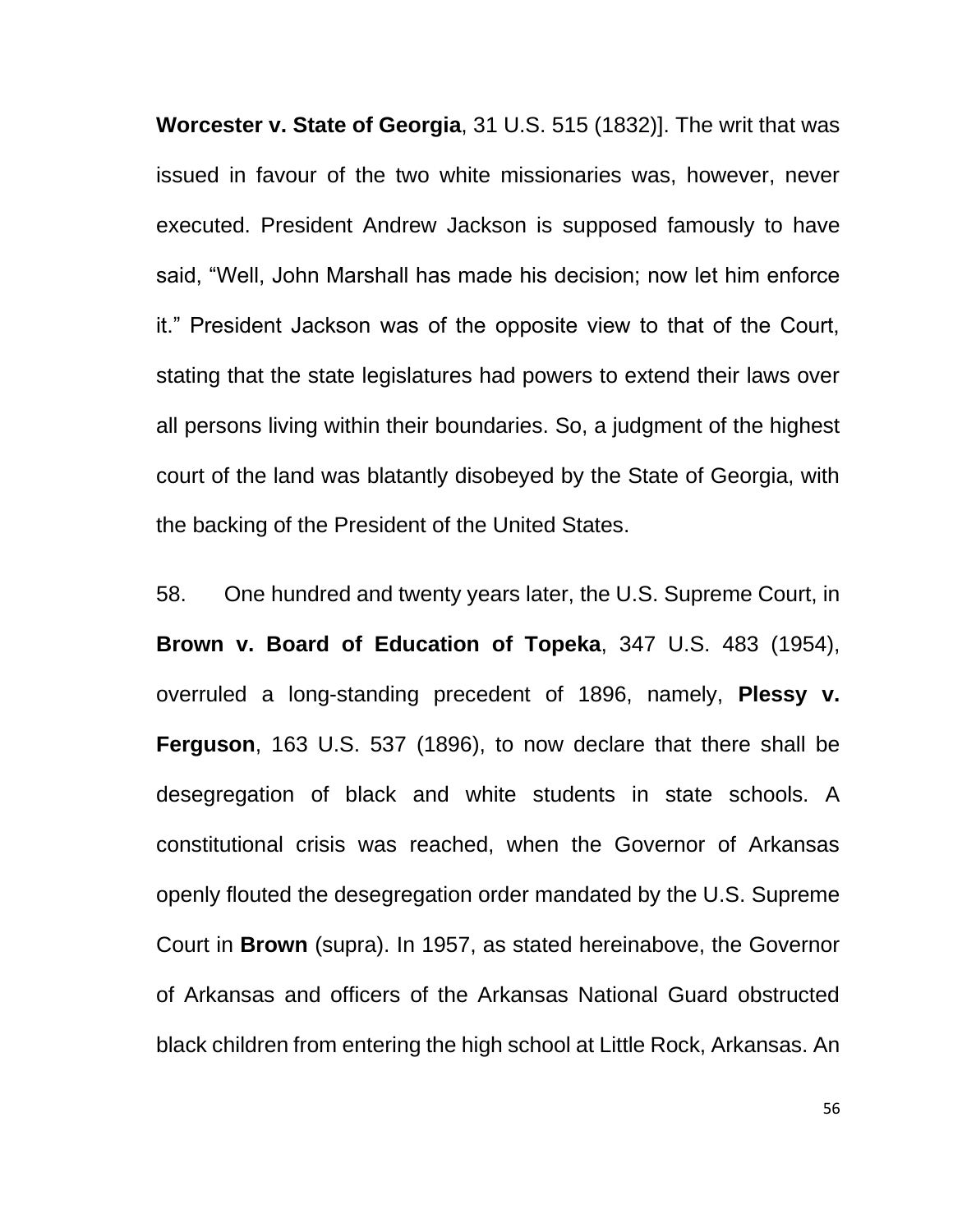uneasy tension prevailed as the students were prevented entry. However, President Eisenhower then despatched federal troops to the high school, as a result of which, admission of black students to the school was thereby effected. In 1958, the School Board and the Superintendent of Schools filed a petition in the District Court seeking postponement of their programme for desegregation. This was because of conditions at the ground level of "chaos, bedlam, and turmoil". The District Court granted the relief requested by the Board. The Court of Appeals for the Eighth Circuit stayed the aforesaid judgment.

59. In **Cooper v. Aaron**, 358 U.S. 1 (1958), ["**Cooper**"] the US Supreme Court, by a unanimous judgment, held:

"The controlling legal principles are plain. The command of the Fourteenth Amendment is that no "State" shall deny to any person within its jurisdiction the equal protection of the laws. "A State acts by its legislative, its executive, or its judicial authorities. It can act in no other way. The constitutional provision, therefore, must mean that no agency of the State, or of the officers or agents by whom its powers are exerted, shall deny to any person within its jurisdiction the equal protection of the laws. Whoever, by virtue of public position under a State government . . . denies or takes away the equal protection of the laws violates the constitutional inhibition; and, as he acts in the name and for the State, and is clothed with the State's power, his act is that of the State. This must be so, or the constitutional prohibition has no meaning." *Ex parte*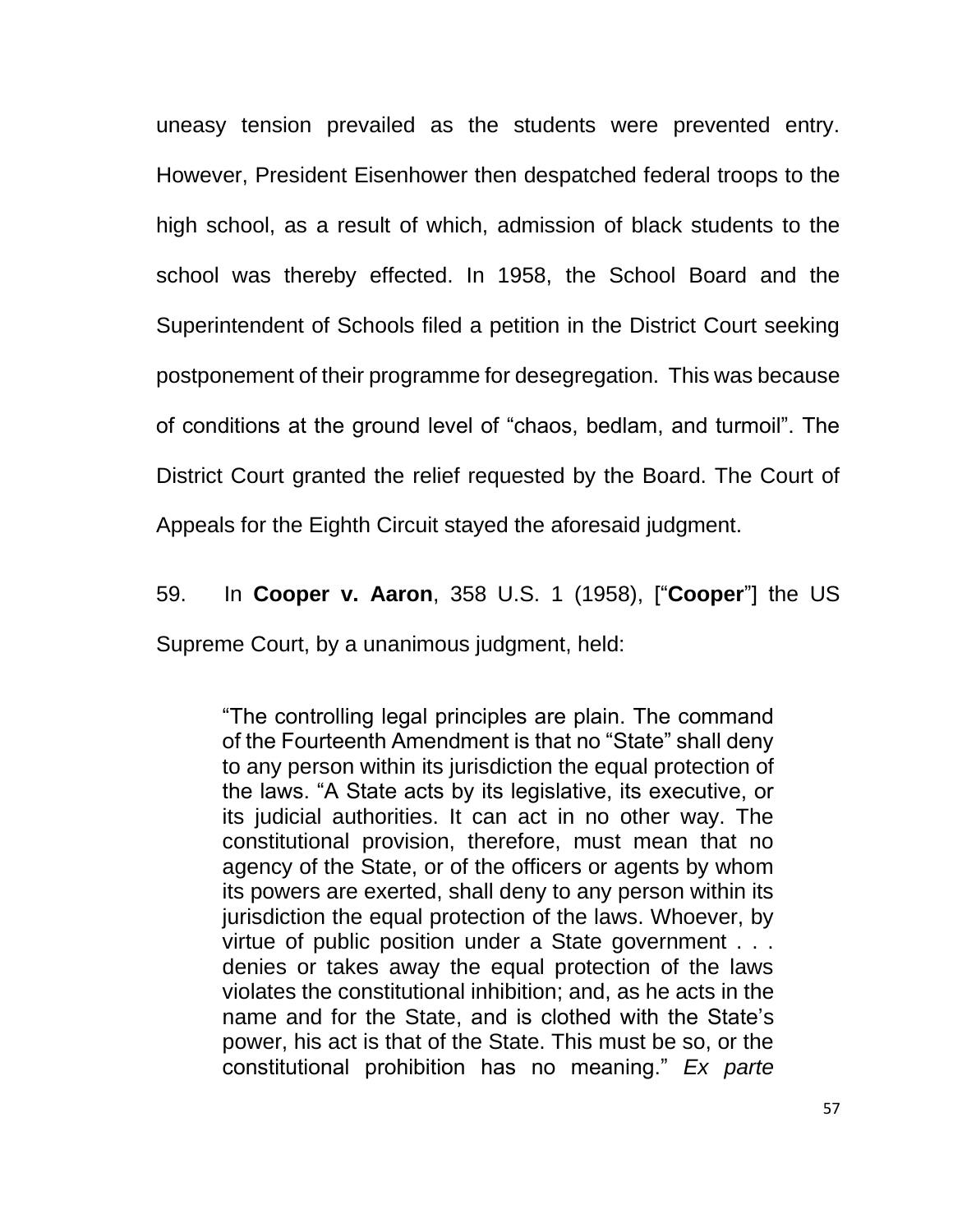*Virginia,* 100 U. S. 339, 347; 25 L ed 676, 679. Thus, the prohibitions of the Fourteenth Amendment extend to all action of the State denying equal protection of the laws; whatever the agency of the State taking the action, *see Virginia v. Rives,* 100 U. S. 313; *Pennsylvania v. Board of Directors of City Trusts of Philadelphia,* 353 U. S. 230; *Shelley v. Kraemer,* 334 U. S. 1; or whatever the guise in which it is taken, *see Derrington v. Plummer,* 240 F.2d 922; *Department of Conservation and Development v. Tate,* 231 F.2d 615.

In short, the constitutional rights of children not to be discriminated against in school admission on grounds of race or colour declared by this Court in the *Brown* case can neither be nullified openly and directly by state legislators or state executive or judicial officers nor nullified indirectly by them through evasive schemes for segregation whether attempted "ingeniously or ingenuously." *Smith v. Texas,* 311 U. S. 128, 132." (emphasis supplied) (at pp. 16-17)

60. Justice Frankfurter, in a separate concurring opinion, stated:

"When defiance of law, judicially pronounced, was last sought to be justified before this Court, views were expressed which are now especially relevant:

"The historic phrase 'a government of laws, and not of men' epitomizes the distinguishing character of our political society. When John Adams put that phrase into the Massachusetts Declaration of Rights, he was not indulging in a rhetorical flourish. He was expressing the aim of those who, with him, framed the Declaration of Independence and founded the Republic. 'A government of laws, and not of men,' was the rejection in positive terms of rule by fiat, whether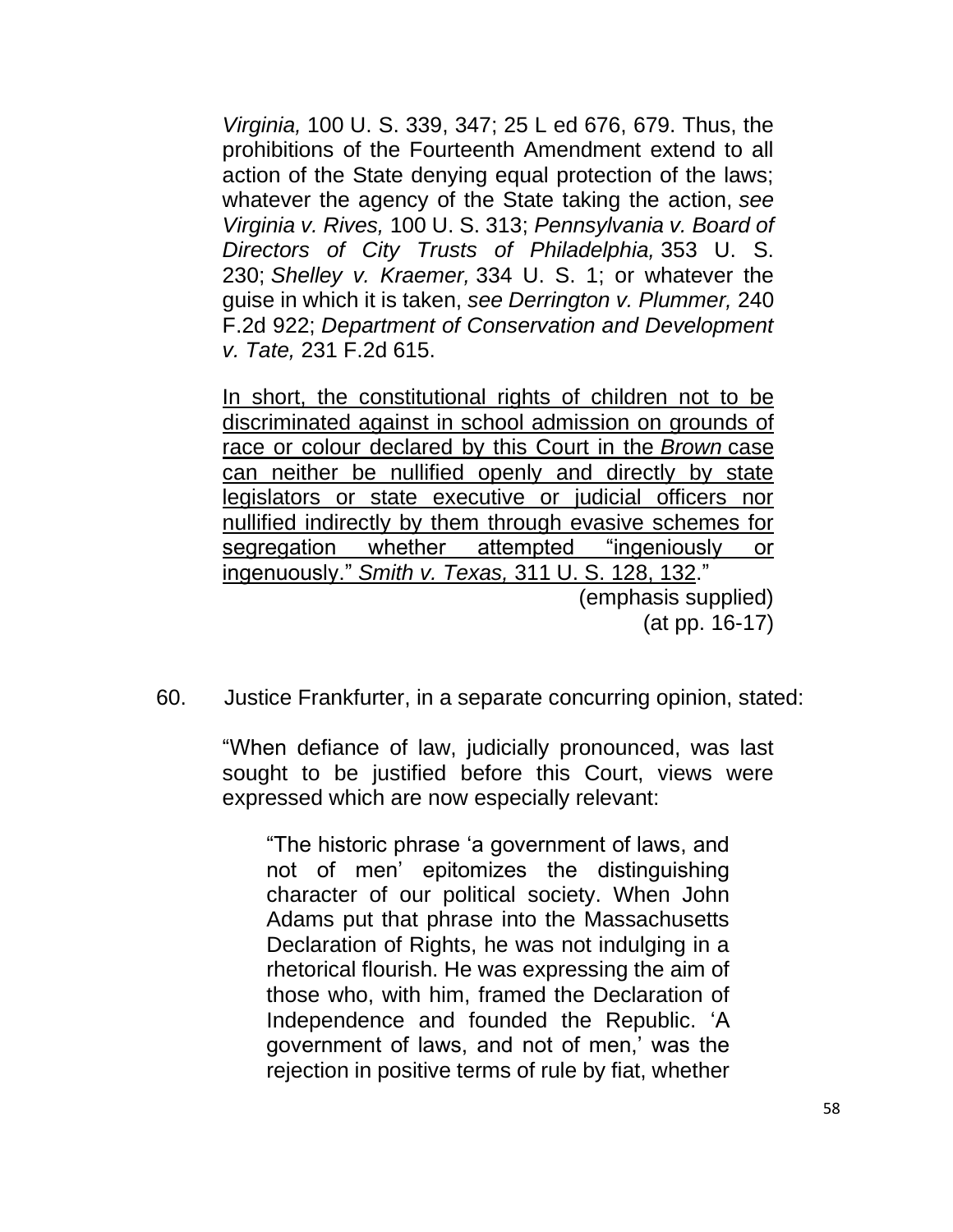by the fiat of governmental or private power. Every act of government may be challenged by an appeal to law, as finally pronounced by this Court. Even this Court has the last say only for a time. Being composed of fallible men, it may err. But revision of its errors must be by orderly process of law. The Court may be asked to reconsider its decisions, and this has been done successfully again and again throughout our history. Or what this Court has deemed its duty to decide may be changed by legislation, as it often has been, and, on occasion, by constitutional amendment."

"But, from their own experience and their deep reading in history, the Founders knew that Law alone saves a society from being rent by internecine strife or ruled by mere brute power however disguised. 'Civilization involves subjection of force to reason, and the agency of this subjection is law.' (Pound, *The Future of Law* (1937) 47 Yale L.J. 1, 13.) The conception of a government by laws dominated the thoughts of those who founded this Nation and designed its Constitution, although they knew as well as the belittlers of the conception that laws have to be made, interpreted and enforced by men. To that end, they set apart a body of men who were to be the depositories of law, who, by their disciplined training and character and by withdrawal from the usual temptations of private interest, may reasonably be expected to be 'as free, impartial, and independent as the lot of humanity will admit.' So strongly were the framers of the Constitution bent on securing a reign of law that they endowed the judicial office with extraordinary safeguards and prestige. No one, no matter how exalted his public office or how righteous his private motive, can be judge in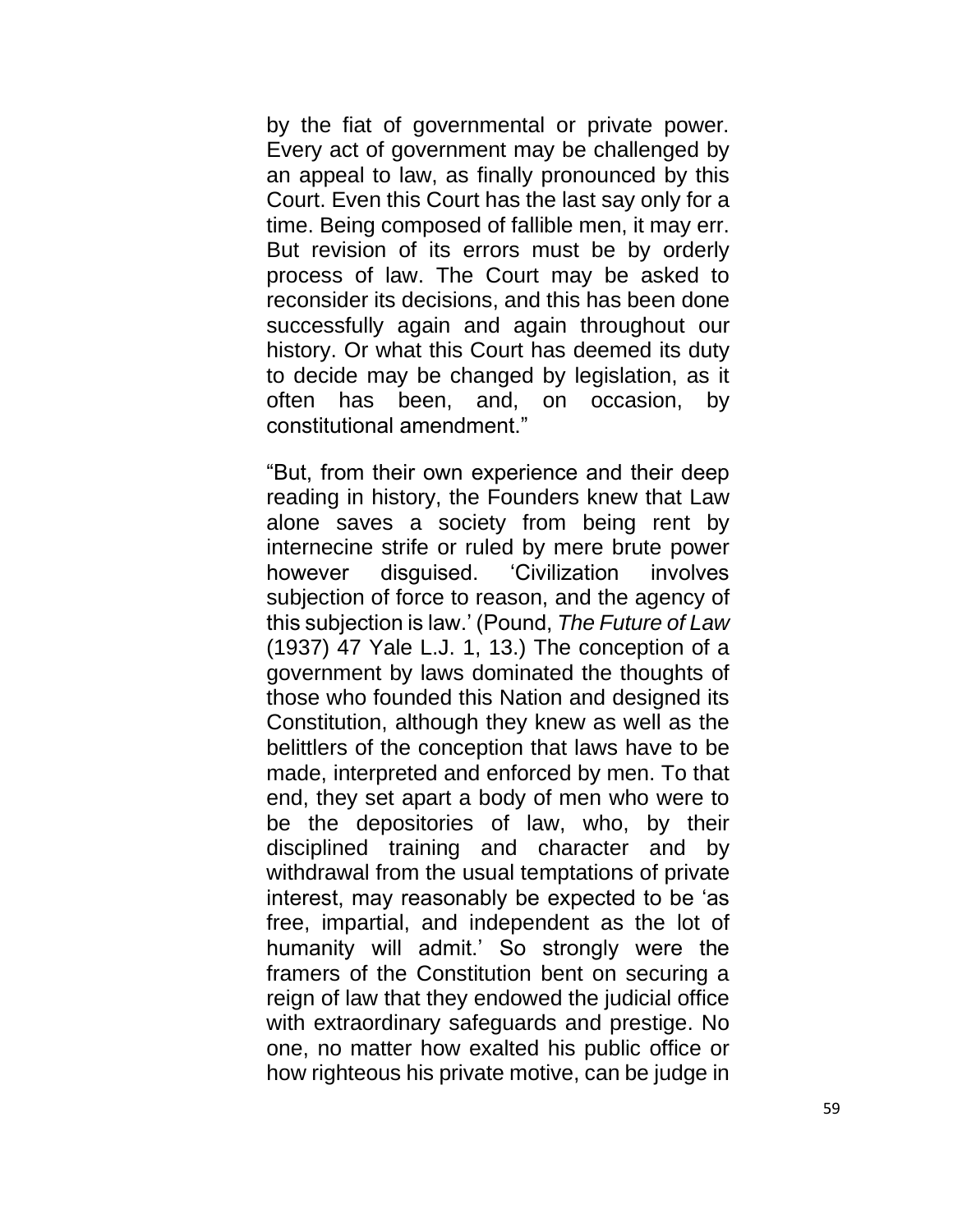his own case. That is what courts are for." *United States v. United Mine Workers,* 330 U. S. 258, 307-309 (concurring opinion).

The duty to abstain from resistance to "the supreme Law of the Land," U.S. Const., Art. VI, ¶ 2, as declared by the organ of our Government for ascertaining it, does not require immediate approval of it, nor does it deny the right of dissent. Criticism need not be stilled. Active obstruction or defiance is barred. Our kind of society cannot endure if the controlling authority of the Law as derived from the Constitution is not to be the tribunal specially charged with the duty of ascertaining and declaring what is "the supreme Law of the Land." *See* President Andrew Jackson's Message to Congress of January 16, 1833, II Richardson, Messages and Papers of the Presidents (1896 ed.) 610, 623.)"

(at pp. 23-24)

"That the responsibility of those who exercise power in a democratic government is not to reflect inflamed public feeling, but to help form its understanding, is especially true when they are confronted with a problem like a racially discriminating public school system. This is the lesson to be drawn from the heartening experience in ending enforced racial segregation in the public schools in cities with Negro populations of large proportions. Compliance with decisions of this Court, as the constitutional organ of the supreme Law of the Land, has often, throughout our history, depended on active support by state and local authorities. It presupposes such support. To withhold it, and indeed to use political power to try to paralyze the supreme Law, precludes the maintenance of our federal system as we have known and cherished it for one hundred and seventy years."

(emphasis supplied) (at page 26)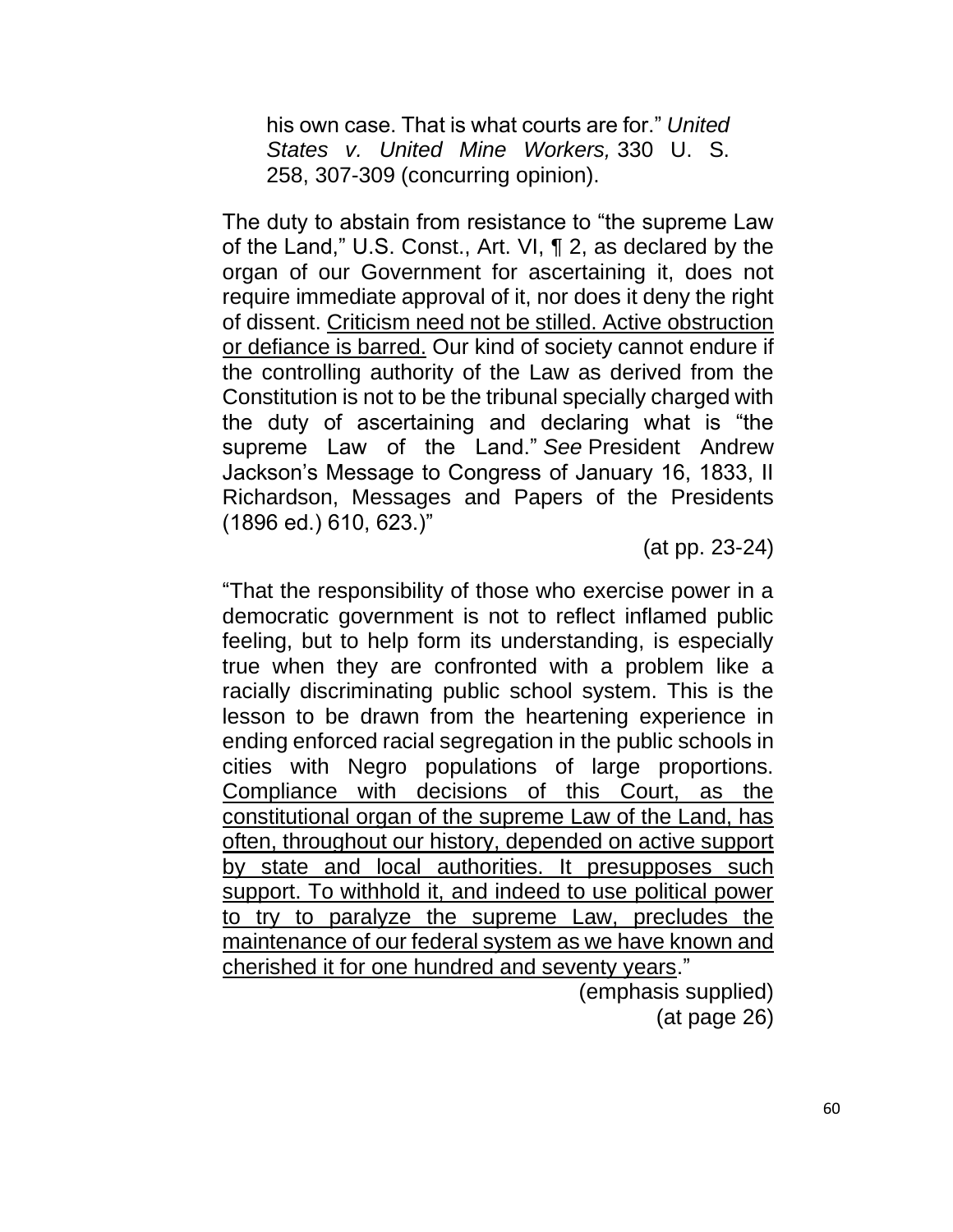61. The aftermath of this decision was the enactment of the Civil Rights Act by the U.S. Congress in 1964. It was thanks to the decision in **Cooper** (supra) that the U.S. Congress finally outlawed racial discrimination in every form, including segregation of races at schools. Social transformation, therefore, took place as a result of the decisions in **Brown** (supra) and **Cooper** (supra). Constitutional morality did ultimately triumph over racial discrimination.

62. In our country, an interesting incident took place in 1828, as a result of which, there was a direct confrontation between the Supreme Court at Bombay and Governor Malcolm. This incident is narrated in P.B. Vachha's book, "Famous Judges, Lawyers and Cases of Bombay" as follows:

**"**In 1828, a few days after the death of West, the two remaining judges of the Supreme Court issued a writ of Habeas Corpus to the Poona court, for the production before them of one Moro, a boy of 14, who was in the guardianship of his uncle Pandurang, at the instance of the boy's father-in-law, who complained of the evil influences of the uncle on the minor. It seems that the jurisdiction of the Supreme Court was vaguely defined in its Charter; and Malcolm thought that the judges in issuing the writ had exceeded their powers. He regarded the occasion as a most favourable opportunity for striking a blow at the Supreme Court. "The opportunity of striking a blow at these courts," he wrote, "was given me, and to the utmost of my strength, I will inflict it." He issued orders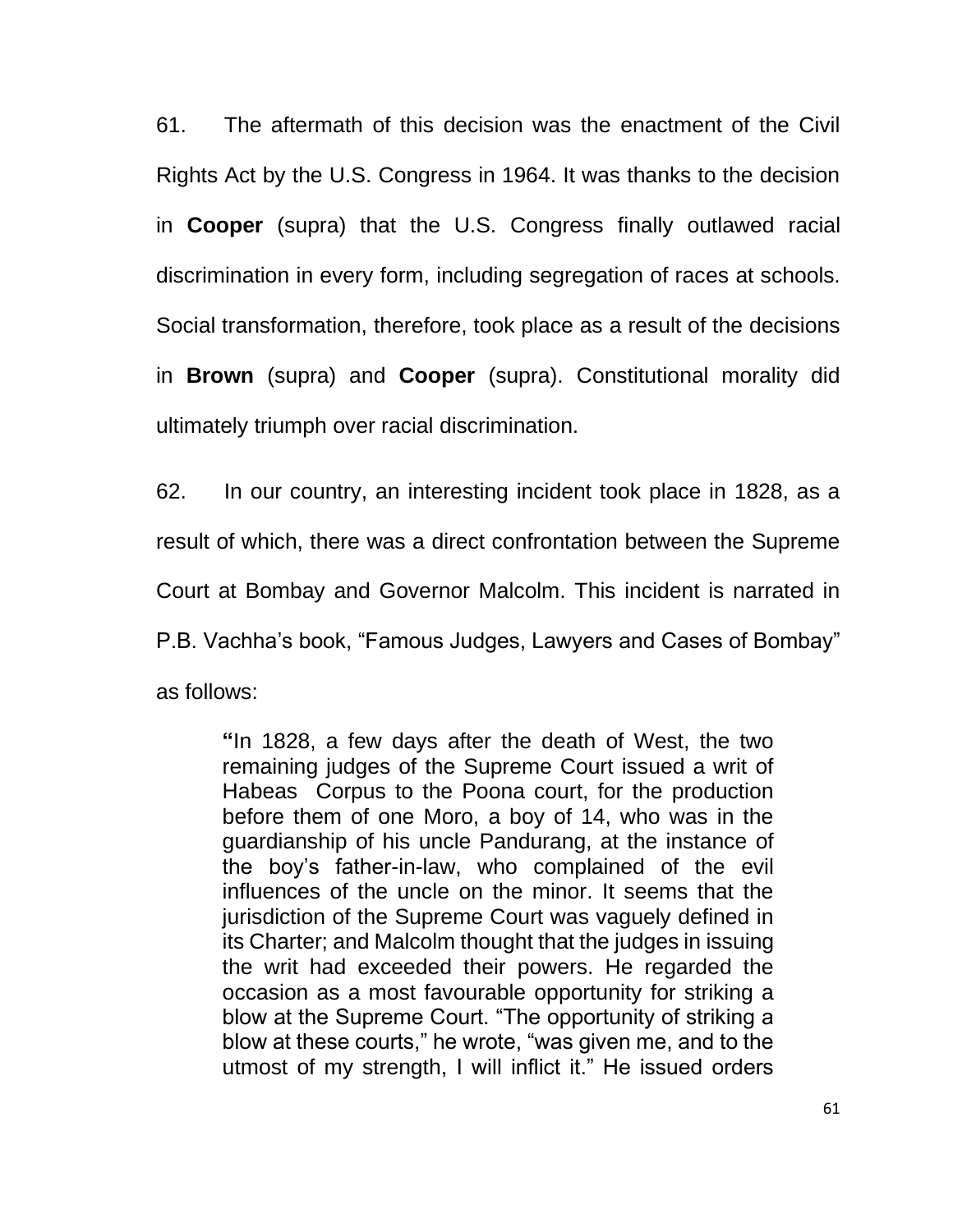instructing the Poona court to ignore the writ, with the result that the writ remained unserved. This was a direct and calculated challenge to the authority of the Supreme Court. The Governor added insult to injury by addressing a letter to the judges, informing them that he had given orders to the Company's servants to take no notice of any writs issued by the Supreme Court to the mofussil courts, or to native subjects resident outside the limits of the town and island of Bombay. When the Clerk of the Court read out this communication in open court at its next sitting, the judges strongly and rightly resented the discourteous and dictatorial tone of the communication; and they nobly and valiantly declared that "the court would not allow any individual, be his rank ever so distinguished, or his powers ever so predominant, to address it in any other way respecting its judicial and public functions, than as the humblest suitor, who applies for its protection"; adding, "within these walls, we know no equal and no superior but God and the King". They warned the government against instigating any persons to disobey the writs of the King issued by his judges.

Chambers died within a fortnight. At the next sitting of the court, Grant, sitting alone, said that the government had killed his brother judge, "but they shall not kill me"; and that he was prepared to fight singlehanded for the rights and privileges of his officer. Finding that no return to the writ of Habeas Corpus was forthcoming, owing to the obstruction of the government, Grant issued a fresh writ returnable immediately, with a penalty of Rs.10,000 in case of disobedience. A special constable was sent to Poona with authority to seek military aid, if the civil authorities obstructed him in the discharge of his duty. The Commander of the Bombay forces, Sir Thomas Bradford, who was at first disposed to support the government, now veered round to the side of the judiciary, declaring that to oppose the writ was to oppose the King, and he would call out the military to enforce His Majesty's writ.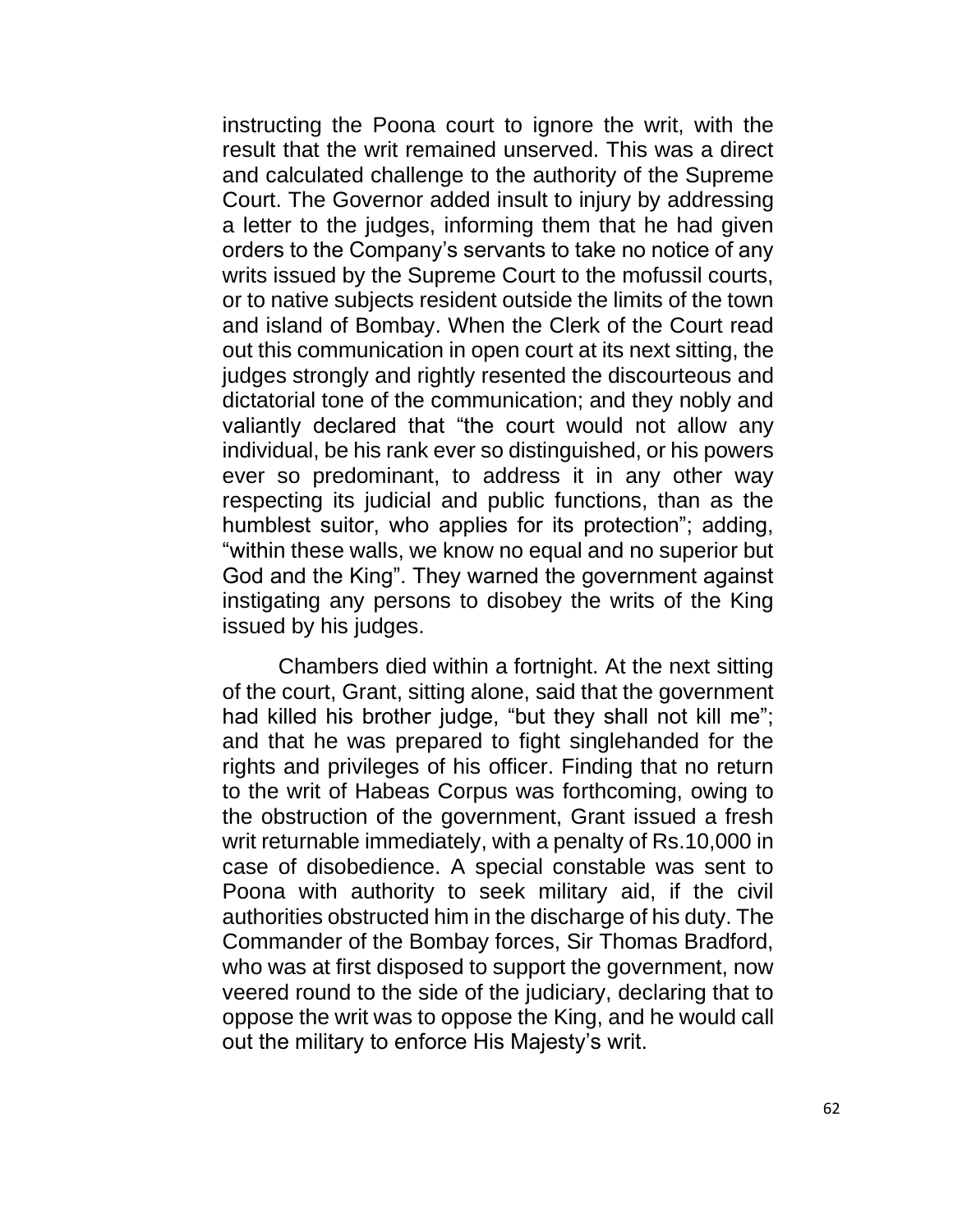Malcolm retorted by declaring that, if the Commander interfered, he would "deport him bag and baggage" out of India, regardless of all consequences. Grant then took the extreme measure of going on strike with his entire staff, and locked up the High Court, suspending its functions for a period of about five months. Malcolm, of course, was banking upon the support of the home authorities. His friend, the Duke of Wellington, being now Prime Minister, Malcolm hastened to forward to London his own version of the case. Grant also had sent his protest to the Board of Control. After some interval, the long awaited despatch of the Board arrived. The Board condemned the attitude of the Supreme Court, fortified it seems by the Privy Council's ruling, that the writ was improperly issued by the Supreme Court over a person outside their jurisdiction. As stated before, the territorial limits of the jurisdiction of the Supreme Court had been illdefined in its Charter; and it is also possible that, since only the King's Court had power to issue a writ of Habeas Corpus, the judges might have thought that, in the matter of this writ at least, their jurisdiction extended beyond the town and island of Bombay.

The despatch of the India Board further contained orders appointing Dewar, who was then Advocate-General, as Chief Justice, and William Seymour, a barrister, as puisne judge, Chambers being dead. Lord Ellenborough, President of the Board of Control, expressed the hope that "these appointments will prevent all mischief in future; as Grant will now be like a wild elephant between two tame elephants." But Grant was "wild elephant" with a very tough hide, and made of sterner stuff for twenty years' and closed his stormy and valiant judicial career in 1848, as judge of the Supreme Court of Calcutta. Grant forfeited the favour of the authorities, but gained immensely in popularity with the Bombay public. It is said that on his departure from Bombay, "the natives drew his carriage". Grant died at sea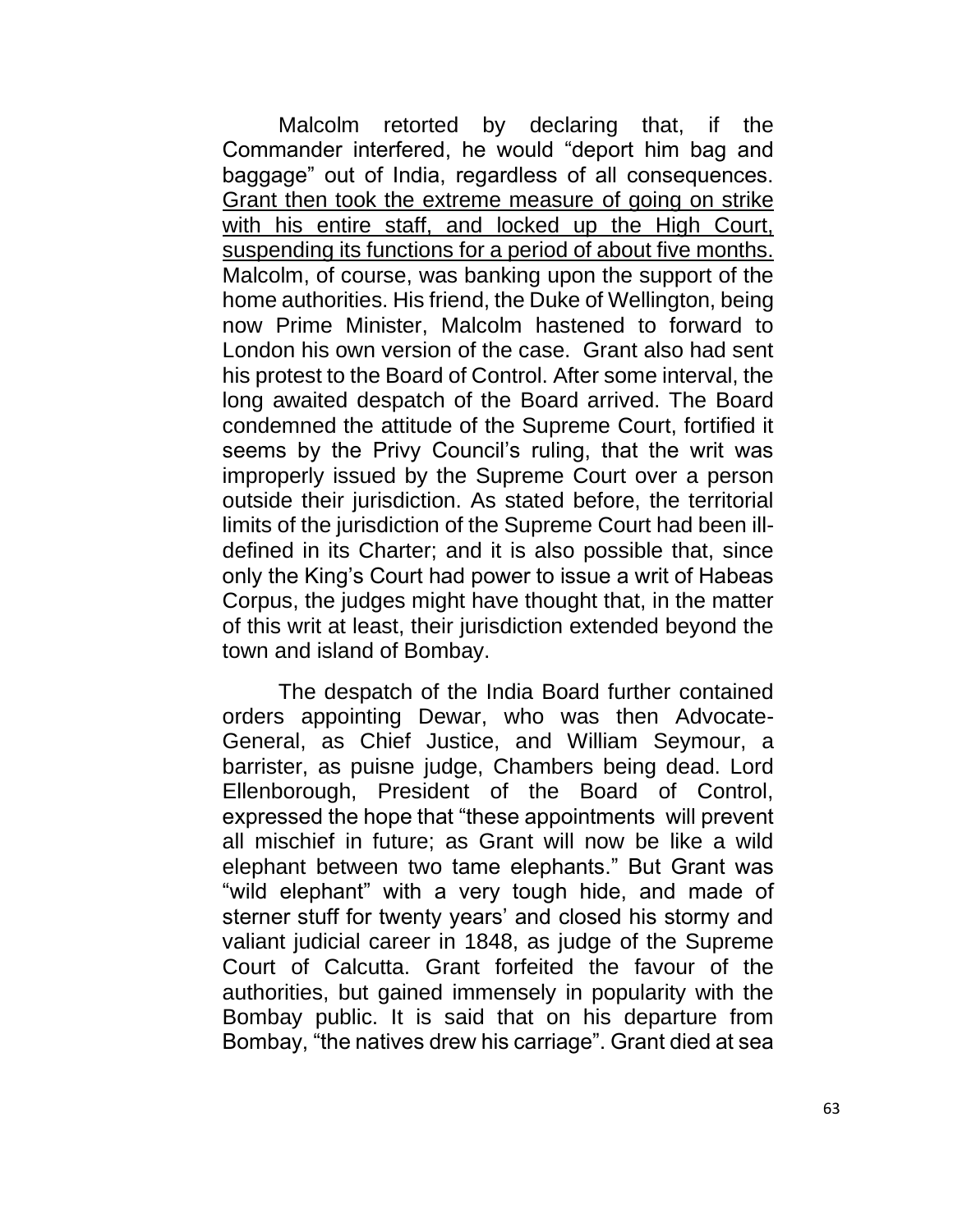on his voyage home, after his retirement from the Calcutta High Court."

> (emphasis supplied) (at pp. 196-198)

63. Given the chequered history of the open flouting of judgments of superior courts in the  $19<sup>th</sup>$  century, the  $20<sup>th</sup>$  century has witnessed a complete about-turn, as can be seen by the U.S. Supreme Court judgment in **Cooper v. Aaron** (supra). Today, it is no longer open to any person or authority to openly flout a Supreme Court judgment or order, given the constitutional scheme as stated by us hereinabove. It is necessary for us to restate these constitutional fundamentals in the light of the sad spectacle of unarmed women between the ages of 10 and 50 being thwarted in the exercise of their fundamental right of worship at the Sabarimala temple. $4$  Let it be said that whoever does not act in aid of our judgment, does so at his peril – so far as Ministers, both Central and State, and MPs and MLAs are concerned, they would violate their constitutional oath to uphold, preserve, and defend the Constitution of

<sup>4</sup> The Travancore Devaswom Board, in the initial round of hearing, opposed the public interest writ petitions that were filed in this Court. However, after the judgment dated 28.09.2018 was delivered by the Constitution Bench, Shri Rakesh Dwivedi, learned Senior Advocate appearing on behalf of the Board, appeared before us and opposed the review petitions that were filed in this Court, stating that the Board has decided to accept this Court's judgment.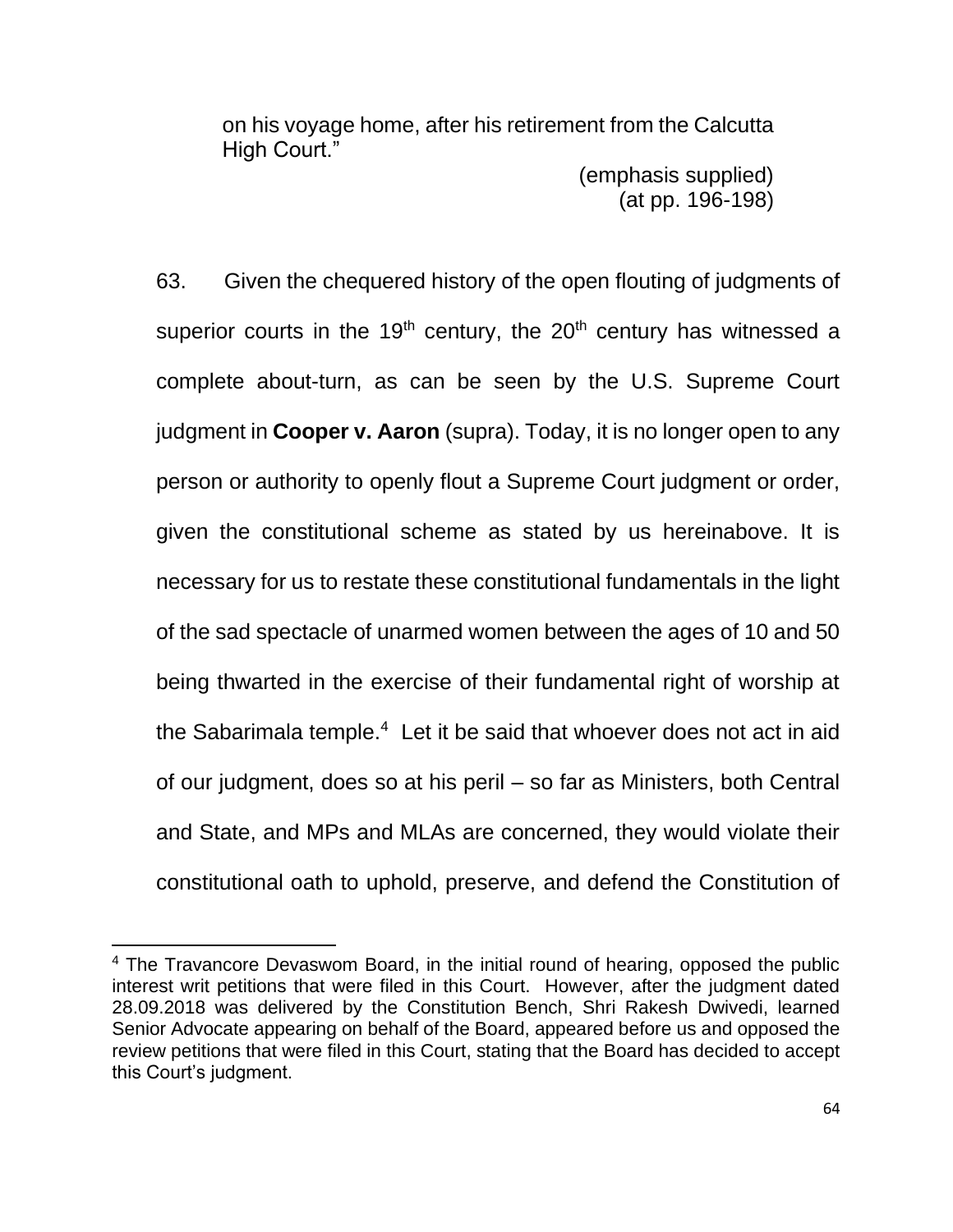India. So far as the citizens of India are concerned, we would do well to

remind them of the fundamental duties of citizens laid down in Article

51A of the Constitution, in particular, clauses (a), (e), and (h) thereof,

which state:

"**51A. Fundamental duties.—**It shall be the duty of every citizen of India—

(*a*) to abide by the Constitution and respect its ideals and institutions, the National Flag and the National Anthem;

xxx xxx xxx

(*e*) to promote harmony and the spirit of common brotherhood amongst all the people of India transcending religious, linguistic and regional or sectional diversities; to renounce practices derogatory to the dignity of women;

xxx xxx xxx

(*h*) to develop the scientific temper, humanism and the spirit of inquiry and reform;

xxx xxx xxx"

(emphasis supplied)

We may, at this juncture, make it clear that the freedom to criticise the

judgments of this Court is not being interfered with. Lord Atkin's famous

words, in the case of **Ambard v. Attorney-General for Trinidad And** 

**Tobago**, [1936] A.C. 322, come to mind:

"But whether the authority and position of an individual judge, or the due administration of justice, is concerned, no wrong is committed by any member of the public who exercises the ordinary right of criticising, in good faith, in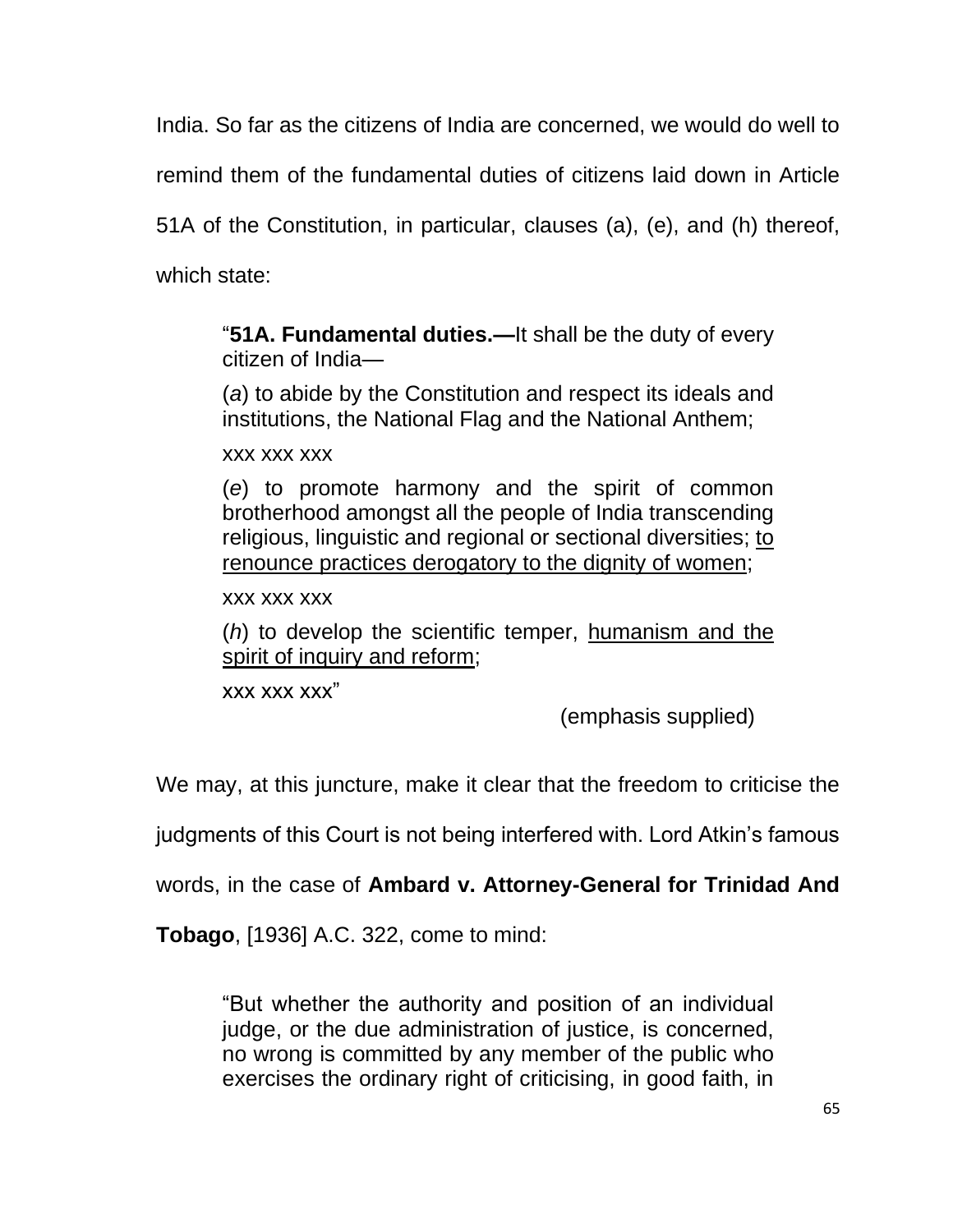private or public, the public act done in the seat of justice. The path of criticism is a public way: the wrong headed are permitted to err therein: provided that members of the public abstain from imputing improper motives to those taking part in the administration of justice, and are genuinely exercising a right of criticism, and not acting in malice or attempting to impair the administration of justice, they are immune. Justice is not a cloistered virtue: she must be allowed to suffer the scrutiny and respectful, even though outspoken, comments of ordinary men."

(at page 335)

64. *Bona fide* criticism of a judgment, albeit of the highest court of the land, is certainly permissible, but thwarting, or encouraging persons to thwart, the directions or orders of the highest court cannot be countenanced in our Constitutional scheme of things. After all, in India's tryst with destiny, we have chosen to be wedded to the rule of law as laid down by the Constitution of India. Let every person remember that the "holy book" is the Constitution of India, and it is with this book in hand that the citizens of India march together as a nation, so that they may move forward in all spheres of human endeavour to achieve the great goals set out by this "Magna Carta" or Great Charter of India.

65. The Constitution places a non-negotiable obligation on all authorities to enforce the judgments of this Court. The duty to do so arises because it is necessary to preserve the rule of law. If those whose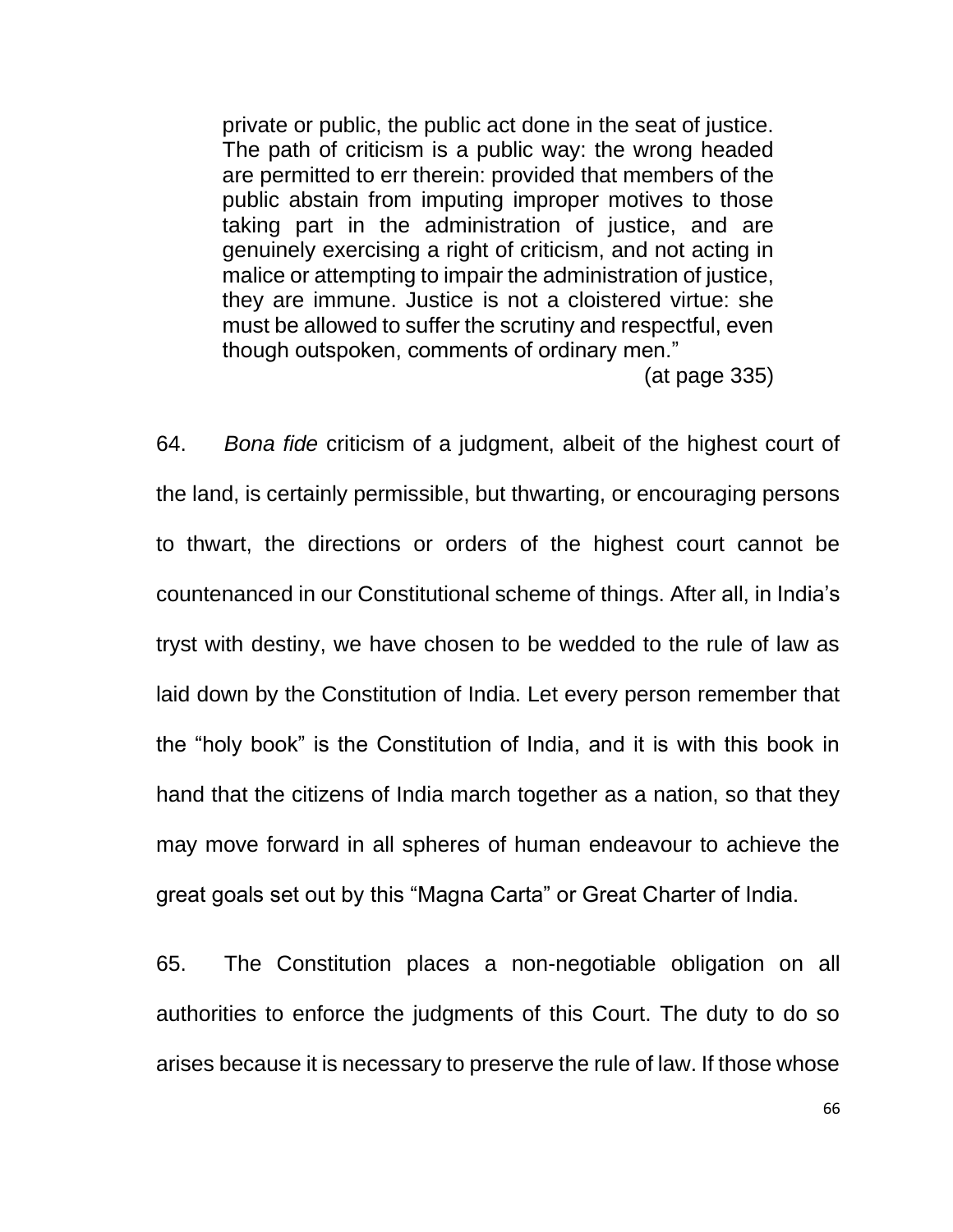duty it is to comply were to have a discretion on whether or not to abide by a decision of the court, the rule of law would be set at naught. Judicial remedies are provided to stakeholders before a judgment is pronounced and even thereafter. That, indeed, is how the proceedings in review in the present case have been initiated. Hence arguments have been addressed, exchanged between counsel and considered with the sense of objectivity and fairness on which the judicial process rests. These remedies within a rule of law framework provide recourse to all those who may be and are affected by the course of a judicial decision. When the process is complete and a decision is pronounced, it is the decision of the Supreme Court and binds everyone. Compliance is not a matter of option. If it were to be so, the authority of the court could be diluted at the option of those who are bound to comply with its verdicts.

66. The State of Kerala is directed to give wide publicity to this judgment through the medium of television, newspapers, etc. The government should take steps to secure the confidence of the community in order to ensure the fulfillment of constitutional values. The State government may have broad-based consultations with representatives of all affected interests so that the modalities devised

67